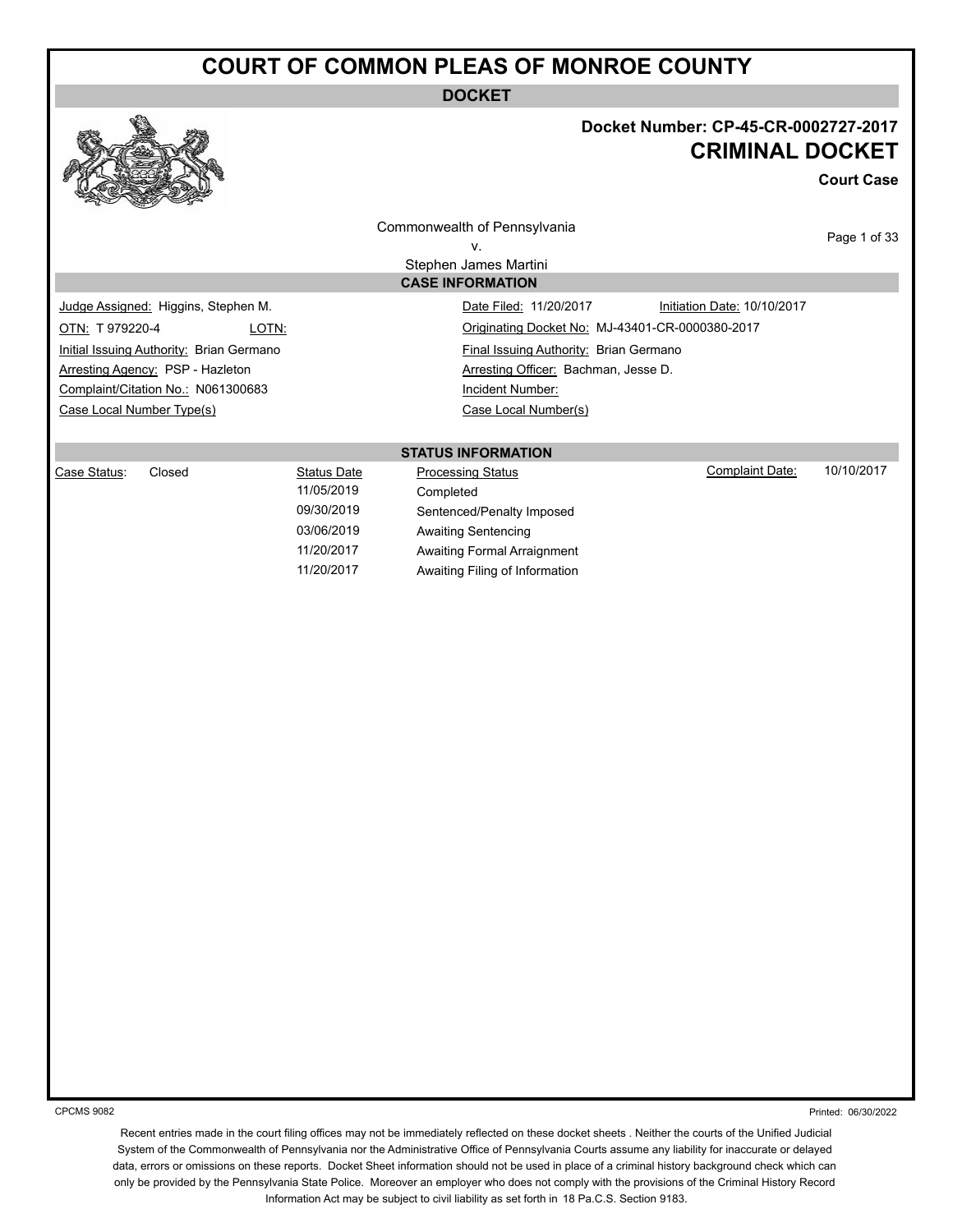**DOCKET**

#### **Docket Number: CP-45-CR-0002727-2017 CRIMINAL DOCKET**

**Court Case**

| Commonwealth of Pennsylvania |  |  |
|------------------------------|--|--|
|------------------------------|--|--|

| Page 2 of 33 |  |  |
|--------------|--|--|

| Stephen James Martini<br><b>CALENDAR EVENTS</b><br>Case Calendar<br>Schedule<br>Schedule<br>Start<br>Judge Name<br>Room<br><b>Event Type</b><br><b>Status</b><br><b>Start Date</b><br><u>Time</u><br><b>Formal Arraignment</b><br>01/03/2018<br>$8:30$ am<br>Courtroom 1<br>Judge Stephen M. Higgins<br>Scheduled<br>1:30 pm<br>02/21/2018<br>Courtroom 1<br>Judge Stephen M. Higgins<br>Moved<br>Pre-Trial<br>Conference<br>03/21/2018<br>1:30 pm<br>Courtroom 1<br>Judge Stephen M. Higgins<br>Moved<br>Pre-Trial<br>Conference<br>1:30 pm<br>Pre-Trial<br>04/18/2018<br>Courtroom 1<br>Judge Stephen M. Higgins<br>Moved<br>Conference |
|-------------------------------------------------------------------------------------------------------------------------------------------------------------------------------------------------------------------------------------------------------------------------------------------------------------------------------------------------------------------------------------------------------------------------------------------------------------------------------------------------------------------------------------------------------------------------------------------------------------------------------------------|
|                                                                                                                                                                                                                                                                                                                                                                                                                                                                                                                                                                                                                                           |
|                                                                                                                                                                                                                                                                                                                                                                                                                                                                                                                                                                                                                                           |
|                                                                                                                                                                                                                                                                                                                                                                                                                                                                                                                                                                                                                                           |
|                                                                                                                                                                                                                                                                                                                                                                                                                                                                                                                                                                                                                                           |
|                                                                                                                                                                                                                                                                                                                                                                                                                                                                                                                                                                                                                                           |
|                                                                                                                                                                                                                                                                                                                                                                                                                                                                                                                                                                                                                                           |
|                                                                                                                                                                                                                                                                                                                                                                                                                                                                                                                                                                                                                                           |
| 11:00 am<br>Omnibus<br>05/24/2018<br>Courtroom 2<br>Moved<br>Judge Stephen M. Higgins                                                                                                                                                                                                                                                                                                                                                                                                                                                                                                                                                     |
| 06/27/2018<br>1:30 pm<br>Courtroom 1<br>Judge Stephen M. Higgins<br>Cancelled<br>Pre-Trial<br>Conference                                                                                                                                                                                                                                                                                                                                                                                                                                                                                                                                  |
| 1:30 pm<br>Omnibus<br>07/17/2018<br>Courtroom 2<br>Judge Stephen M. Higgins<br>Scheduled                                                                                                                                                                                                                                                                                                                                                                                                                                                                                                                                                  |
| Omnibus<br>08/23/2018<br>$11:00$ am<br>Courtroom 2<br>Judge Stephen M. Higgins<br>Scheduled                                                                                                                                                                                                                                                                                                                                                                                                                                                                                                                                               |
| Judge Stephen M. Higgins<br>Scheduled<br>02/20/2019<br>$1:30$ pm<br>Courtroom 1<br>Pre-Trial<br>Conference                                                                                                                                                                                                                                                                                                                                                                                                                                                                                                                                |
| 03/01/2019<br>8:30 am<br>Call/Guilty Plea/ARD<br>Courtroom 2<br>Scheduled<br>Judge Stephen M. Higgins                                                                                                                                                                                                                                                                                                                                                                                                                                                                                                                                     |
| 05/21/2019<br>$9:00$ am<br>Courtroom 2<br>Judge Stephen M. Higgins<br>Moved<br>Sentencing                                                                                                                                                                                                                                                                                                                                                                                                                                                                                                                                                 |
| 05/21/2019<br>$9:00$ am<br>Courtroom 3<br>Judge Stephen M. Higgins<br>Moved<br>Sentencing                                                                                                                                                                                                                                                                                                                                                                                                                                                                                                                                                 |
| 06/18/2019<br>$9:00$ am<br>Courtroom 3<br>Judge Stephen M. Higgins<br>Cancelled<br>Sentencing                                                                                                                                                                                                                                                                                                                                                                                                                                                                                                                                             |
| Scheduled<br>Plea Hearing<br>07/23/2019<br>2:00 pm<br>Courtroom 2<br>Judge Stephen M. Higgins                                                                                                                                                                                                                                                                                                                                                                                                                                                                                                                                             |
| 08/21/2019<br>1:30 pm<br>Courtroom 1<br>Judge Stephen M. Higgins<br>Scheduled<br>Pre-Trial<br>Conference                                                                                                                                                                                                                                                                                                                                                                                                                                                                                                                                  |
| 1:30 pm<br>Courtroom 2<br>Scheduled<br>Sentencing<br>09/30/2019<br>Judge Stephen M. Higgins                                                                                                                                                                                                                                                                                                                                                                                                                                                                                                                                               |
| 11/04/2019<br>1:30 pm<br>Courtroom 2<br>Judge Stephen M. Higgins<br>Scheduled<br>Post Sentence<br>Motions                                                                                                                                                                                                                                                                                                                                                                                                                                                                                                                                 |
| 02/12/2021<br>$9:00$ am<br>Courtroom 2<br>Judge Stephen M. Higgins<br>Scheduled<br>Post Sentence<br>Motions                                                                                                                                                                                                                                                                                                                                                                                                                                                                                                                               |
| <b>CONFINEMENT INFORMATION</b>                                                                                                                                                                                                                                                                                                                                                                                                                                                                                                                                                                                                            |
| Confinement<br>Confinement<br>Still in<br>Confinement<br>Destination<br>Known As Of<br>Custody<br><b>Type</b><br><b>Location</b><br>Reason                                                                                                                                                                                                                                                                                                                                                                                                                                                                                                |
| 05/12/2013<br><b>County Correctional Facility</b><br>Luzerne County Prison<br>Yes                                                                                                                                                                                                                                                                                                                                                                                                                                                                                                                                                         |
| 01/23/2020<br><b>State Correctional Institution</b><br><b>SCI Benner Township</b><br>Yes                                                                                                                                                                                                                                                                                                                                                                                                                                                                                                                                                  |

CPCMS 9082

Printed: 06/30/2022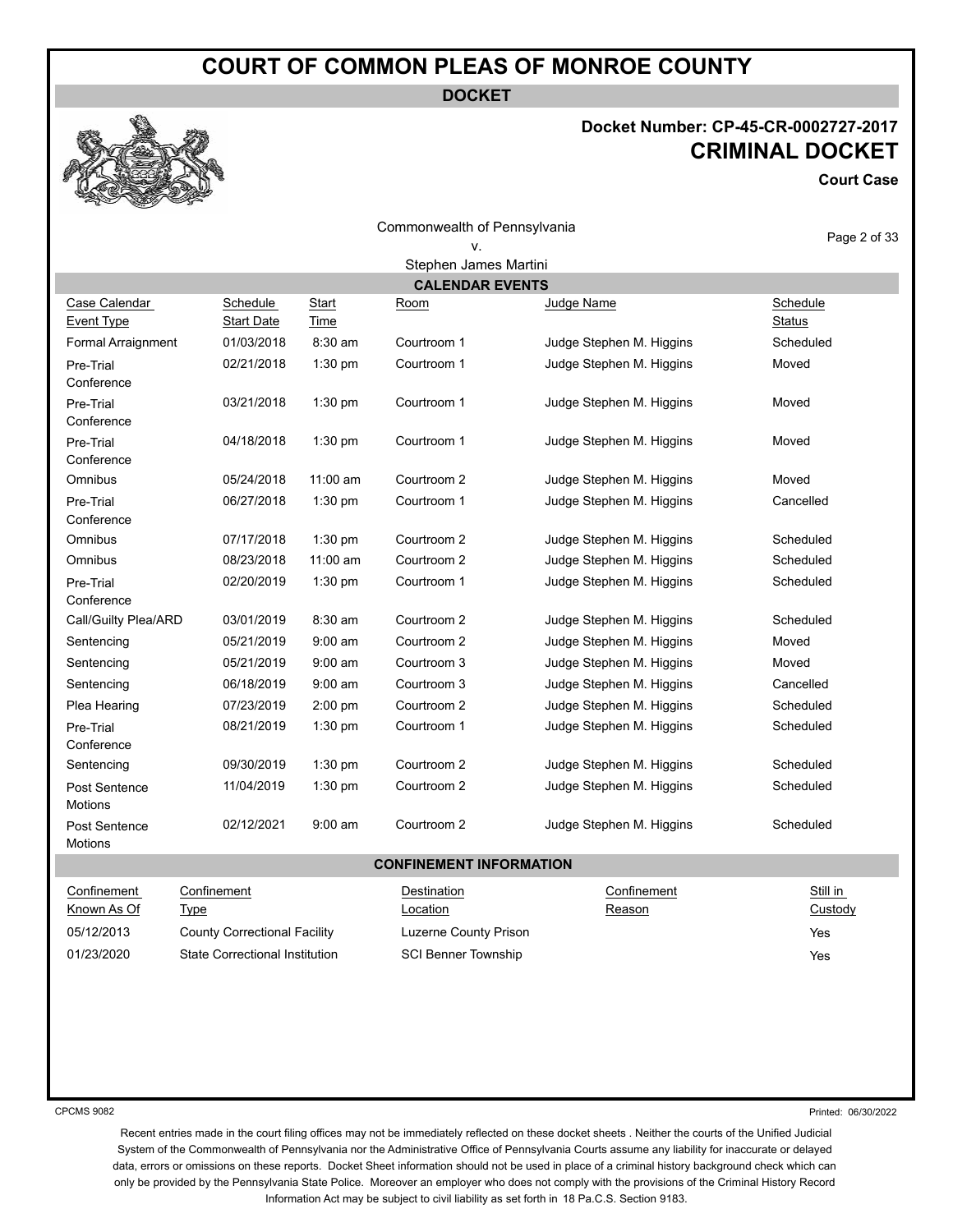|                                                                                      | <b>COURT OF COMMON PLEAS OF MONROE COUNTY</b>                                                             |                |                |                       |                                                                                                                    |              |                                   |                              |                                                                                     |
|--------------------------------------------------------------------------------------|-----------------------------------------------------------------------------------------------------------|----------------|----------------|-----------------------|--------------------------------------------------------------------------------------------------------------------|--------------|-----------------------------------|------------------------------|-------------------------------------------------------------------------------------|
|                                                                                      | <b>DOCKET</b>                                                                                             |                |                |                       |                                                                                                                    |              |                                   |                              |                                                                                     |
|                                                                                      |                                                                                                           |                |                |                       |                                                                                                                    |              |                                   |                              | Docket Number: CP-45-CR-0002727-2017<br><b>CRIMINAL DOCKET</b><br><b>Court Case</b> |
|                                                                                      |                                                                                                           |                |                |                       | Commonwealth of Pennsylvania<br>٧.                                                                                 |              |                                   |                              | Page 3 of 33                                                                        |
|                                                                                      |                                                                                                           |                |                |                       | Stephen James Martini                                                                                              |              |                                   |                              |                                                                                     |
|                                                                                      |                                                                                                           |                |                |                       | <b>DEFENDANT INFORMATION</b>                                                                                       |              |                                   |                              |                                                                                     |
| Date Of Birth:                                                                       |                                                                                                           |                | 07/09/1990     |                       | City/State/Zip: Bushkill, PA 18324                                                                                 |              |                                   |                              |                                                                                     |
| <b>Alias Name</b><br>Martini, Stephen<br>Martini, Stephen J.<br>Martini, Stephen Jr. | Martini, Steven James                                                                                     |                |                |                       |                                                                                                                    |              |                                   |                              |                                                                                     |
|                                                                                      |                                                                                                           |                |                |                       | <b>CASE PARTICIPANTS</b>                                                                                           |              |                                   |                              |                                                                                     |
| <b>Participant Type</b><br>Defendant                                                 |                                                                                                           |                |                | Name                  | Martini, Stephen James (Pro Se)                                                                                    |              |                                   |                              |                                                                                     |
|                                                                                      |                                                                                                           |                |                |                       | <b>BAIL INFORMATION</b>                                                                                            |              |                                   |                              |                                                                                     |
|                                                                                      | Martini, Stephen James                                                                                    |                |                |                       |                                                                                                                    |              |                                   |                              | <b>Nebbia Status: None</b>                                                          |
| <b>Bail Action</b>                                                                   |                                                                                                           | Date           |                | <b>Bail Type</b>      | Percentage                                                                                                         | Amount       |                                   |                              |                                                                                     |
|                                                                                      |                                                                                                           |                |                |                       |                                                                                                                    |              | <b>Bail Posting Status</b>        |                              | Posting Date                                                                        |
| Set                                                                                  |                                                                                                           |                | 10/12/2017     | Monetary              |                                                                                                                    | \$250,000.00 |                                   |                              |                                                                                     |
|                                                                                      |                                                                                                           |                |                |                       | <b>CHARGES</b>                                                                                                     |              |                                   |                              |                                                                                     |
| Seq.                                                                                 | Orig Seq.                                                                                                 | Grade          | <b>Statute</b> |                       | <b>Statute Description</b>                                                                                         |              |                                   | Offense Dt.                  | <b>OTN</b>                                                                          |
| 1                                                                                    | 1                                                                                                         | F <sub>2</sub> |                | 75 § 3735 §§ A        | Homi By Veh While Dr Under The Infl                                                                                |              |                                   | 11/18/2015                   | T 979220-4                                                                          |
| 3                                                                                    | 3                                                                                                         | F <sub>2</sub> |                | 75 § 3735.1 §§ A      | Aggravated Assault By Vehicle While Dui                                                                            |              |                                   | 11/18/2015                   | T 979220-4                                                                          |
| 4                                                                                    | 4                                                                                                         | F <sub>2</sub> |                | 75 § 3735.1 §§ A      | Aggravated Assault By Vehicle While Dui                                                                            |              |                                   | 11/18/2015                   | T 979220-4                                                                          |
| 10                                                                                   | 10                                                                                                        | M <sub>1</sub> |                | 75 § 3802 §§ D1iii**  | DUI: Controlled Substance - Metabolite -<br>2nd Offense                                                            |              |                                   | 11/18/2015                   | T 979220-4                                                                          |
| 12                                                                                   | 12                                                                                                        | M <sub>2</sub> | 18 § 2705      |                       | Recklessly Endangering Another Person                                                                              |              |                                   | 11/18/2015                   | T 979220-4                                                                          |
|                                                                                      |                                                                                                           |                |                |                       | <b>DISPOSITION SENTENCING/PENALTIES</b>                                                                            |              |                                   |                              |                                                                                     |
| <b>Disposition</b><br>Case Event                                                     | Sequence/Description<br>Sentencing Judge<br>Sentence/Diversion Program Type<br><b>Sentence Conditions</b> |                |                |                       | <b>Disposition Date</b><br><b>Offense Disposition</b><br>Sentence Date<br><b>Incarceration/Diversionary Period</b> |              | <b>Final Disposition</b><br>Grade | Section<br><b>Start Date</b> | Credit For Time Served                                                              |
|                                                                                      |                                                                                                           |                |                | Defendant Was Present |                                                                                                                    |              |                                   |                              |                                                                                     |
|                                                                                      | <b>Waived for Court (Lower Court)</b><br>Lower Court Disposition                                          |                |                |                       | 11/15/2017                                                                                                         |              | Not Final                         |                              |                                                                                     |
|                                                                                      | 1 / Homi By Veh While Dr Under The Infl                                                                   |                |                |                       | Waived for Court (Lower Court)                                                                                     |              | F <sub>2</sub>                    |                              | 75 § 3735 §§ A                                                                      |
|                                                                                      | 3 / Aggravated Assault By Vehicle While Dui                                                               |                |                |                       | Waived for Court (Lower Court)                                                                                     |              | F <sub>2</sub>                    |                              | 75 § 3735.1 §§ A                                                                    |
|                                                                                      | 4 / Aggravated Assault By Vehicle While Dui                                                               |                |                |                       | Waived for Court (Lower Court)                                                                                     |              | F <sub>2</sub>                    |                              | 75 § 3735.1 §§ A                                                                    |
| Offense                                                                              | 10 / DUI: Controlled Substance - Metabolite - 2nd                                                         |                |                |                       | Waived for Court (Lower Court)                                                                                     |              | M <sub>1</sub>                    |                              | 75 § 3802 §§ D1iii**                                                                |

CPCMS 9082

Recent entries made in the court filing offices may not be immediately reflected on these docket sheets . Neither the courts of the Unified Judicial System of the Commonwealth of Pennsylvania nor the Administrative Office of Pennsylvania Courts assume any liability for inaccurate or delayed data, errors or omissions on these reports. Docket Sheet information should not be used in place of a criminal history background check which can only be provided by the Pennsylvania State Police. Moreover an employer who does not comply with the provisions of the Criminal History Record Information Act may be subject to civil liability as set forth in 18 Pa.C.S. Section 9183.

Printed: 06/30/2022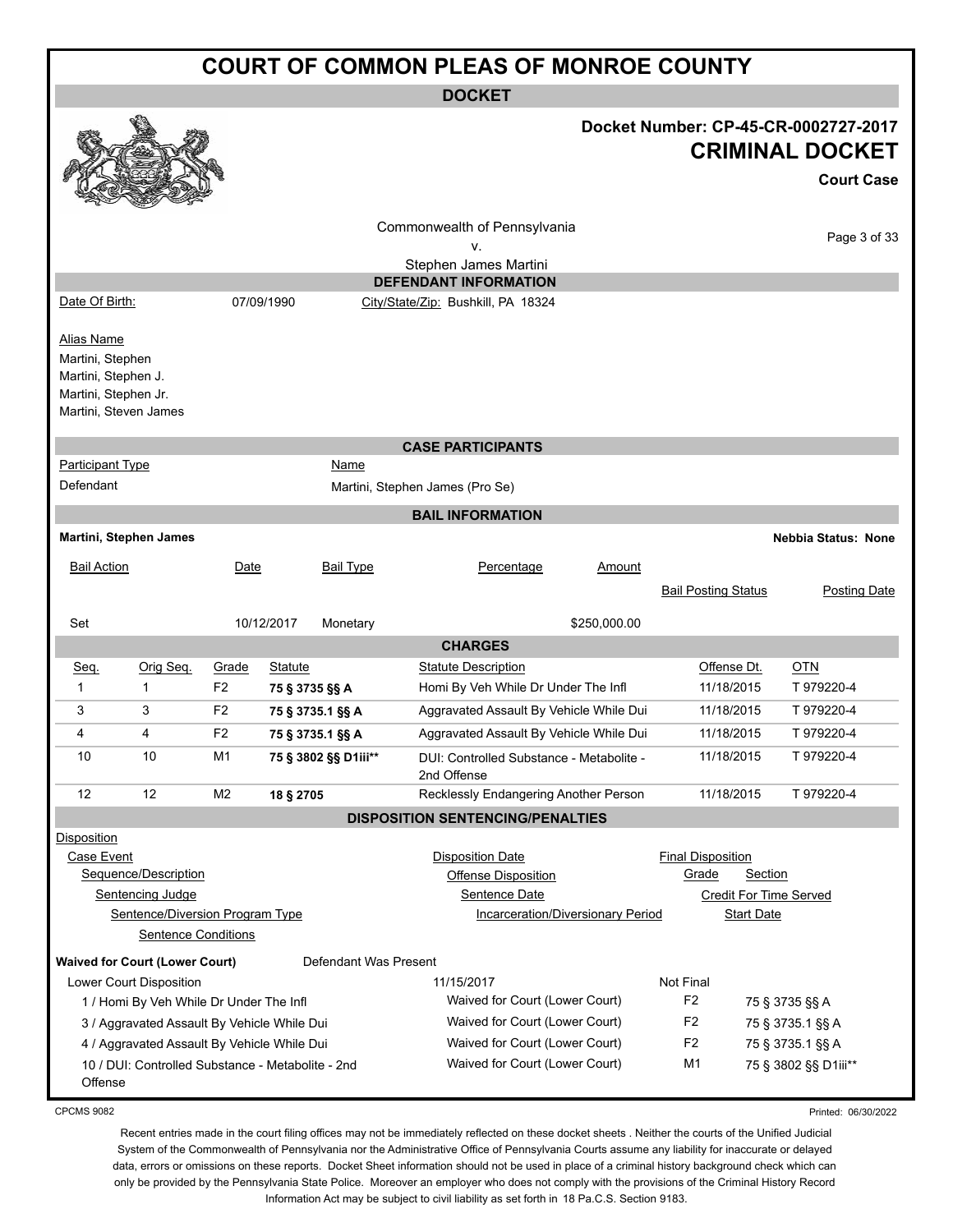**DOCKET**

#### **Docket Number: CP-45-CR-0002727-2017 CRIMINAL DOCKET**

**Court Case**

Commonwealth of Pennsylvania v.

Page 4 of 33

#### Stephen James Martini **DISPOSITION SENTENCING/PENALTIES**

| Disposition                                                               |                                                                                                                                                                                                               |                          |                               |  |
|---------------------------------------------------------------------------|---------------------------------------------------------------------------------------------------------------------------------------------------------------------------------------------------------------|--------------------------|-------------------------------|--|
| Case Event                                                                | <b>Disposition Date</b>                                                                                                                                                                                       | <b>Final Disposition</b> |                               |  |
| Sequence/Description                                                      | Offense Disposition                                                                                                                                                                                           | Grade                    | <b>Section</b>                |  |
| Sentencing Judge                                                          | Sentence Date                                                                                                                                                                                                 |                          | <b>Credit For Time Served</b> |  |
| Sentence/Diversion Program Type                                           | Incarceration/Diversionary Period                                                                                                                                                                             |                          | <b>Start Date</b>             |  |
| <b>Sentence Conditions</b>                                                |                                                                                                                                                                                                               |                          |                               |  |
| 12 / Recklessly Endangering Another Person                                | Waived for Court (Lower Court)                                                                                                                                                                                | M <sub>2</sub>           | 18 § 2705                     |  |
| <b>Proceed to Court</b><br>Defendant Was Not Present                      |                                                                                                                                                                                                               |                          |                               |  |
| <b>Information Filed</b>                                                  | 01/02/2018                                                                                                                                                                                                    | Not Final                |                               |  |
| 1 / Homi By Veh While Dr Under The Infl                                   | Proceed to Court                                                                                                                                                                                              | F <sub>2</sub>           | 75 § 3735 §§ A                |  |
| 3 / Aggravated Assault By Vehicle While Dui                               | Proceed to Court                                                                                                                                                                                              | F <sub>2</sub>           | 75 § 3735.1 §§ A              |  |
| 4 / Aggravated Assault By Vehicle While Dui                               | Proceed to Court                                                                                                                                                                                              | F <sub>2</sub>           | 75 § 3735.1 §§ A              |  |
| 10 / DUI: Controlled Substance - Metabolite - 2nd<br>Offense              | Proceed to Court                                                                                                                                                                                              | M1                       | 75 § 3802 §§ D1iii**          |  |
| 12 / Recklessly Endangering Another Person                                | Proceed to Court                                                                                                                                                                                              | M <sub>2</sub>           | 18 § 2705                     |  |
| <b>Guilty Plea</b>                                                        |                                                                                                                                                                                                               |                          |                               |  |
| Call/Guilty Plea/ARD                                                      | 03/06/2019                                                                                                                                                                                                    | <b>Final Disposition</b> |                               |  |
| 1 / Homi By Veh While Dr Under The Infl                                   | <b>Guilty Plea</b>                                                                                                                                                                                            | F2                       | 75 § 3735 §§ A                |  |
| Higgins, Stephen M.                                                       | 09/30/2019                                                                                                                                                                                                    | 610 Days                 |                               |  |
| Confinement                                                               | Min of 54.00 Months<br>Max of 108.00 Months<br>Other                                                                                                                                                          |                          |                               |  |
| \$250.00 fee associated therewith.<br>75-1532(4)C for license suspension. | Dept. of Corrections to obtain a DNA blood sample and fingerprints from the Defendant, to pay the<br>Clerk of Courts shall provide a copy of this Sentencing Order to the Dept. of Transportation pursuant to |                          |                               |  |
| 3 / Aggravated Assault By Vehicle While Dui                               | <b>Guilty Plea</b>                                                                                                                                                                                            |                          |                               |  |
|                                                                           |                                                                                                                                                                                                               | F <sub>2</sub>           | 75 § 3735.1 §§ A              |  |
| Higgins, Stephen M.                                                       | 09/30/2019                                                                                                                                                                                                    |                          |                               |  |
| Confinement                                                               | Min of 30.00 Months<br>Max of 60.00 Months                                                                                                                                                                    |                          |                               |  |
| 75-1532(4)C for license suspension.                                       | Other<br>Clerk of Courts shall provide a copy of this Sentencing Order to the Dept. of Transportation pursuant to                                                                                             |                          |                               |  |
| 4 / Aggravated Assault By Vehicle While Dui                               | <b>Guilty Plea</b>                                                                                                                                                                                            | F <sub>2</sub>           | 75 § 3735.1 §§ A              |  |
| Higgins, Stephen M.                                                       | 09/30/2019                                                                                                                                                                                                    |                          |                               |  |
| Confinement                                                               | Min of 30.00 Months<br>Max of 60.00 Months<br>Other                                                                                                                                                           |                          |                               |  |

CPCMS 9082

Printed: 06/30/2022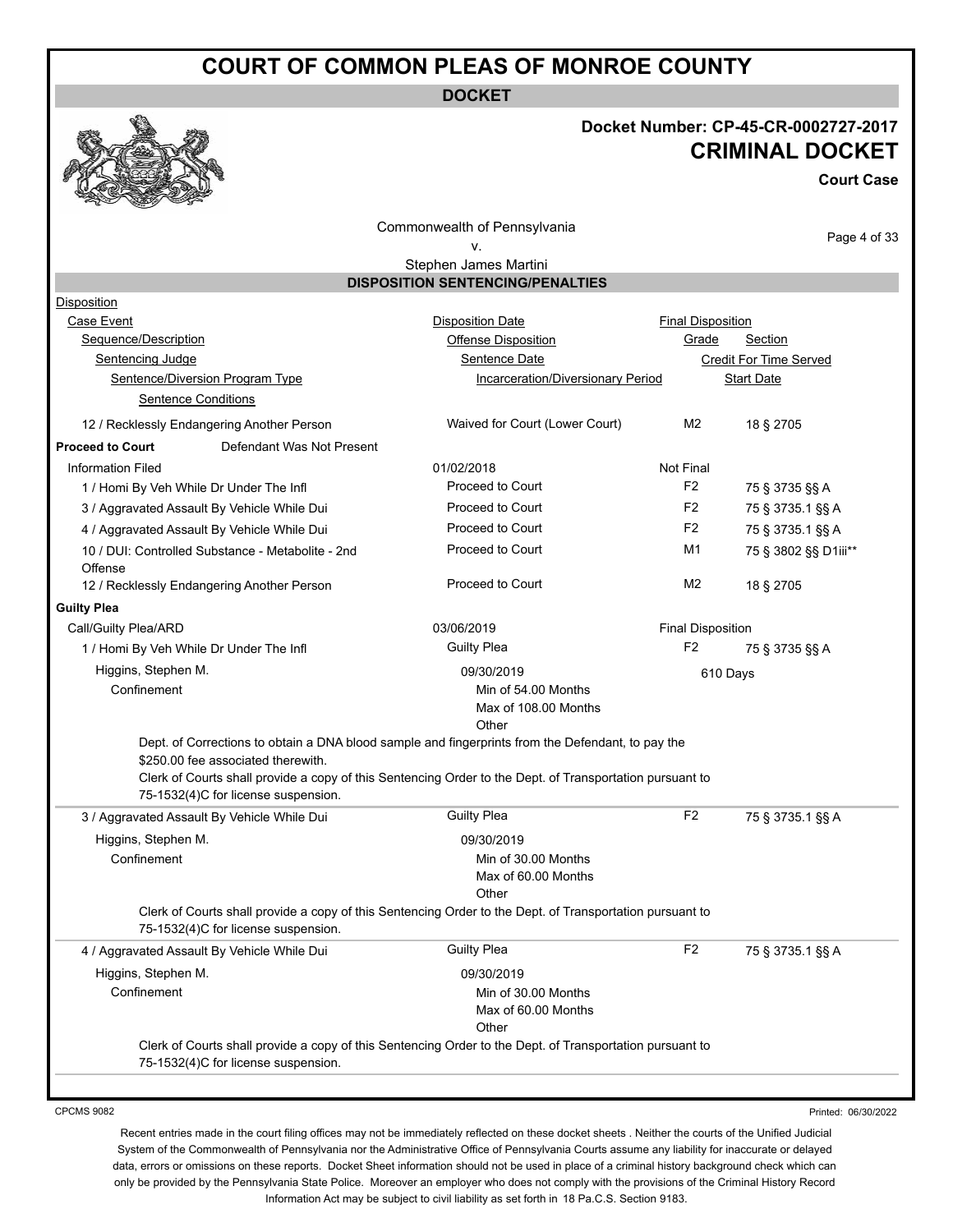**DOCKET**

#### **Docket Number: CP-45-CR-0002727-2017 CRIMINAL DOCKET**

**Court Case**

Commonwealth of Pennsylvania

Page 5 of 33

#### v. Stephen James Martini

|                                                                                       | <b>DISPOSITION SENTENCING/PENALTIES</b> |                          |                        |
|---------------------------------------------------------------------------------------|-----------------------------------------|--------------------------|------------------------|
| <b>Disposition</b>                                                                    |                                         |                          |                        |
| Case Event                                                                            | <b>Disposition Date</b>                 | <b>Final Disposition</b> |                        |
| Sequence/Description                                                                  | Offense Disposition                     | Grade                    | <b>Section</b>         |
| <b>Sentencing Judge</b>                                                               | Sentence Date                           |                          | Credit For Time Served |
| Sentence/Diversion Program Type                                                       | Incarceration/Diversionary Period       |                          | <b>Start Date</b>      |
| <b>Sentence Conditions</b>                                                            |                                         |                          |                        |
| 10 / DUI: Controlled Substance - Metabolite - 2nd                                     | <b>Guilty Plea</b>                      | M1                       | 75 § 3802 §§ D1iii**   |
| Offense                                                                               |                                         |                          |                        |
| Higgins, Stephen M.                                                                   | 09/30/2019                              |                          |                        |
| No Further Penalty                                                                    |                                         |                          |                        |
| 12 / Recklessly Endangering Another Person                                            | <b>Guilty Plea</b>                      | M <sub>2</sub>           | 18 § 2705              |
| Higgins, Stephen M.                                                                   | 09/30/2019                              |                          |                        |
| Confinement                                                                           | Min of 1.00 Years                       |                          |                        |
|                                                                                       | Max of 2.00 Years                       |                          |                        |
|                                                                                       | Other                                   |                          |                        |
| <b>Nolle Prossed (Post-Disposition)</b>                                               |                                         |                          |                        |
| <b>Pre-Trial Conference</b>                                                           | 10/03/2019                              | Not Final                |                        |
| 1 / Homi By Veh While Dr Under The Infl                                               | <b>Guilty Plea</b>                      | F <sub>2</sub>           | 75 § 3735 §§ A         |
| 3 / Aggravated Assault By Vehicle While Dui                                           | <b>Guilty Plea</b>                      | F <sub>2</sub>           | 75 § 3735.1 §§ A       |
| 4 / Aggravated Assault By Vehicle While Dui                                           | <b>Guilty Plea</b>                      | F <sub>2</sub>           | 75 § 3735.1 §§ A       |
| 10 / DUI: Controlled Substance - Metabolite - 2nd                                     | <b>Guilty Plea</b>                      | M1                       | 75 § 3802 §§ D1iii**   |
| Offense                                                                               |                                         |                          |                        |
| 12 / Recklessly Endangering Another Person                                            | <b>Guilty Plea</b>                      | M2                       | 18 § 2705              |
| <b>LINKED SENTENCES:</b>                                                              |                                         |                          |                        |
| Link 1                                                                                |                                         |                          |                        |
| CP-45-CR-0002727-2017 - Seq. No. 3 (75§ 3735.1 §§ A) - Confinement is Concurrent with |                                         |                          |                        |
| CP-45-CR-0002727-2017 - Seq. No. 1 (75§ 3735 §§ A) - Confinement                      |                                         |                          |                        |
| Link <sub>2</sub>                                                                     |                                         |                          |                        |
| CP-45-CR-0002727-2017 - Seq. No. 4 (75§ 3735.1 §§ A) - Confinement is Concurrent with |                                         |                          |                        |
| CP-45-CR-0002727-2017 - Seq. No. 1 (75§ 3735 §§ A) - Confinement                      |                                         |                          |                        |
| Link <sub>3</sub>                                                                     |                                         |                          |                        |
| CP-45-CR-0002727-2017 - Seq. No. 4 (75§ 3735.1 §§ A) - Confinement is Concurrent with |                                         |                          |                        |
| CP-45-CR-0002727-2017 - Seq. No. 3 (75§ 3735.1 §§ A) - Confinement                    |                                         |                          |                        |
| Link 4                                                                                |                                         |                          |                        |
| CP-45-CR-0002727-2017 - Seq. No. 12 (18§ 2705 §§) - Confinement is Consecutive to     |                                         |                          |                        |
| CP-45-CR-0002727-2017 - Seq. No. 1 (75§ 3735 §§ A) - Confinement                      |                                         |                          |                        |
|                                                                                       |                                         |                          |                        |
|                                                                                       |                                         |                          |                        |

CPCMS 9082

Printed: 06/30/2022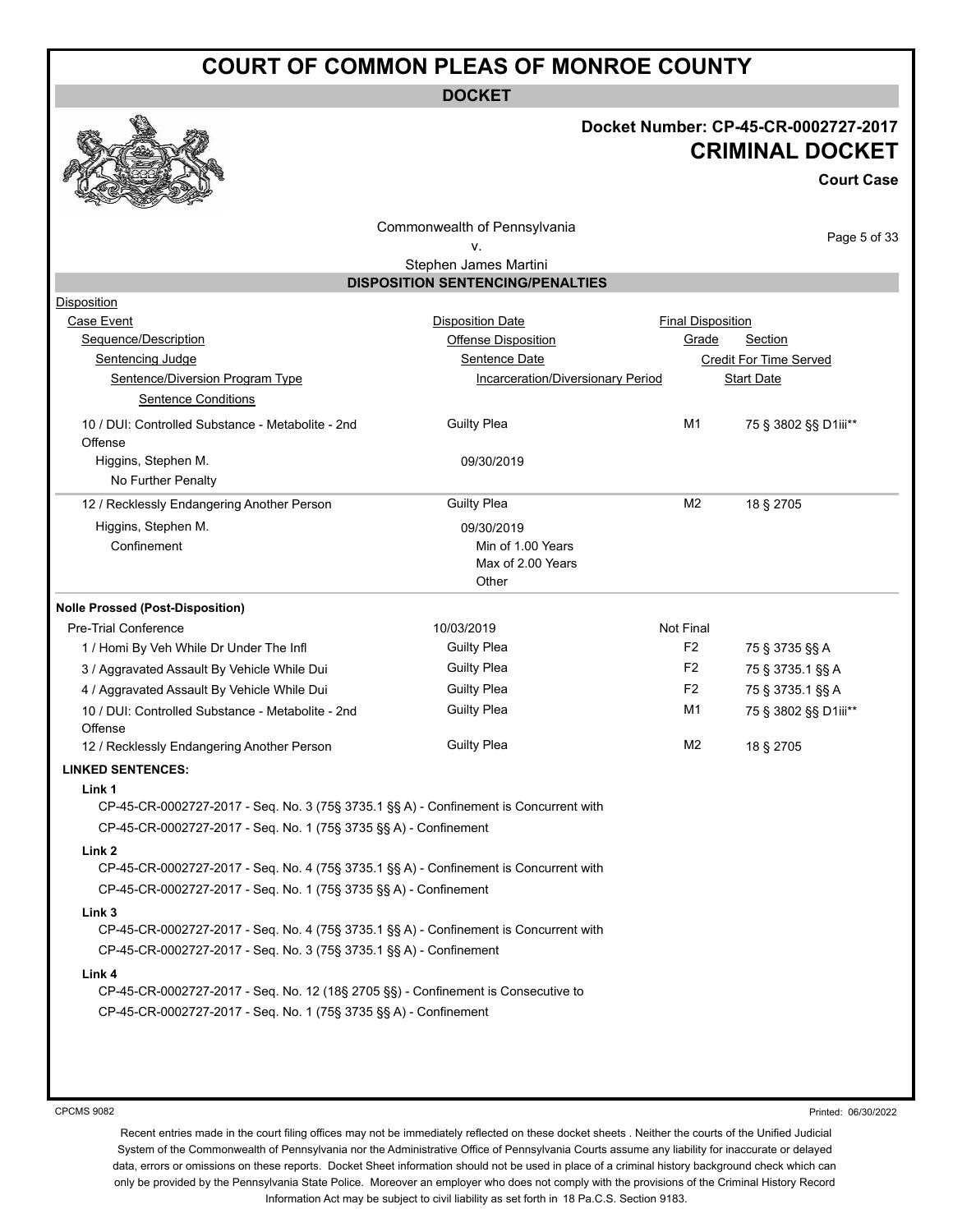**DOCKET**

|                                                                                                                                                                                                                                    |                                                                                                                                                   |                                                                            |                                                                                                      | Docket Number: CP-45-CR-0002727-2017<br><b>CRIMINAL DOCKET</b>                                                       | <b>Court Case</b> |
|------------------------------------------------------------------------------------------------------------------------------------------------------------------------------------------------------------------------------------|---------------------------------------------------------------------------------------------------------------------------------------------------|----------------------------------------------------------------------------|------------------------------------------------------------------------------------------------------|----------------------------------------------------------------------------------------------------------------------|-------------------|
|                                                                                                                                                                                                                                    |                                                                                                                                                   | Commonwealth of Pennsylvania<br>ν.                                         |                                                                                                      |                                                                                                                      | Page 6 of 33      |
|                                                                                                                                                                                                                                    |                                                                                                                                                   | Stephen James Martini                                                      |                                                                                                      |                                                                                                                      |                   |
| <b>COMMONWEALTH INFORMATION</b>                                                                                                                                                                                                    |                                                                                                                                                   |                                                                            | <b>ATTORNEY INFORMATION</b>                                                                          |                                                                                                                      |                   |
| Name:<br>Office<br>Supreme Court No:<br>Phone Number(s):<br>570-517-3052<br>Address:<br>701 Main Street<br>Suite 200<br>Stroudsburg, PA 18360<br><u>Name:</u><br>Supreme Court No:<br>Phone Number(s):<br>570-517-3052<br>Address: | Monroe County District Attorney's<br><b>District Attorney</b><br>(Phone)<br>David Nicholas Marra<br><b>District Attorney</b><br>321498<br>(Phone) | Name:<br>Supreme Court No:<br>Rep. Status:<br>Phone Number(s):<br>Address: | 570-517-3042<br>701 Main St Ste 301<br>Stroudsburg, PA 18360<br>Representing: Martini, Stephen James | Jason Allen Labar<br><b>Public Defender</b><br>093736<br>Active<br>(Phone)<br>Monroe County Public Defender's Office |                   |
| 610 Monroe St Ste #126<br>Stroudsburg, PA 18360                                                                                                                                                                                    | Monroe County Office of the District Attorney                                                                                                     |                                                                            |                                                                                                      |                                                                                                                      |                   |
| Sequence Number                                                                                                                                                                                                                    | <b>CP Filed Date</b>                                                                                                                              | <b>ENTRIES</b><br>Document Date                                            |                                                                                                      | <b>Filed By</b>                                                                                                      |                   |
| 1<br>Bail Set - Martini, Stephen James                                                                                                                                                                                             | 10/12/2017                                                                                                                                        |                                                                            |                                                                                                      | Germano, Brian                                                                                                       |                   |
| 1<br>Original Papers Received from Lower Court<br>Marra, David Nicholas                                                                                                                                                            | 11/20/2017                                                                                                                                        |                                                                            |                                                                                                      | Court of Common Pleas - Monroe<br>County                                                                             |                   |
| 11/20/2017                                                                                                                                                                                                                         | eService                                                                                                                                          |                                                                            | Served                                                                                               |                                                                                                                      |                   |
| 1<br><b>Information Filed</b><br>Marra, David Nicholas                                                                                                                                                                             | 01/02/2018                                                                                                                                        |                                                                            |                                                                                                      | Christine, E. David                                                                                                  |                   |
| 01/02/2018                                                                                                                                                                                                                         | eService                                                                                                                                          |                                                                            | Served                                                                                               |                                                                                                                      |                   |
| Monroe County District Attorney's Office                                                                                                                                                                                           |                                                                                                                                                   |                                                                            |                                                                                                      |                                                                                                                      |                   |
| 01/02/2018<br>Swetz, James Alan<br>01/02/2018                                                                                                                                                                                      | eService<br>eService                                                                                                                              |                                                                            | Served<br>Served                                                                                     |                                                                                                                      |                   |
| 1                                                                                                                                                                                                                                  | 01/08/2018<br>Order- Pre-Trial Conference Scheduled 2/21/18 1:30PM CR#1                                                                           | 01/03/2018                                                                 |                                                                                                      | Higgins, Stephen M.                                                                                                  |                   |

CPCMS 9082

Printed: 06/30/2022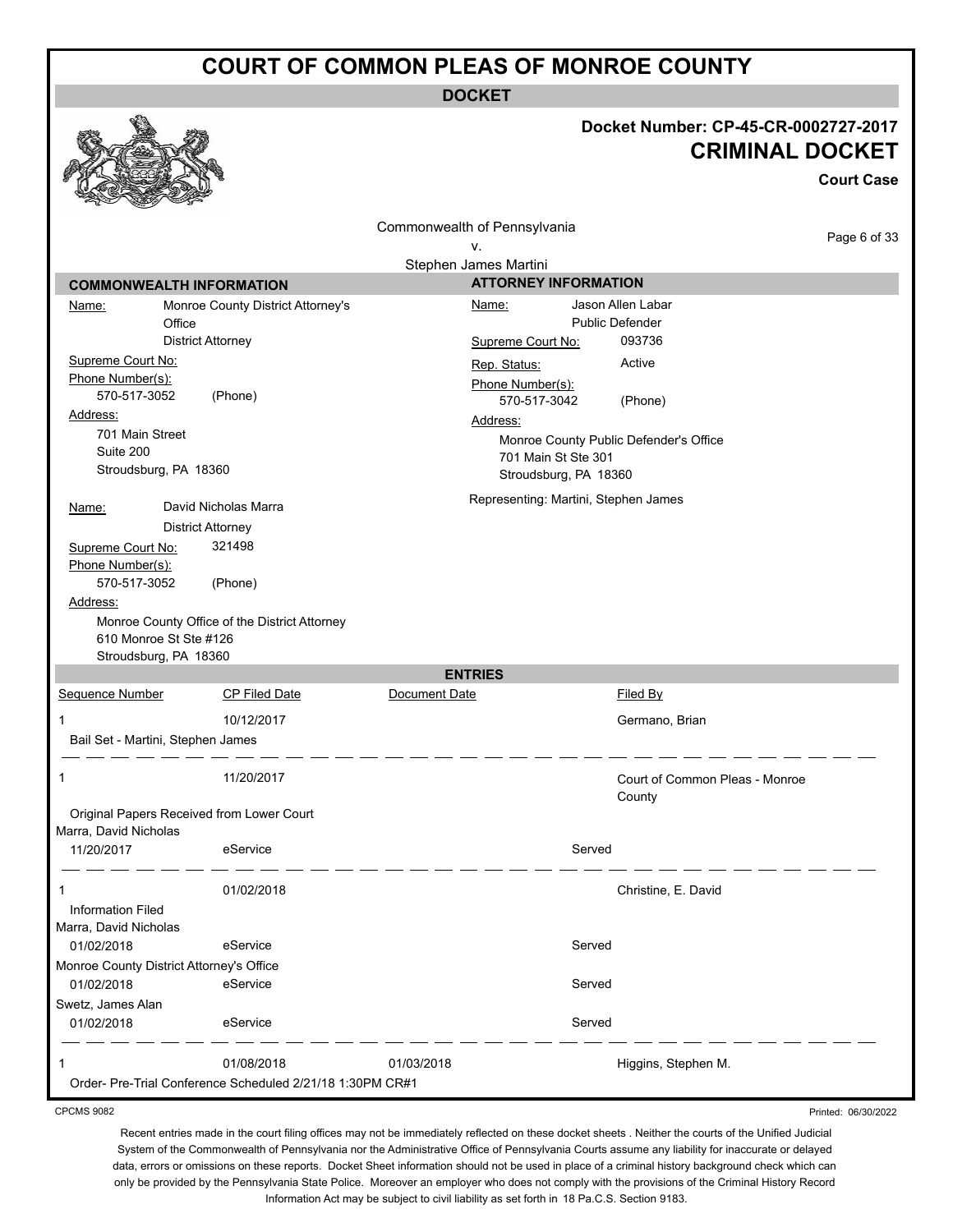**DOCKET**

#### **Docket Number: CP-45-CR-0002727-2017 CRIMINAL DOCKET**

**Court Case**

|                                          |                                                                              | Commonwealth of Pennsylvania |                       |              |
|------------------------------------------|------------------------------------------------------------------------------|------------------------------|-----------------------|--------------|
|                                          |                                                                              | ۷.                           |                       | Page 7 of 33 |
|                                          |                                                                              | Stephen James Martini        |                       |              |
|                                          |                                                                              | <b>ENTRIES</b>               |                       |              |
| Sequence Number                          | <b>CP Filed Date</b>                                                         | Document Date                | Filed By              |              |
| Service To                               |                                                                              | Service By                   |                       |              |
| <b>Issue Date</b>                        | Service Type                                                                 | <b>Status Date</b>           | <b>Service Status</b> |              |
| Marra, David Nicholas                    |                                                                              |                              |                       |              |
| 01/08/2018                               | eService                                                                     |                              | Served                |              |
| Monroe County Court Administration       |                                                                              |                              |                       |              |
| 01/08/2018                               | Clerk of Court's Boxes                                                       |                              |                       |              |
| Monroe County District Attorney's Office |                                                                              |                              |                       |              |
| 01/08/2018                               | Clerk of Court's Boxes                                                       |                              |                       |              |
| Monroe County District Attorney's Office |                                                                              |                              |                       |              |
| 01/08/2018                               | eService                                                                     |                              | Served                |              |
| Swetz, James Alan                        |                                                                              |                              |                       |              |
| 01/08/2018                               | <b>Attorney Box</b>                                                          |                              |                       |              |
| Swetz, James Alan                        |                                                                              |                              |                       |              |
| 01/08/2018                               | eService                                                                     |                              | Served                |              |
| 1                                        | 02/01/2018                                                                   |                              | Swetz, James Alan     |              |
|                                          | Motion to Extend Omnibus Pretrial Motion Period                              |                              |                       |              |
| Marra, David Nicholas                    |                                                                              |                              |                       |              |
| 02/01/2018                               | eService                                                                     |                              | Served                |              |
| Monroe County District Attorney's Office |                                                                              |                              |                       |              |
| 02/01/2018                               | eService                                                                     |                              | Served                |              |
| 1                                        | 02/05/2018                                                                   | 02/05/2018                   | Higgins, Stephen M.   |              |
|                                          | Order Granting Motion for Extension of Time to File Omnibus Pre-Trial Motion |                              |                       |              |
| Monroe County Court Administration       |                                                                              |                              |                       |              |
| 02/06/2018                               | <b>Clerk of Court's Boxes</b>                                                |                              |                       |              |
| Monroe County District Attorney's Office |                                                                              |                              |                       |              |
| 02/06/2018                               | <b>Clerk of Court's Boxes</b>                                                |                              |                       |              |
| Monroe County Probation                  |                                                                              |                              |                       |              |
| 02/06/2018                               | Clerk of Court's Boxes                                                       |                              |                       |              |
| Swetz, James Alan                        |                                                                              |                              |                       |              |
| 02/06/2018                               | Clerk of Court's Boxes                                                       |                              |                       |              |
| Marra, David Nicholas                    |                                                                              |                              |                       |              |
| 02/07/2018                               | eService                                                                     |                              | Served                |              |
| Monroe County District Attorney's Office |                                                                              |                              |                       |              |
| 02/07/2018                               | eService                                                                     |                              | Served                |              |
| Swetz, James Alan                        |                                                                              |                              |                       |              |
| 02/07/2018                               | eService                                                                     |                              | Served                |              |
|                                          |                                                                              |                              |                       |              |

CPCMS 9082

Printed: 06/30/2022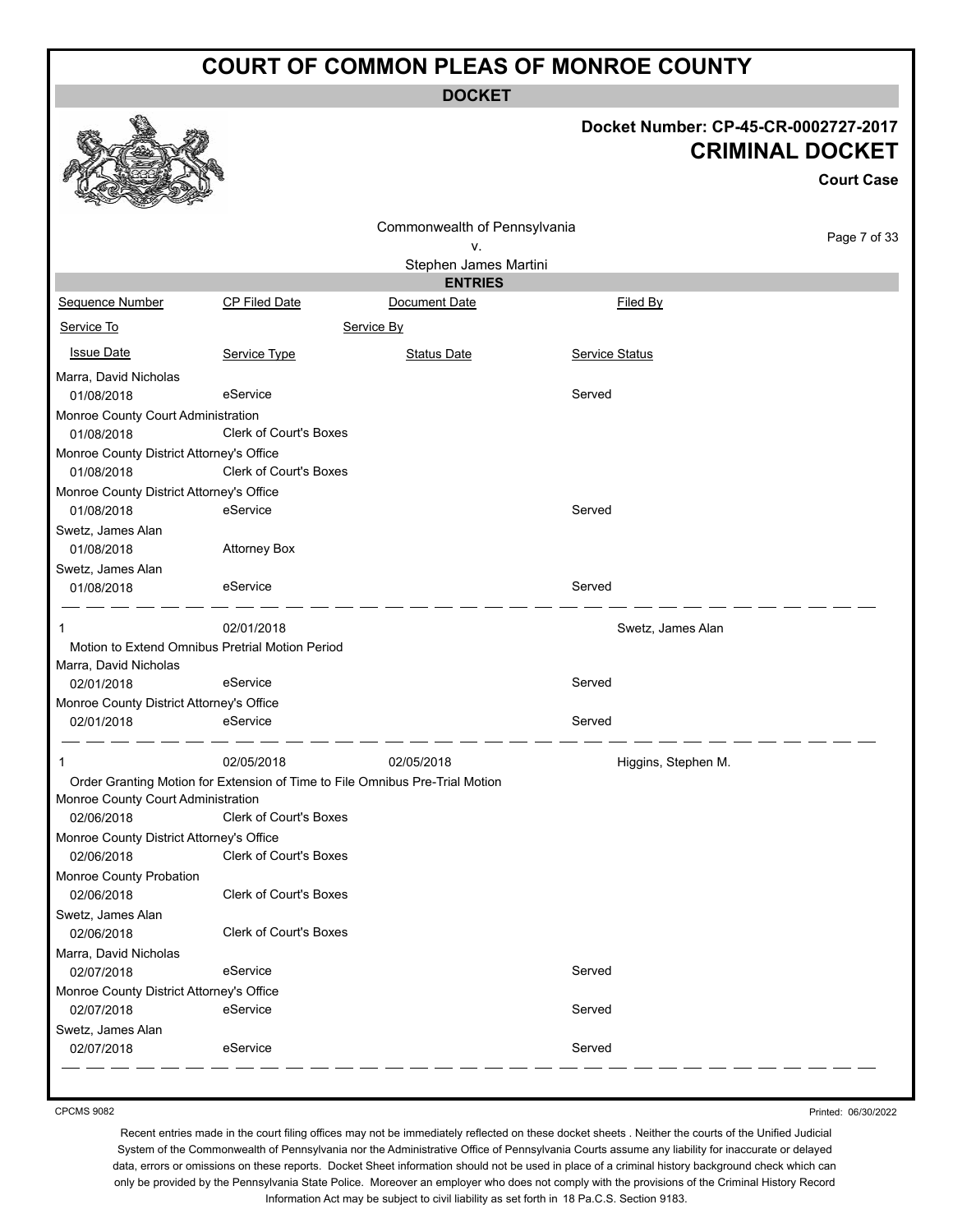**DOCKET**

|                                          |                                                                            |                                    |                       | Docket Number: CP-45-CR-0002727-2017<br><b>CRIMINAL DOCKET</b> |
|------------------------------------------|----------------------------------------------------------------------------|------------------------------------|-----------------------|----------------------------------------------------------------|
|                                          |                                                                            |                                    |                       | <b>Court Case</b>                                              |
|                                          |                                                                            | Commonwealth of Pennsylvania<br>v. |                       | Page 8 of 33                                                   |
|                                          |                                                                            | Stephen James Martini              |                       |                                                                |
| Sequence Number                          | <b>CP Filed Date</b>                                                       | <b>ENTRIES</b><br>Document Date    | Filed By              |                                                                |
| Service To                               |                                                                            | Service By                         |                       |                                                                |
| <b>Issue Date</b>                        | Service Type                                                               | <b>Status Date</b>                 | <b>Service Status</b> |                                                                |
|                                          |                                                                            |                                    |                       |                                                                |
| 2                                        | 02/28/2018<br>Order- Pre-Trial Conference Continued to 3/21/18 1:30PM CR#1 | 02/21/2018                         | Higgins, Stephen M.   |                                                                |
| Monroe County Correctional Facility      |                                                                            |                                    |                       |                                                                |
| 02/28/2018                               | Clerk of Court's Boxes                                                     |                                    |                       |                                                                |
| Monroe County Court Administration       |                                                                            |                                    |                       |                                                                |
| 02/28/2018                               | <b>Clerk of Court's Boxes</b>                                              |                                    |                       |                                                                |
| Monroe County District Attorney's Office |                                                                            |                                    |                       |                                                                |
| 02/28/2018                               | <b>Clerk of Court's Boxes</b>                                              |                                    |                       |                                                                |
| Monroe County Probation<br>02/28/2018    | <b>Clerk of Court's Boxes</b>                                              |                                    |                       |                                                                |
| Monroe County Sheriff<br>02/28/2018      | <b>Clerk of Court's Boxes</b>                                              |                                    |                       |                                                                |
| Swetz, James Alan                        |                                                                            |                                    |                       |                                                                |
| 02/28/2018                               | <b>Attorney Box</b>                                                        |                                    |                       |                                                                |
| Marra, David Nicholas                    |                                                                            |                                    |                       |                                                                |
| 03/01/2018                               | eService                                                                   |                                    | Served                |                                                                |
| Monroe County District Attorney's Office |                                                                            |                                    |                       |                                                                |
| 03/01/2018                               | eService                                                                   |                                    | Served                |                                                                |
| Swetz, James Alan                        |                                                                            |                                    |                       |                                                                |
| 03/01/2018                               | eService                                                                   |                                    | Served                |                                                                |
|                                          | 03/20/2018                                                                 |                                    | Swetz, James Alan     |                                                                |
|                                          | Expedited Motion to Extend Omnibus PreTrial Motion Period                  |                                    |                       |                                                                |
| Marra, David Nicholas                    |                                                                            |                                    |                       |                                                                |
| 03/20/2018                               | eService                                                                   |                                    | Served                |                                                                |
| Monroe County District Attorney's Office |                                                                            |                                    |                       |                                                                |
| 03/20/2018                               | eService                                                                   |                                    | Served                |                                                                |
| 1                                        | 03/22/2018                                                                 | 03/21/2018                         | Higgins, Stephen M.   |                                                                |
|                                          | Order Denying Motion to Extend Omnibus Pretrial Motion Period              |                                    |                       |                                                                |
| Monroe County Court Administration       |                                                                            |                                    |                       |                                                                |
| 03/22/2018                               | Clerk of Court's Boxes                                                     |                                    |                       |                                                                |
| Monroe County District Attorney's Office |                                                                            |                                    |                       |                                                                |
| 03/22/2018                               | Clerk of Court's Boxes                                                     |                                    |                       |                                                                |
| Swetz, James Alan                        |                                                                            |                                    |                       |                                                                |
| 03/22/2018                               | <b>Attorney Box</b>                                                        |                                    |                       |                                                                |
| Marra, David Nicholas                    |                                                                            |                                    |                       |                                                                |

CPCMS 9082

 $\mathcal{L}$ 

Recent entries made in the court filing offices may not be immediately reflected on these docket sheets . Neither the courts of the Unified Judicial System of the Commonwealth of Pennsylvania nor the Administrative Office of Pennsylvania Courts assume any liability for inaccurate or delayed data, errors or omissions on these reports. Docket Sheet information should not be used in place of a criminal history background check which can only be provided by the Pennsylvania State Police. Moreover an employer who does not comply with the provisions of the Criminal History Record Information Act may be subject to civil liability as set forth in 18 Pa.C.S. Section 9183.

Printed: 06/30/2022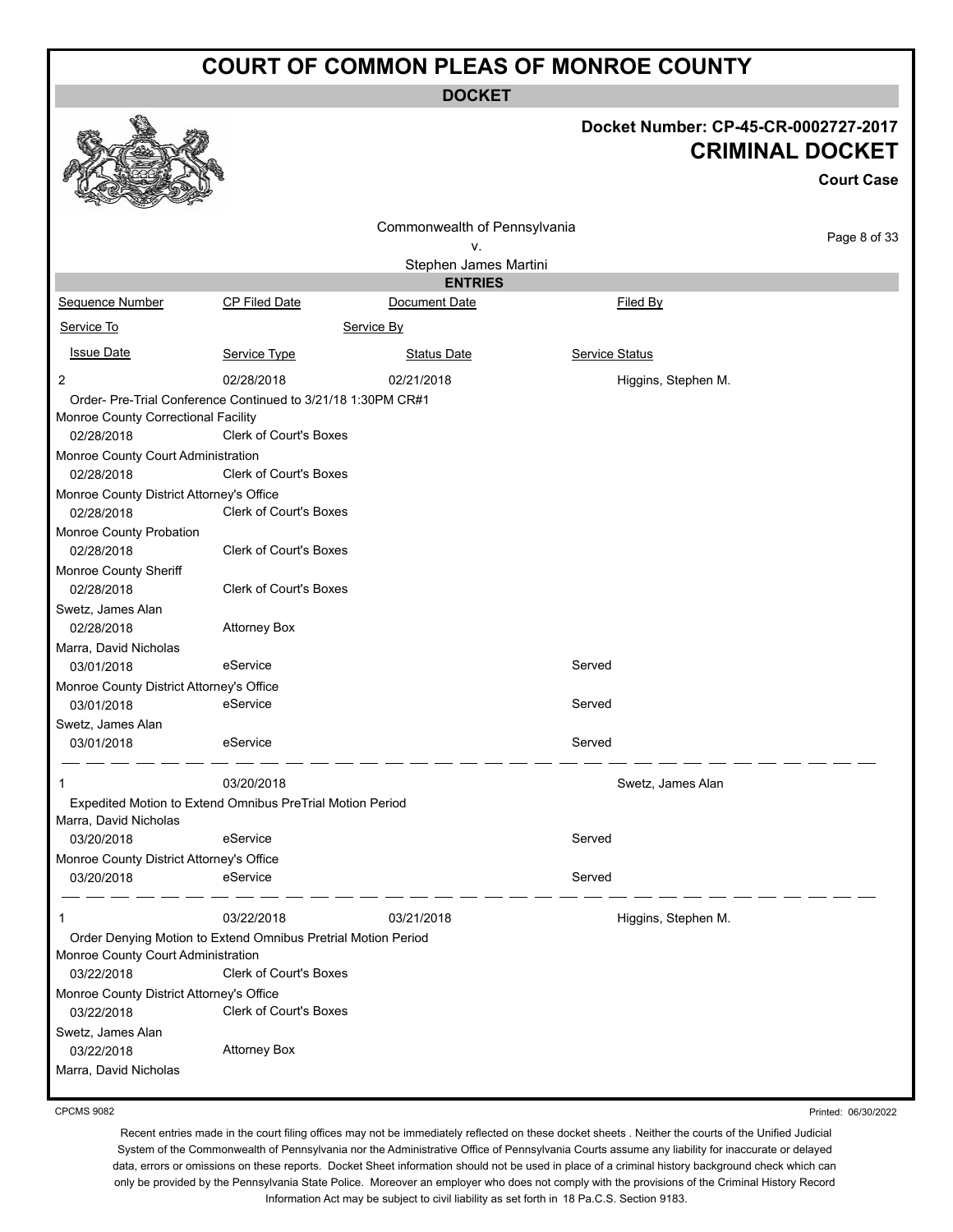**DOCKET**

#### **Docket Number: CP-45-CR-0002727-2017 CRIMINAL DOCKET**

|                                                                                                                                                                                                                                                                                                                                                            |                                                                                                                                                                                                                                                                 |                                    | Docket Number: CP-45-CR-0002727-2017 | <b>CRIMINAL DOCKET</b><br><b>Court Case</b> |
|------------------------------------------------------------------------------------------------------------------------------------------------------------------------------------------------------------------------------------------------------------------------------------------------------------------------------------------------------------|-----------------------------------------------------------------------------------------------------------------------------------------------------------------------------------------------------------------------------------------------------------------|------------------------------------|--------------------------------------|---------------------------------------------|
|                                                                                                                                                                                                                                                                                                                                                            |                                                                                                                                                                                                                                                                 |                                    |                                      |                                             |
|                                                                                                                                                                                                                                                                                                                                                            |                                                                                                                                                                                                                                                                 | Commonwealth of Pennsylvania<br>۷. |                                      | Page 9 of 33                                |
|                                                                                                                                                                                                                                                                                                                                                            |                                                                                                                                                                                                                                                                 | Stephen James Martini              |                                      |                                             |
|                                                                                                                                                                                                                                                                                                                                                            |                                                                                                                                                                                                                                                                 | <b>ENTRIES</b>                     |                                      |                                             |
| Sequence Number                                                                                                                                                                                                                                                                                                                                            | CP Filed Date                                                                                                                                                                                                                                                   | Document Date                      | Filed By                             |                                             |
| Service To                                                                                                                                                                                                                                                                                                                                                 |                                                                                                                                                                                                                                                                 | Service By                         |                                      |                                             |
| <b>Issue Date</b>                                                                                                                                                                                                                                                                                                                                          | Service Type                                                                                                                                                                                                                                                    | <b>Status Date</b>                 | Service Status                       |                                             |
| 03/23/2018                                                                                                                                                                                                                                                                                                                                                 | eService                                                                                                                                                                                                                                                        |                                    | Served                               |                                             |
| Monroe County District Attorney's Office                                                                                                                                                                                                                                                                                                                   |                                                                                                                                                                                                                                                                 |                                    |                                      |                                             |
| 03/23/2018                                                                                                                                                                                                                                                                                                                                                 | eService                                                                                                                                                                                                                                                        |                                    | Served                               |                                             |
| Swetz, James Alan<br>03/23/2018                                                                                                                                                                                                                                                                                                                            | eService                                                                                                                                                                                                                                                        |                                    | Served                               |                                             |
| 2                                                                                                                                                                                                                                                                                                                                                          | 03/23/2018                                                                                                                                                                                                                                                      | 03/21/2018                         | Higgins, Stephen M.                  |                                             |
| Monroe County Correctional Facility<br>03/26/2018<br>Monroe County Court Administration<br>03/26/2018<br>Monroe County Court Reporters<br>03/26/2018<br>Monroe County District Attorney's Office<br>03/26/2018<br>Monroe County Probation<br>03/26/2018<br>Monroe County Sheriff<br>03/26/2018<br>Swetz, James Alan<br>03/26/2018<br>Marra, David Nicholas | Order- Granting Continuance of PreTrial Conference to April 18, 2018/1:30 pm<br>Clerk of Court's Boxes<br>Clerk of Court's Boxes<br>Clerk of Court's Boxes<br>Clerk of Court's Boxes<br>Clerk of Court's Boxes<br>Clerk of Court's Boxes<br><b>Attorney Box</b> |                                    |                                      |                                             |
| 03/29/2018                                                                                                                                                                                                                                                                                                                                                 | eService                                                                                                                                                                                                                                                        |                                    | Served                               |                                             |
| Monroe County District Attorney's Office<br>03/29/2018                                                                                                                                                                                                                                                                                                     | eService                                                                                                                                                                                                                                                        |                                    | Served                               |                                             |
| Swetz, James Alan<br>03/29/2018                                                                                                                                                                                                                                                                                                                            | eService                                                                                                                                                                                                                                                        |                                    | Served                               |                                             |
|                                                                                                                                                                                                                                                                                                                                                            | 04/19/2018                                                                                                                                                                                                                                                      |                                    | Swetz, James Alan                    |                                             |
| Defendant's Omnibus Pre-Trial Motion<br>Marra, David Nicholas                                                                                                                                                                                                                                                                                              |                                                                                                                                                                                                                                                                 |                                    |                                      |                                             |
| 04/19/2018                                                                                                                                                                                                                                                                                                                                                 | eService                                                                                                                                                                                                                                                        |                                    | Served                               |                                             |
| Monroe County District Attorney's Office<br>04/19/2018                                                                                                                                                                                                                                                                                                     | eService                                                                                                                                                                                                                                                        |                                    | Served                               |                                             |

CPCMS 9082

Printed: 06/30/2022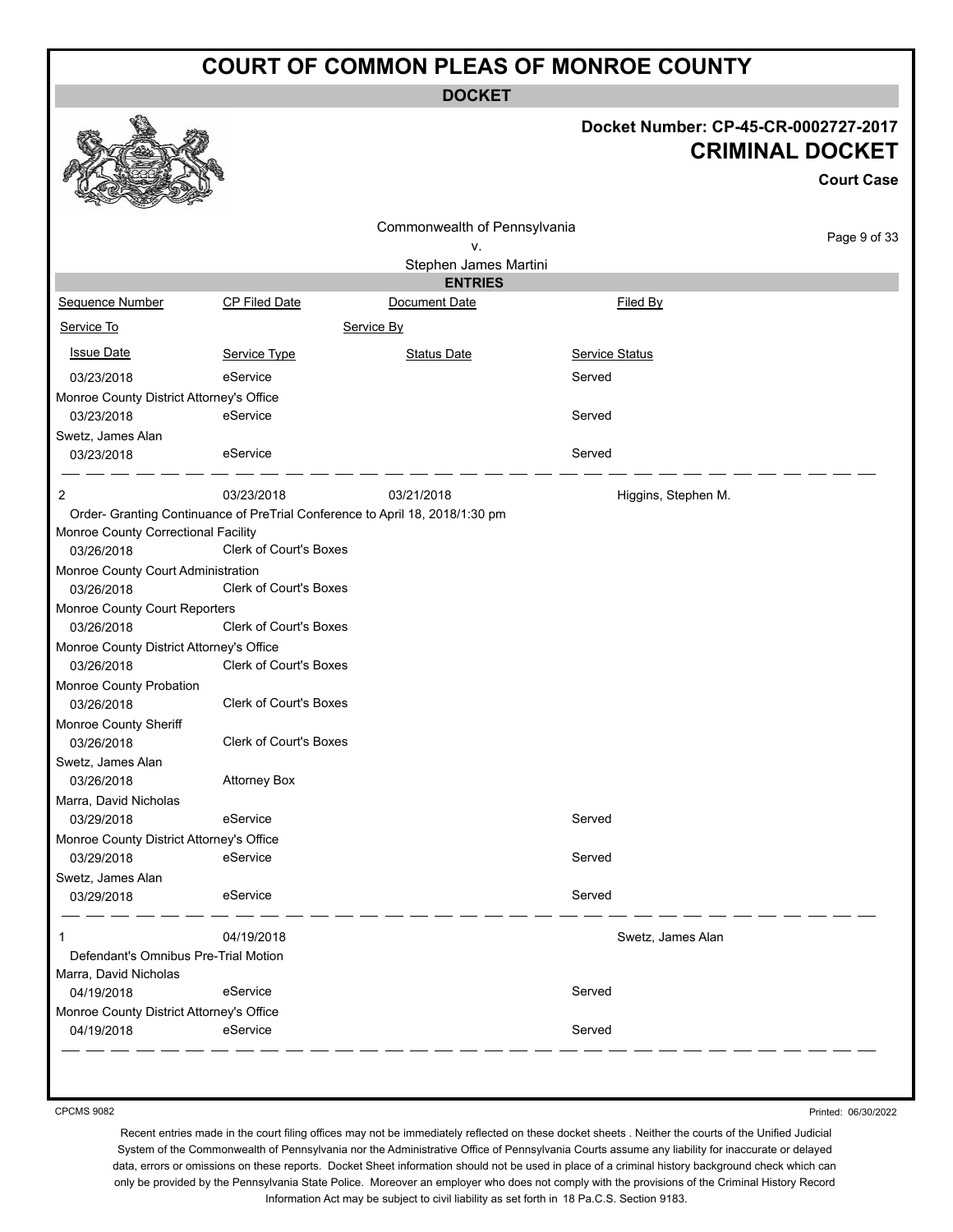**DOCKET**

#### **Docket Number: CP-45-CR-0002727-2017 CRIMINAL DOCKET**

**Court Case**

|                                                        |                                                         | Commonwealth of Pennsylvania                                                                  |                              |               |
|--------------------------------------------------------|---------------------------------------------------------|-----------------------------------------------------------------------------------------------|------------------------------|---------------|
|                                                        |                                                         | ٧.                                                                                            |                              | Page 10 of 33 |
|                                                        |                                                         | Stephen James Martini                                                                         |                              |               |
|                                                        |                                                         | <b>ENTRIES</b>                                                                                |                              |               |
| Sequence Number                                        | <b>CP Filed Date</b>                                    | Document Date                                                                                 | Filed By                     |               |
| Service To                                             |                                                         | Service By                                                                                    |                              |               |
| <b>Issue Date</b>                                      | Service Type                                            | <b>Status Date</b>                                                                            | <b>Service Status</b>        |               |
| 1                                                      | 04/23/2018                                              | 04/18/2018                                                                                    | Higgins, Stephen M.          |               |
|                                                        | Order- Pre-Trial Conf. Continued to 6/27/18 1:30PM CR#1 |                                                                                               |                              |               |
| Marra, David Nicholas                                  |                                                         |                                                                                               |                              |               |
| 04/23/2018                                             | eService                                                |                                                                                               | Served                       |               |
| Monroe County Court Administration                     |                                                         |                                                                                               |                              |               |
| 04/23/2018                                             | Clerk of Court's Boxes                                  |                                                                                               |                              |               |
| Monroe County District Attorney's Office               |                                                         |                                                                                               |                              |               |
| 04/23/2018                                             | Clerk of Court's Boxes                                  |                                                                                               |                              |               |
| Monroe County District Attorney's Office<br>04/23/2018 | eService                                                |                                                                                               | Served                       |               |
|                                                        |                                                         |                                                                                               |                              |               |
| Swetz, James Alan<br>04/23/2018                        | <b>Attorney Box</b>                                     |                                                                                               |                              |               |
|                                                        |                                                         |                                                                                               |                              |               |
| Swetz, James Alan<br>04/23/2018                        | eService                                                |                                                                                               | Served                       |               |
|                                                        |                                                         |                                                                                               |                              |               |
| 3                                                      | 04/24/2018                                              | 04/24/2018                                                                                    | Higgins, Stephen M.          |               |
|                                                        |                                                         | Order- Omnibus Hearing Scheduled 5/24/18 11:00AM CR#2 / Pre-Trial Conf. for 6/27/18 Cancelled |                              |               |
| Marra, David Nicholas                                  |                                                         |                                                                                               |                              |               |
| 04/24/2018                                             | eService                                                |                                                                                               | Served                       |               |
| Monroe County Court Administration                     |                                                         |                                                                                               |                              |               |
| 04/24/2018                                             | Clerk of Court's Boxes                                  |                                                                                               |                              |               |
| Monroe County District Attorney's Office               |                                                         |                                                                                               |                              |               |
| 04/24/2018                                             | <b>Clerk of Court's Boxes</b>                           |                                                                                               |                              |               |
| Monroe County District Attorney's Office               |                                                         |                                                                                               |                              |               |
| 04/24/2018                                             | eService                                                |                                                                                               | Served                       |               |
| Swetz, James Alan                                      |                                                         |                                                                                               |                              |               |
| 04/24/2018                                             | <b>Attorney Box</b>                                     |                                                                                               |                              |               |
| Swetz, James Alan                                      |                                                         |                                                                                               |                              |               |
| 04/24/2018                                             | eService                                                |                                                                                               | Served                       |               |
| 1                                                      | 05/08/2018                                              |                                                                                               | Commonwealth of Pennsylvania |               |
| Motion for Continuance Prosecution Request             |                                                         |                                                                                               |                              |               |
| Marra, David Nicholas                                  |                                                         |                                                                                               |                              |               |
| 05/08/2018                                             | eService                                                |                                                                                               | Served                       |               |
| Monroe County District Attorney's Office               |                                                         |                                                                                               |                              |               |
| 05/08/2018                                             | eService                                                |                                                                                               | Served                       |               |
| Swetz, James Alan                                      |                                                         |                                                                                               |                              |               |

CPCMS 9082

Printed: 06/30/2022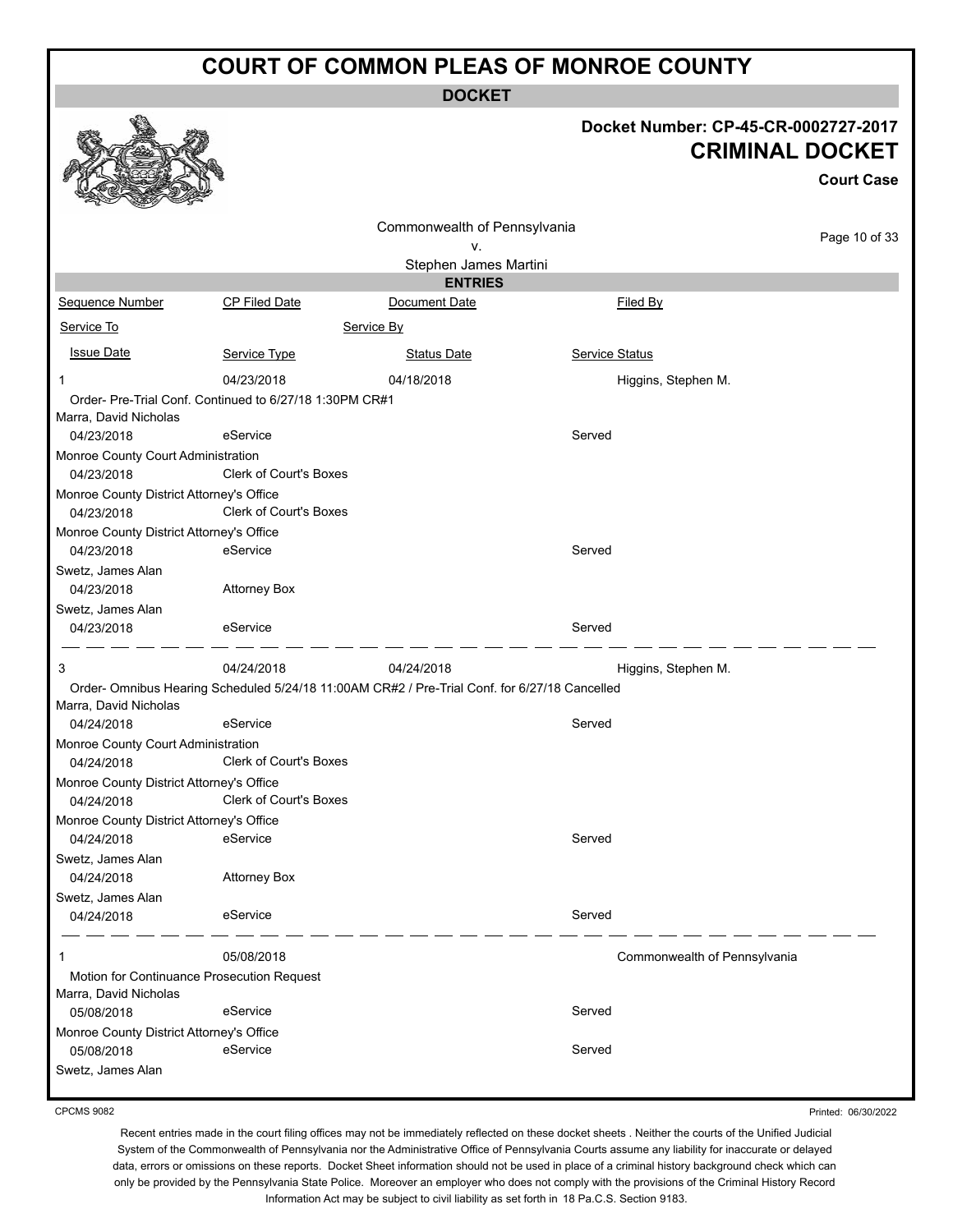**DOCKET**

|                                                         |                               |                              |                     | Docket Number: CP-45-CR-0002727-2017<br><b>CRIMINAL DOCKET</b> |
|---------------------------------------------------------|-------------------------------|------------------------------|---------------------|----------------------------------------------------------------|
|                                                         |                               |                              |                     | <b>Court Case</b>                                              |
|                                                         |                               |                              |                     |                                                                |
|                                                         |                               | Commonwealth of Pennsylvania |                     | Page 11 of 33                                                  |
|                                                         |                               | ٧.                           |                     |                                                                |
|                                                         |                               | Stephen James Martini        |                     |                                                                |
|                                                         |                               | <b>ENTRIES</b>               |                     |                                                                |
| Sequence Number                                         | <b>CP Filed Date</b>          | Document Date                | Filed By            |                                                                |
| Service To                                              |                               | Service By                   |                     |                                                                |
| <b>Issue Date</b>                                       | Service Type                  | <b>Status Date</b>           | Service Status      |                                                                |
| 05/08/2018                                              | eService                      |                              | Served              |                                                                |
|                                                         |                               |                              |                     |                                                                |
| 1                                                       | 05/10/2018                    |                              | Higgins, Stephen M. |                                                                |
| Order Rescheduled Omnibus Hearing 7/17/2018@1:30PM Ct.2 |                               |                              |                     |                                                                |
| Marra, David Nicholas<br>05/10/2018                     | eService                      |                              | Served              |                                                                |
| Monroe County Court Administration                      |                               |                              |                     |                                                                |
| 05/10/2018                                              | <b>Clerk of Court's Boxes</b> |                              |                     |                                                                |
| Monroe County District Attorney's Office<br>05/10/2018  | Clerk of Court's Boxes        |                              |                     |                                                                |
| Monroe County District Attorney's Office                |                               |                              |                     |                                                                |
| 05/10/2018                                              | eService                      |                              | Served              |                                                                |
| Monroe County Probation Department                      | Clerk of Court's Boxes        |                              |                     |                                                                |
| 05/10/2018<br>Swetz, James Alan                         |                               |                              |                     |                                                                |
| 05/10/2018                                              | <b>Attorney Box</b>           |                              |                     |                                                                |
| Swetz, James Alan                                       |                               |                              |                     |                                                                |
| 05/10/2018                                              | eService                      |                              | Served              |                                                                |
|                                                         |                               |                              |                     |                                                                |
| 2                                                       | 07/18/2018                    | 07/17/2018                   | Higgins, Stephen M. |                                                                |
| Order Scheduled Hearing 8/23/18@1100AM Ct.2             |                               |                              |                     |                                                                |
| Monroe County Correctional Facility                     |                               |                              |                     |                                                                |
| 07/19/2018                                              | Clerk of Court's Boxes        |                              |                     |                                                                |
| Monroe County Court Administration                      | <b>Clerk of Court's Boxes</b> |                              |                     |                                                                |
| 07/19/2018                                              |                               |                              |                     |                                                                |
| Monroe County District Attorney's Office<br>07/19/2018  | <b>Clerk of Court's Boxes</b> |                              |                     |                                                                |
| Monroe County Probation Department                      |                               |                              |                     |                                                                |
| 07/19/2018                                              | <b>Clerk of Court's Boxes</b> |                              |                     |                                                                |
| Monroe County Sheriff's Department                      |                               |                              |                     |                                                                |
| 07/19/2018                                              | <b>Clerk of Court's Boxes</b> |                              |                     |                                                                |
| Swetz, James Alan                                       |                               |                              |                     |                                                                |
| 07/19/2018                                              | <b>Attorney Box</b>           |                              |                     |                                                                |
| Marra, David Nicholas                                   |                               |                              |                     |                                                                |
| 07/23/2018                                              | eService                      |                              | Served              |                                                                |
| Monroe County District Attorney's Office<br>07/23/2018  | eService                      |                              | Served              |                                                                |
|                                                         |                               |                              |                     |                                                                |

CPCMS 9082

Printed: 06/30/2022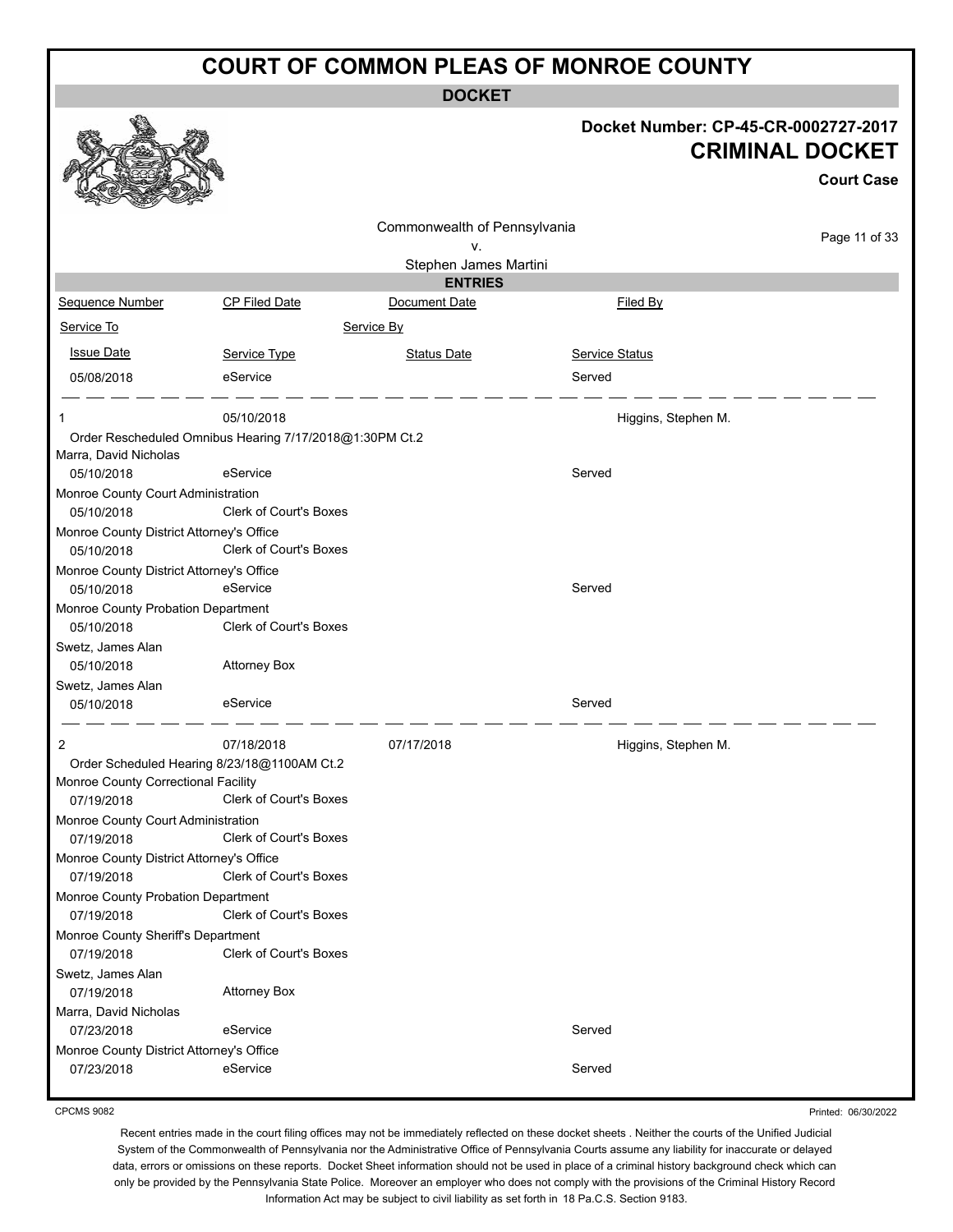**DOCKET**

|                                                        |                                                                    |                              | Docket Number: CP-45-CR-0002727-2017 | <b>CRIMINAL DOCKET</b><br><b>Court Case</b> |
|--------------------------------------------------------|--------------------------------------------------------------------|------------------------------|--------------------------------------|---------------------------------------------|
|                                                        |                                                                    | Commonwealth of Pennsylvania |                                      | Page 12 of 33                               |
|                                                        |                                                                    | ۷.<br>Stephen James Martini  |                                      |                                             |
|                                                        |                                                                    | <b>ENTRIES</b>               |                                      |                                             |
| Sequence Number                                        | <b>CP Filed Date</b>                                               | Document Date                | Filed By                             |                                             |
| Service To                                             |                                                                    | Service By                   |                                      |                                             |
| <b>Issue Date</b>                                      | Service Type                                                       | <b>Status Date</b>           | <b>Service Status</b>                |                                             |
| Swetz, James Alan                                      |                                                                    |                              |                                      |                                             |
| 07/23/2018                                             | eService                                                           |                              | Served                               |                                             |
| 1                                                      | 08/17/2018                                                         |                              | Swetz, James Alan                    |                                             |
|                                                        | Motion Extending the Time for Filing Defendant's Brief             |                              |                                      |                                             |
| Marra, David Nicholas<br>08/17/2018                    | eService                                                           |                              | Served                               |                                             |
| Monroe County District Attorney's Office               |                                                                    |                              |                                      |                                             |
| 08/17/2018                                             | eService                                                           |                              | Served                               |                                             |
| $\mathbf 1$                                            | 08/20/2018                                                         |                              | Higgins, Stephen M.                  |                                             |
|                                                        | Order Scheduled Omnibus Pretrial Motion Hearing 8/23/18@1100am     |                              |                                      |                                             |
| Marra, David Nicholas<br>08/21/2018                    | eService                                                           |                              | Served                               |                                             |
| Monroe County Court Administration                     |                                                                    |                              |                                      |                                             |
| 08/21/2018                                             | Clerk of Court's Boxes                                             |                              |                                      |                                             |
| Monroe County District Attorney's Office<br>08/21/2018 | Clerk of Court's Boxes                                             |                              |                                      |                                             |
| Monroe County District Attorney's Office<br>08/21/2018 | eService                                                           |                              | Served                               |                                             |
| Swetz, James Alan<br>08/21/2018                        | <b>Attorney Box</b>                                                |                              |                                      |                                             |
| Swetz, James Alan                                      |                                                                    |                              |                                      |                                             |
| 08/21/2018                                             | eService                                                           |                              | Served                               |                                             |
| -1                                                     | 08/24/2018                                                         | 08/23/2018                   | Higgins, Stephen M.                  |                                             |
| Marra, David Nicholas                                  | Order Directing Briefs to be filed / Matter Taken Under Advisement |                              |                                      |                                             |
| 08/27/2018<br>Monroe County Court Administration       | eService                                                           |                              | Served                               |                                             |
| 08/27/2018                                             | <b>Clerk of Court's Boxes</b>                                      |                              |                                      |                                             |
| Monroe County District Attorney's Office<br>08/27/2018 | Clerk of Court's Boxes                                             |                              |                                      |                                             |
| Monroe County District Attorney's Office<br>08/27/2018 | eService                                                           |                              | Served                               |                                             |
| Swetz, James Alan                                      |                                                                    |                              |                                      |                                             |
| 08/27/2018                                             | <b>Attorney Box</b>                                                |                              |                                      |                                             |

CPCMS 9082

Printed: 06/30/2022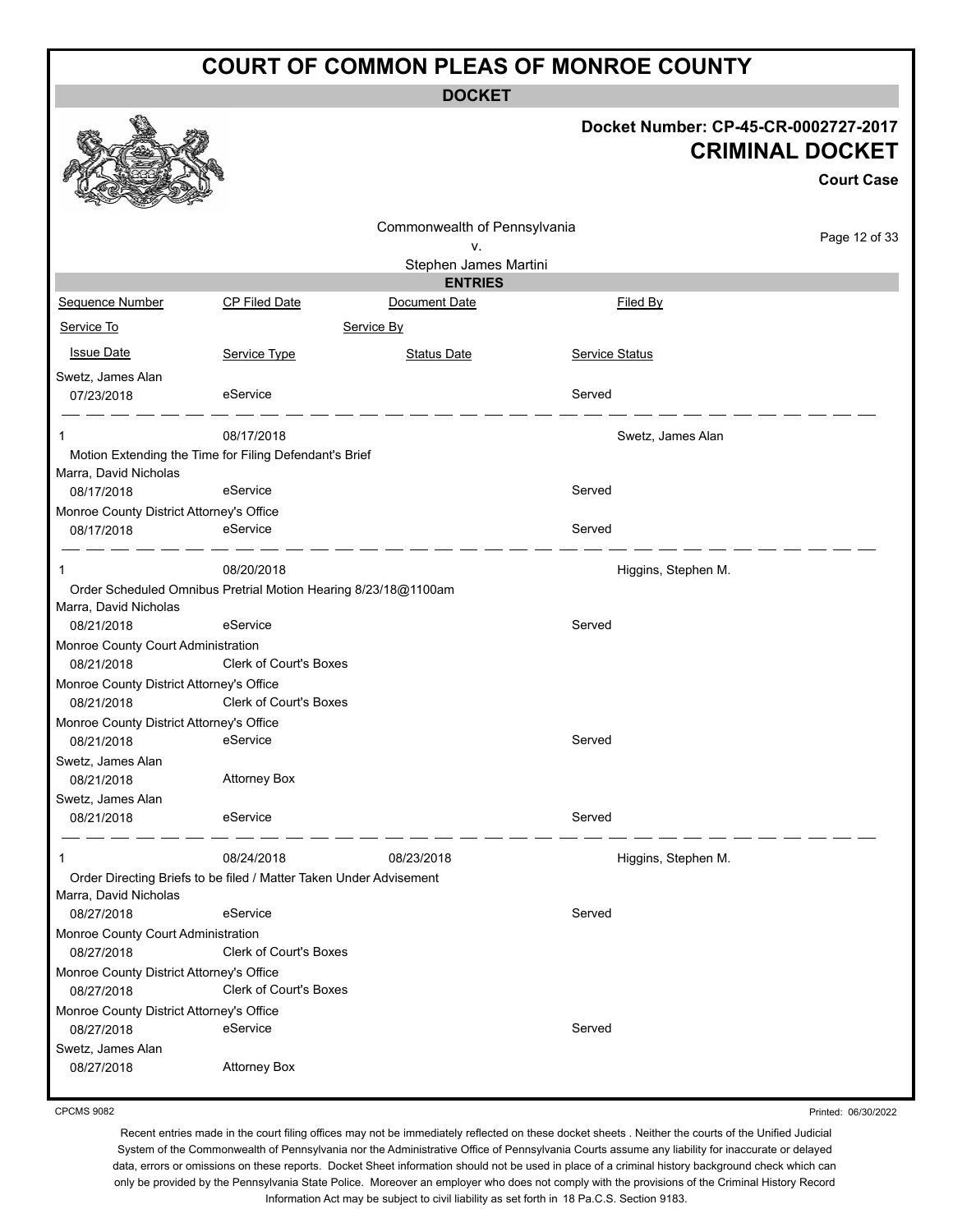**DOCKET**

|                                                                             |                               |                              |                | Docket Number: CP-45-CR-0002727-2017<br><b>CRIMINAL DOCKET</b><br><b>Court Case</b> |
|-----------------------------------------------------------------------------|-------------------------------|------------------------------|----------------|-------------------------------------------------------------------------------------|
|                                                                             |                               | Commonwealth of Pennsylvania |                | Page 13 of 33                                                                       |
|                                                                             |                               | ٧.<br>Stephen James Martini  |                |                                                                                     |
|                                                                             |                               | <b>ENTRIES</b>               |                |                                                                                     |
| Sequence Number                                                             | CP Filed Date                 | Document Date                |                | Filed By                                                                            |
| Service To                                                                  |                               | Service By                   |                |                                                                                     |
| <b>Issue Date</b>                                                           | Service Type                  | <b>Status Date</b>           | Service Status |                                                                                     |
| Swetz, James Alan                                                           |                               |                              |                |                                                                                     |
| 08/27/2018                                                                  | eService                      |                              | Served         |                                                                                     |
|                                                                             | 08/31/2018                    |                              |                | Swetz, James Alan                                                                   |
| Motion to Provde Copy of Transcript<br>Marra, David Nicholas                |                               |                              |                |                                                                                     |
| 08/31/2018                                                                  | eService                      |                              | Served         |                                                                                     |
| Monroe County District Attorney's Office                                    |                               |                              |                |                                                                                     |
| 08/31/2018                                                                  | eService                      |                              | Served         |                                                                                     |
| 1                                                                           | 09/07/2018                    |                              |                | Higgins, Stephen M.                                                                 |
| Order Granting Motion for Transcripts<br>Monroe County Court Administration |                               |                              |                |                                                                                     |
| 09/10/2018                                                                  | <b>Clerk of Court's Boxes</b> |                              |                |                                                                                     |
| Monroe County District Attorney's Office<br>09/10/2018                      | <b>Clerk of Court's Boxes</b> |                              |                |                                                                                     |
| Swetz, James Alan<br>09/10/2018                                             | <b>Attorney Box</b>           |                              |                |                                                                                     |
| Marra, David Nicholas<br>09/11/2018                                         | eService                      |                              | Served         |                                                                                     |
| Monroe County District Attorney's Office                                    |                               |                              |                |                                                                                     |
| 09/11/2018                                                                  | eService                      |                              | Served         |                                                                                     |
| Swetz, James Alan                                                           |                               |                              |                |                                                                                     |
| 09/11/2018                                                                  | eService                      |                              | Served         |                                                                                     |
| 1                                                                           | 09/11/2018                    |                              |                | Swetz, James Alan                                                                   |
| <b>Request for Transcript</b>                                               |                               |                              |                |                                                                                     |
| Marra, David Nicholas                                                       |                               |                              |                |                                                                                     |
| 09/11/2018<br>Monroe County District Attorney's Office                      | eService                      |                              | Served         |                                                                                     |
| 09/11/2018                                                                  | eService                      |                              | Served         |                                                                                     |
| 1                                                                           | 09/21/2018                    |                              |                | Monroe County District Attorney's<br>Office                                         |
| <b>Brief in Opposition</b>                                                  |                               |                              |                |                                                                                     |
| Marra, David Nicholas<br>09/21/2018                                         | eService                      |                              | Served         |                                                                                     |
| Swetz, James Alan                                                           |                               |                              |                |                                                                                     |

CPCMS 9082

Printed: 06/30/2022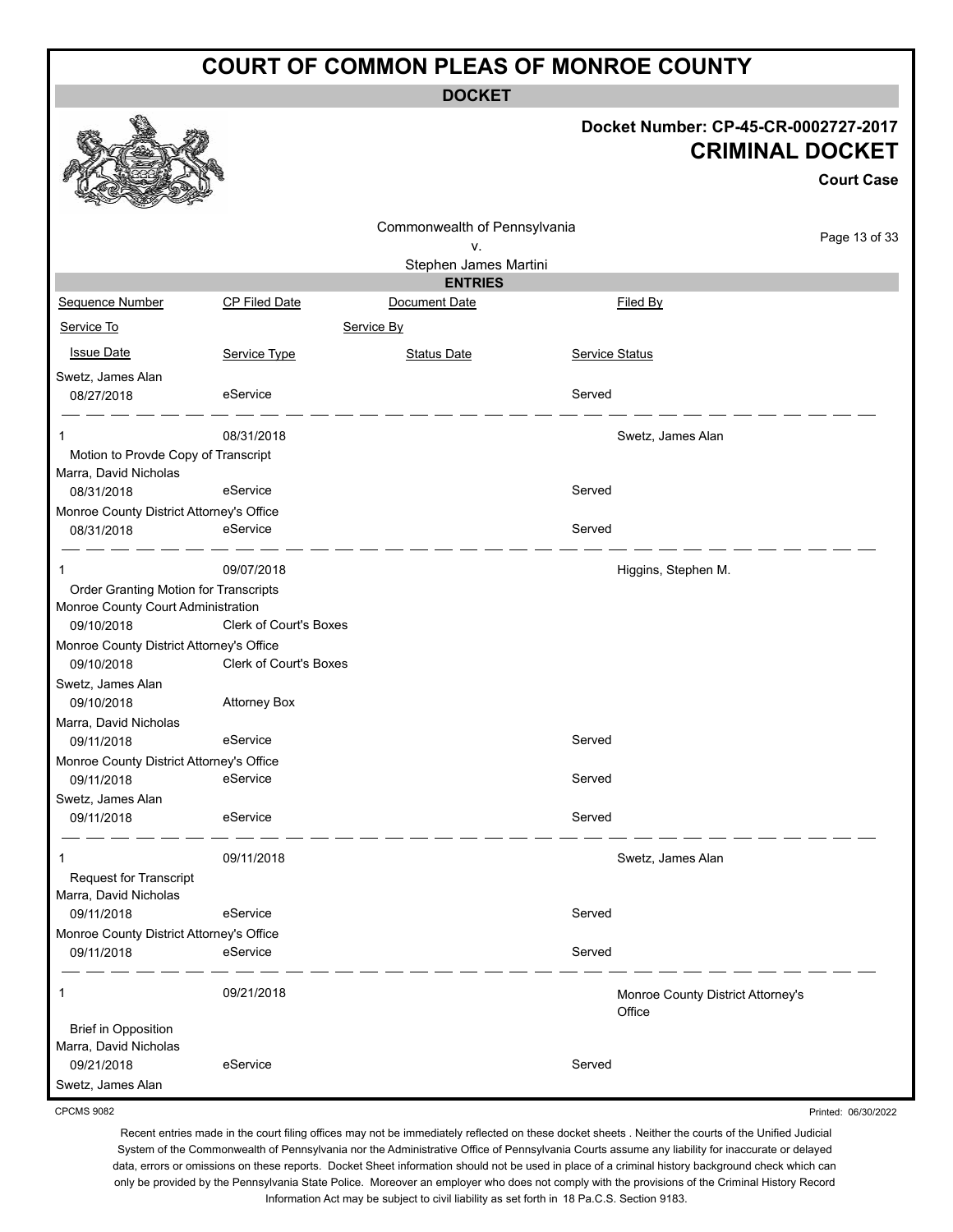**DOCKET**

#### **Docket Number: CP-45-CR-0002727-2017 CRIMINAL DOCKET**

**Court Case**

|                                                                       |                      | Commonwealth of Pennsylvania |                                    |               |
|-----------------------------------------------------------------------|----------------------|------------------------------|------------------------------------|---------------|
|                                                                       |                      | ν.                           |                                    | Page 14 of 33 |
|                                                                       |                      | Stephen James Martini        |                                    |               |
|                                                                       |                      | <b>ENTRIES</b>               |                                    |               |
| Sequence Number                                                       | <b>CP Filed Date</b> | Document Date                | Filed By                           |               |
| Service To                                                            |                      | Service By                   |                                    |               |
| <b>Issue Date</b>                                                     | Service Type         | <b>Status Date</b>           | Service Status                     |               |
| 09/21/2018                                                            | eNotice              |                              | Notified                           |               |
|                                                                       | 09/24/2018           |                              | Swetz, James Alan                  |               |
| Brief in Support of Omnibus Pre-Trial Motion<br>Marra, David Nicholas |                      |                              |                                    |               |
| 09/24/2018                                                            | eService             |                              | Served                             |               |
| Monroe County District Attorney's Office                              |                      |                              |                                    |               |
| 09/24/2018                                                            | eService             |                              | Served                             |               |
| 2                                                                     | 09/24/2018           |                              | Monroe County Court Reporters      |               |
| Notice of Completion of Transcript<br>Marra, David Nicholas           |                      |                              |                                    |               |
| 09/24/2018                                                            | eService             |                              | Served                             |               |
| Monroe County District Attorney's Office                              |                      |                              |                                    |               |
| 09/24/2018                                                            | eService             |                              | Served                             |               |
| Swetz, James Alan<br>09/24/2018                                       | eService             |                              | Served                             |               |
|                                                                       |                      |                              |                                    |               |
| 1                                                                     | 09/27/2018           | 08/23/2018                   | Monroe County Court Reporters      |               |
| <b>Transcript of Proceedings Filed</b><br>Marra, David Nicholas       |                      |                              |                                    |               |
| 09/27/2018                                                            | eService             |                              | Served                             |               |
| Monroe County District Attorney's Office                              |                      |                              |                                    |               |
| 09/27/2018                                                            | eService             |                              | Served                             |               |
| Swetz, James Alan                                                     |                      |                              |                                    |               |
| 09/27/2018                                                            | eService             |                              | Served                             |               |
| 1                                                                     | 10/02/2018           |                              | Monroe County Court Administration |               |
| Praecipe to Disburse Funds                                            |                      |                              |                                    |               |
| Marra, David Nicholas                                                 |                      |                              |                                    |               |
| 10/03/2018                                                            | eService             |                              | Served                             |               |
| Monroe County District Attorney's Office                              |                      |                              |                                    |               |
| 10/03/2018                                                            | eService             |                              | Served                             |               |
| Swetz, James Alan<br>10/03/2018                                       | eService             |                              | Served                             |               |
|                                                                       |                      |                              |                                    |               |

CPCMS 9082

Printed: 06/30/2022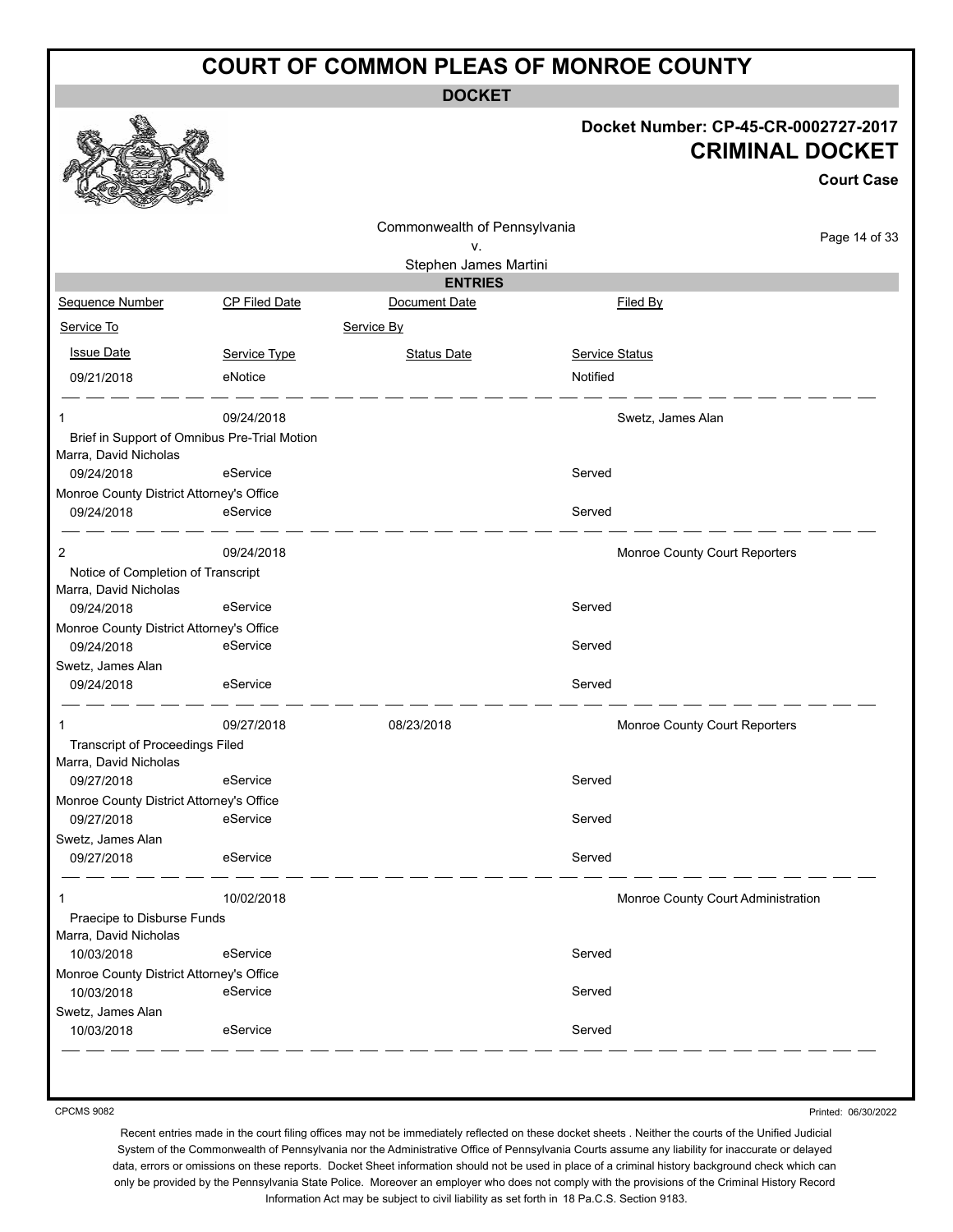**DOCKET**

#### **Docket Number: CP-45-CR-0002727-2017 CRIMINAL DOCKET**

**Court Case**

|                                          |                                                                   |                              |                |                        | Court Case    |
|------------------------------------------|-------------------------------------------------------------------|------------------------------|----------------|------------------------|---------------|
|                                          |                                                                   | Commonwealth of Pennsylvania |                |                        |               |
|                                          |                                                                   | ٧.                           |                |                        | Page 15 of 33 |
|                                          |                                                                   | Stephen James Martini        |                |                        |               |
|                                          |                                                                   | <b>ENTRIES</b>               |                |                        |               |
| Sequence Number                          | CP Filed Date                                                     | Document Date                |                | Filed By               |               |
| Service To                               |                                                                   | Service By                   |                |                        |               |
| <b>Issue Date</b>                        | Service Type                                                      | <b>Status Date</b>           | Service Status |                        |               |
| 2                                        | 01/04/2019                                                        |                              |                | Higgins, Stephen M.    |               |
| Opinion & Order Filed                    |                                                                   |                              |                |                        |               |
| Monroe County Court Administration       |                                                                   |                              |                |                        |               |
| 01/04/2019                               | Clerk of Court's Boxes                                            |                              |                |                        |               |
| Monroe County District Attorney's Office |                                                                   |                              |                |                        |               |
| 01/04/2019                               | <b>Clerk of Court's Boxes</b>                                     |                              |                |                        |               |
| Swetz, James Alan                        |                                                                   |                              |                |                        |               |
| 01/04/2019                               | <b>Clerk of Court's Boxes</b>                                     |                              |                |                        |               |
| Marra, David Nicholas                    |                                                                   |                              |                |                        |               |
| 01/08/2019                               | eService                                                          |                              | Served         |                        |               |
| Monroe County District Attorney's Office |                                                                   |                              |                |                        |               |
| 01/08/2019                               | eService                                                          |                              | Served         |                        |               |
| Swetz, James Alan                        |                                                                   |                              |                |                        |               |
| 01/08/2019                               | eService                                                          |                              | Served         |                        |               |
| 1                                        | 02/21/2019                                                        | 02/20/2019                   |                | Higgins, Stephen M.    |               |
|                                          | Order Scheduling Case for Final Call and Trial 3/1/19 8:30AM CR#1 |                              |                |                        |               |
| Marra, David Nicholas                    |                                                                   |                              |                |                        |               |
| 02/21/2019                               | eService                                                          |                              | Served         |                        |               |
| Monroe County Court Administration       |                                                                   |                              |                |                        |               |
| 02/21/2019                               | Clerk of Court's Boxes                                            |                              |                |                        |               |
| Monroe County District Attorney's Office |                                                                   |                              |                |                        |               |
| 02/21/2019                               | Clerk of Court's Boxes                                            |                              |                |                        |               |
| Monroe County District Attorney's Office |                                                                   |                              |                |                        |               |
| 02/21/2019                               | eService                                                          |                              | Served         |                        |               |
| Swetz, James Alan                        |                                                                   |                              |                |                        |               |
| 02/21/2019                               | <b>Attorney Box</b>                                               |                              |                |                        |               |
| Swetz, James Alan                        |                                                                   |                              |                |                        |               |
| 02/21/2019                               | eService                                                          |                              | Served         |                        |               |
|                                          |                                                                   |                              |                |                        |               |
| 2                                        | 03/06/2019                                                        |                              |                | Martini, Stephen James |               |
|                                          |                                                                   |                              |                | Swetz, James Alan      |               |
| Written Guilty Plea Colloquy             |                                                                   |                              |                |                        |               |
| Marra, David Nicholas                    | eService                                                          |                              | Served         |                        |               |
| 03/06/2019                               |                                                                   |                              |                |                        |               |
| Monroe County District Attorney's Office | eService                                                          |                              | Served         |                        |               |
| 03/06/2019                               |                                                                   |                              |                |                        |               |

CPCMS 9082

Printed: 06/30/2022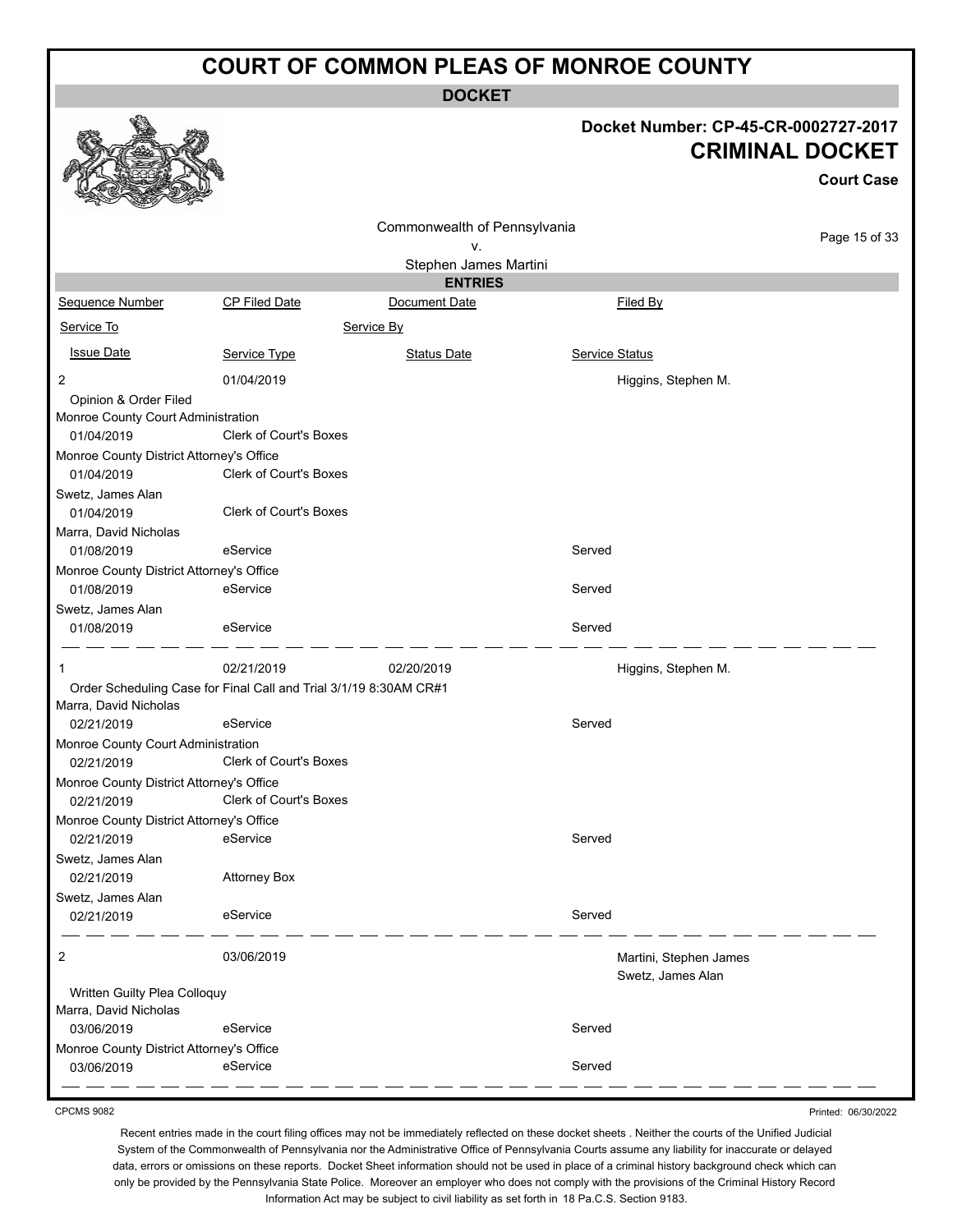**DOCKET**

|                                                                                                                                                                                                                                                                                    |                                                                                                                                                                                                                                                             | DUUNE I                         |                                                                |                   |
|------------------------------------------------------------------------------------------------------------------------------------------------------------------------------------------------------------------------------------------------------------------------------------|-------------------------------------------------------------------------------------------------------------------------------------------------------------------------------------------------------------------------------------------------------------|---------------------------------|----------------------------------------------------------------|-------------------|
|                                                                                                                                                                                                                                                                                    |                                                                                                                                                                                                                                                             |                                 | Docket Number: CP-45-CR-0002727-2017<br><b>CRIMINAL DOCKET</b> | <b>Court Case</b> |
|                                                                                                                                                                                                                                                                                    |                                                                                                                                                                                                                                                             | Commonwealth of Pennsylvania    |                                                                | Page 16 of 33     |
|                                                                                                                                                                                                                                                                                    |                                                                                                                                                                                                                                                             | v.                              |                                                                |                   |
|                                                                                                                                                                                                                                                                                    |                                                                                                                                                                                                                                                             | Stephen James Martini           |                                                                |                   |
| Sequence Number                                                                                                                                                                                                                                                                    | <b>CP Filed Date</b>                                                                                                                                                                                                                                        | <b>ENTRIES</b><br>Document Date | Filed By                                                       |                   |
| Service To                                                                                                                                                                                                                                                                         |                                                                                                                                                                                                                                                             |                                 |                                                                |                   |
|                                                                                                                                                                                                                                                                                    |                                                                                                                                                                                                                                                             | Service By                      |                                                                |                   |
| <b>Issue Date</b>                                                                                                                                                                                                                                                                  | Service Type                                                                                                                                                                                                                                                | <b>Status Date</b>              | <b>Service Status</b>                                          |                   |
| 3                                                                                                                                                                                                                                                                                  | 03/06/2019                                                                                                                                                                                                                                                  | 03/01/2019                      | Higgins, Stephen M.                                            |                   |
| Monroe County Correctional Facility<br>03/07/2019<br>Monroe County Court Administration<br>03/07/2019<br>Monroe County District Attorney's Office<br>03/07/2019<br>Monroe County Probation<br>03/07/2019<br>Monroe County Sheriff<br>03/07/2019<br>Swetz, James Alan<br>03/07/2019 | Order Accepting Guilty Plea / Sentencing Scheduled 5/21/19 9:00AM CR#3<br>Clerk of Court's Boxes<br><b>Clerk of Court's Boxes</b><br><b>Clerk of Court's Boxes</b><br><b>Clerk of Court's Boxes</b><br><b>Clerk of Court's Boxes</b><br><b>Attorney Box</b> |                                 |                                                                |                   |
| Marra, David Nicholas                                                                                                                                                                                                                                                              |                                                                                                                                                                                                                                                             |                                 |                                                                |                   |
| 03/11/2019                                                                                                                                                                                                                                                                         | eService                                                                                                                                                                                                                                                    |                                 | Served                                                         |                   |
| Monroe County District Attorney's Office                                                                                                                                                                                                                                           |                                                                                                                                                                                                                                                             |                                 |                                                                |                   |
| 03/11/2019                                                                                                                                                                                                                                                                         | eService                                                                                                                                                                                                                                                    |                                 | Served                                                         |                   |
| Swetz, James Alan                                                                                                                                                                                                                                                                  |                                                                                                                                                                                                                                                             |                                 |                                                                |                   |
| 03/11/2019                                                                                                                                                                                                                                                                         | eService                                                                                                                                                                                                                                                    |                                 | Served                                                         |                   |
| DL-21 to be Prepared                                                                                                                                                                                                                                                               | 03/11/2019                                                                                                                                                                                                                                                  |                                 | Warden, George J.                                              |                   |
| 1                                                                                                                                                                                                                                                                                  | 05/16/2019                                                                                                                                                                                                                                                  |                                 | Monroe County Probation Department                             |                   |
| Victim Information for Restitution                                                                                                                                                                                                                                                 |                                                                                                                                                                                                                                                             |                                 |                                                                |                   |
| Marra, David Nicholas                                                                                                                                                                                                                                                              |                                                                                                                                                                                                                                                             |                                 |                                                                |                   |
| 06/11/2019                                                                                                                                                                                                                                                                         | eService                                                                                                                                                                                                                                                    |                                 | Served                                                         |                   |
| Monroe County District Attorney's Office                                                                                                                                                                                                                                           |                                                                                                                                                                                                                                                             |                                 |                                                                |                   |
| 06/11/2019                                                                                                                                                                                                                                                                         | eService                                                                                                                                                                                                                                                    |                                 | Served                                                         |                   |
| Swetz, James Alan                                                                                                                                                                                                                                                                  |                                                                                                                                                                                                                                                             |                                 |                                                                |                   |
| 06/11/2019                                                                                                                                                                                                                                                                         | eService                                                                                                                                                                                                                                                    |                                 | Served                                                         |                   |
| Monroe County Correctional Facility                                                                                                                                                                                                                                                | 05/21/2019<br>Order- Sentencing Rescheduled to 6/18/19 9:00AM CR#3<br><b>Clerk of Court's Boxes</b>                                                                                                                                                         | 05/20/2019                      | Higgins, Stephen M.                                            |                   |
| 05/22/2019                                                                                                                                                                                                                                                                         |                                                                                                                                                                                                                                                             |                                 |                                                                |                   |

CPCMS 9082

Printed: 06/30/2022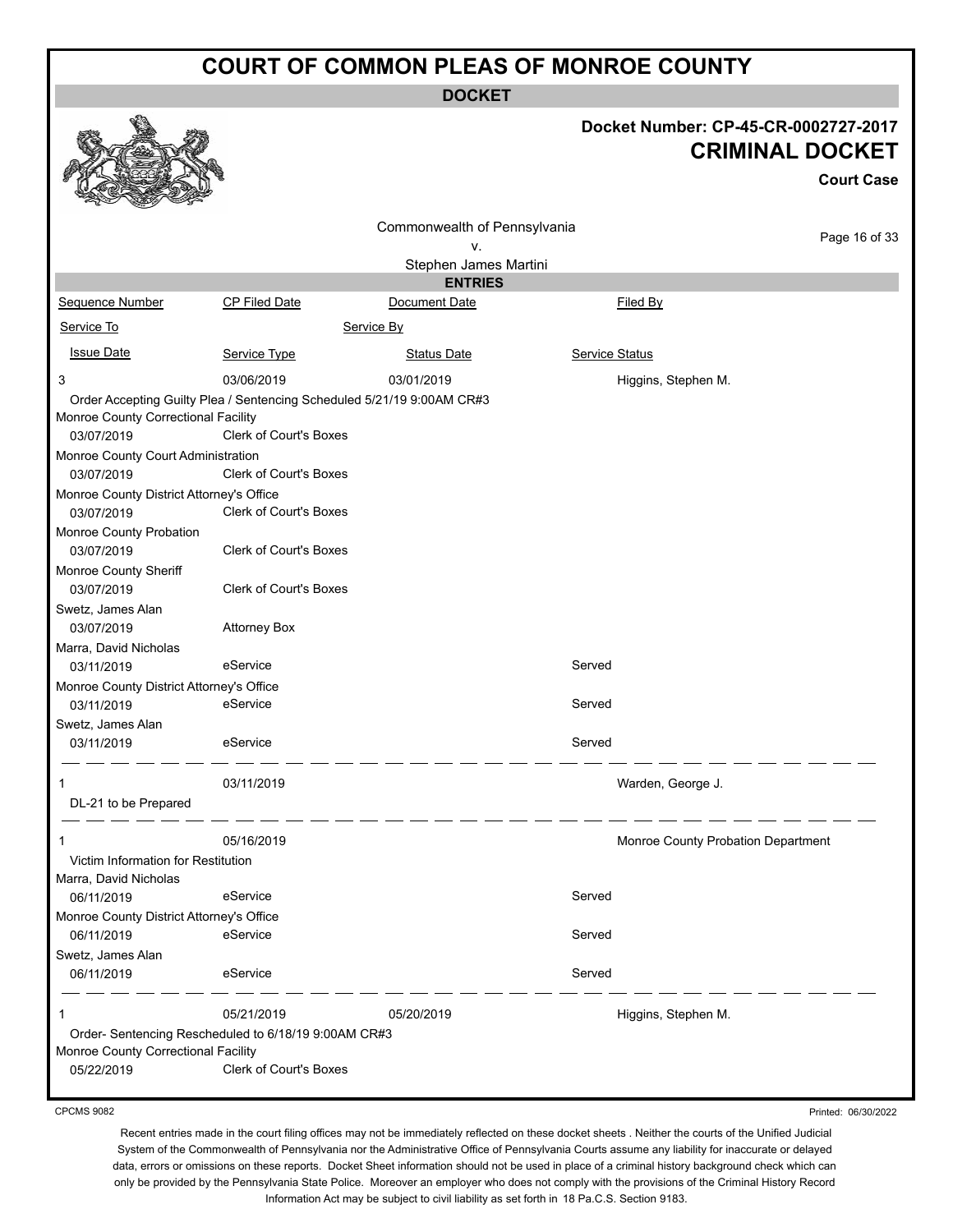**DOCKET**

|                                                           |                               | ו שטש                        |                       |                                                                                     |
|-----------------------------------------------------------|-------------------------------|------------------------------|-----------------------|-------------------------------------------------------------------------------------|
|                                                           |                               |                              |                       | Docket Number: CP-45-CR-0002727-2017<br><b>CRIMINAL DOCKET</b><br><b>Court Case</b> |
|                                                           |                               | Commonwealth of Pennsylvania |                       |                                                                                     |
|                                                           |                               | v.                           |                       | Page 17 of 33                                                                       |
|                                                           |                               | Stephen James Martini        |                       |                                                                                     |
|                                                           |                               | <b>ENTRIES</b>               |                       |                                                                                     |
| Sequence Number                                           | <b>CP Filed Date</b>          | Document Date                | Filed By              |                                                                                     |
| Service To                                                |                               | Service By                   |                       |                                                                                     |
| <b>Issue Date</b>                                         | Service Type                  | <b>Status Date</b>           | <b>Service Status</b> |                                                                                     |
| Monroe County Court Administration<br>05/22/2019          | Clerk of Court's Boxes        |                              |                       |                                                                                     |
| Monroe County District Attorney's Office                  |                               |                              |                       |                                                                                     |
| 05/22/2019                                                | <b>Clerk of Court's Boxes</b> |                              |                       |                                                                                     |
| Monroe County Probation<br>05/22/2019                     | Clerk of Court's Boxes        |                              |                       |                                                                                     |
| Monroe County Sheriff<br>05/22/2019                       | Clerk of Court's Boxes        |                              |                       |                                                                                     |
| Swetz, James Alan                                         |                               |                              |                       |                                                                                     |
| 05/22/2019                                                | <b>Attorney Box</b>           |                              |                       |                                                                                     |
| Marra, David Nicholas                                     |                               |                              |                       |                                                                                     |
| 05/23/2019                                                | eService                      |                              | Served                |                                                                                     |
| Monroe County District Attorney's Office                  |                               |                              |                       |                                                                                     |
| 05/23/2019                                                | eService                      |                              | Served                |                                                                                     |
| Swetz, James Alan                                         |                               |                              |                       |                                                                                     |
| 05/23/2019                                                | eService                      |                              | Served                |                                                                                     |
| 2                                                         | 05/21/2019                    |                              | Swetz, James Alan     |                                                                                     |
| <b>Brief in Support</b>                                   |                               |                              |                       |                                                                                     |
| Marra, David Nicholas<br>05/21/2019                       | eService                      |                              | Served                |                                                                                     |
| Monroe County District Attorney's Office                  |                               |                              |                       |                                                                                     |
| 05/21/2019                                                | eService                      |                              | Served                |                                                                                     |
| 3                                                         | 05/21/2019                    |                              | Swetz, James Alan     |                                                                                     |
| Motion to Reconsider Closed Plea                          |                               |                              |                       |                                                                                     |
| Marra, David Nicholas                                     |                               |                              |                       |                                                                                     |
| 05/21/2019                                                | eService                      |                              | Served                |                                                                                     |
| Monroe County District Attorney's Office                  |                               |                              |                       |                                                                                     |
| 05/21/2019                                                | eService                      |                              | Served                |                                                                                     |
| 1                                                         | 05/22/2019                    | 05/22/2019                   | Swetz, James Alan     |                                                                                     |
| Motion to Reconsider Closed Plea<br>Marra, David Nicholas |                               |                              |                       |                                                                                     |
| 05/22/2019                                                | eService                      |                              | Served                |                                                                                     |
| Monroe County District Attorney's Office                  |                               |                              |                       |                                                                                     |
| 05/22/2019                                                | eService                      |                              | Served                |                                                                                     |

CPCMS 9082

Printed: 06/30/2022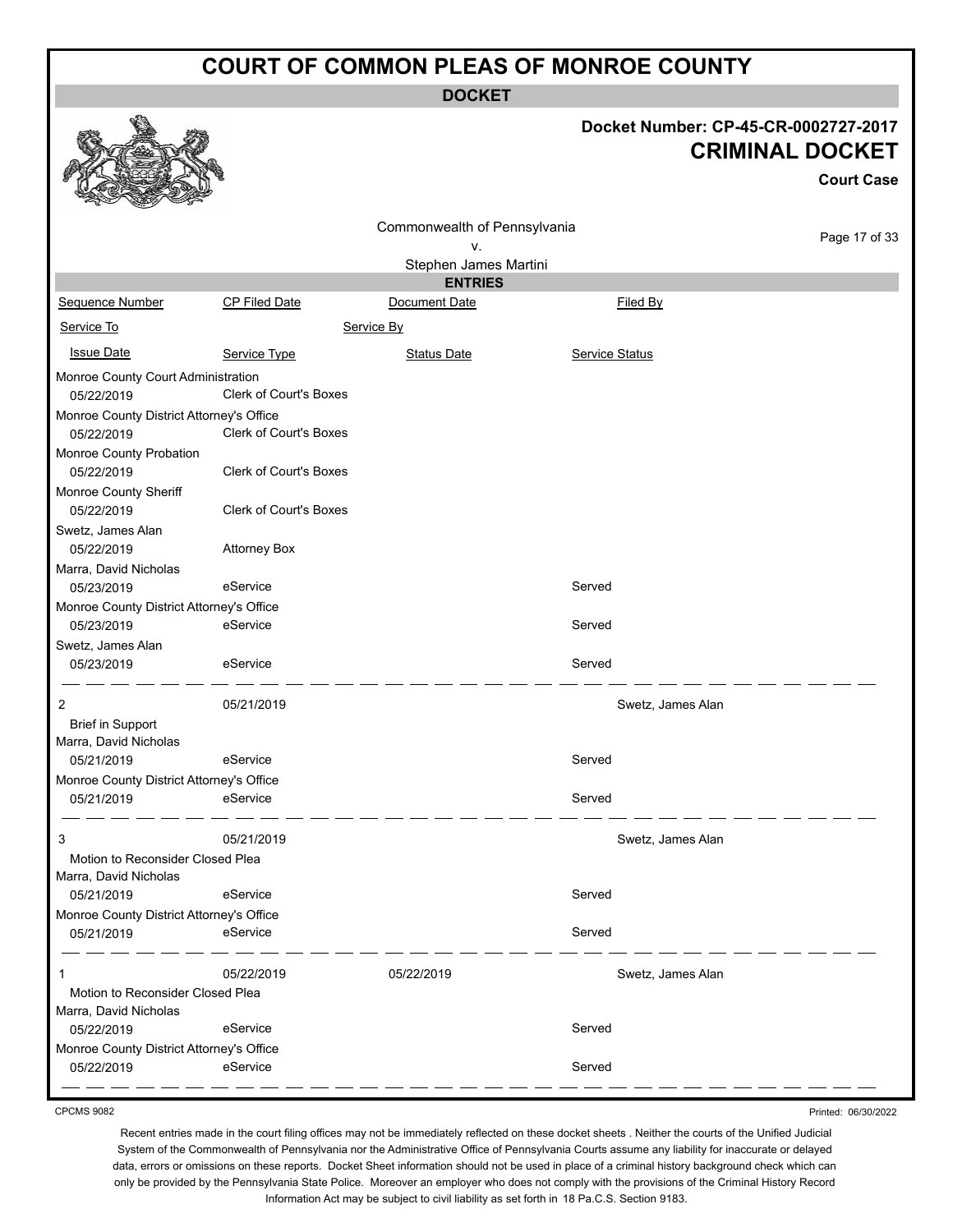**DOCKET**

|                                                                                  |                               |                                                                                                      | Docket Number: CP-45-CR-0002727-2017 | <b>CRIMINAL DOCKET</b><br><b>Court Case</b> |
|----------------------------------------------------------------------------------|-------------------------------|------------------------------------------------------------------------------------------------------|--------------------------------------|---------------------------------------------|
|                                                                                  |                               | Commonwealth of Pennsylvania                                                                         |                                      | Page 18 of 33                               |
|                                                                                  |                               | ۷.<br>Stephen James Martini                                                                          |                                      |                                             |
|                                                                                  |                               | <b>ENTRIES</b>                                                                                       |                                      |                                             |
| Sequence Number                                                                  | CP Filed Date                 | Document Date                                                                                        | Filed By                             |                                             |
| Service To                                                                       |                               | Service By                                                                                           |                                      |                                             |
| <b>Issue Date</b>                                                                | Service Type                  | <b>Status Date</b>                                                                                   | <b>Service Status</b>                |                                             |
| -1                                                                               | 05/24/2019                    |                                                                                                      | Higgins, Stephen M.                  |                                             |
| Martini, Stephen James<br>05/28/2019<br>Monroe County District Attorney's Office | <b>First Class</b>            | Order Continuance DENIED/ Court Rejects Proposed closed plea following review of Pre Sentence Report |                                      |                                             |
| 05/28/2019                                                                       | <b>Clerk of Court's Boxes</b> |                                                                                                      |                                      |                                             |
| Monroe County Probation Department<br>05/28/2019                                 | <b>Clerk of Court's Boxes</b> |                                                                                                      |                                      |                                             |
| Swetz, James Alan<br>05/28/2019                                                  | <b>Attorney Box</b>           |                                                                                                      |                                      |                                             |
| Marra, David Nicholas<br>05/29/2019                                              | eService                      |                                                                                                      | Served                               |                                             |
| Monroe County District Attorney's Office                                         |                               |                                                                                                      |                                      |                                             |
| 05/29/2019                                                                       | eService                      |                                                                                                      | Served                               |                                             |
| Swetz, James Alan                                                                |                               |                                                                                                      |                                      |                                             |
| 05/29/2019                                                                       | eService                      |                                                                                                      | Served                               |                                             |
| 1                                                                                | 06/17/2019                    |                                                                                                      | Higgins, Stephen M.                  |                                             |
|                                                                                  |                               | Order- Sentencing Hearing: 6-18-19 Canceled/Hearing: 7-23-19, 2pm/if Court Should Direct sua sponte  |                                      |                                             |
| Monroe County Court Administration<br>06/13/2019                                 | Clerk of Court's Boxes        |                                                                                                      |                                      |                                             |
| Monroe County District Attorney's Office                                         |                               |                                                                                                      |                                      |                                             |
| 06/13/2019 Clerk of Court's Boxes                                                |                               |                                                                                                      |                                      |                                             |
| Monroe County Probation                                                          |                               |                                                                                                      |                                      |                                             |
| 06/13/2019                                                                       | <b>Clerk of Court's Boxes</b> |                                                                                                      |                                      |                                             |
| Swetz, James Alan<br>06/13/2019                                                  | <b>Attorney Box</b>           |                                                                                                      |                                      |                                             |
| Marra, David Nicholas<br>06/17/2019                                              | eService                      |                                                                                                      | Served                               |                                             |
| Monroe County District Attorney's Office                                         |                               |                                                                                                      |                                      |                                             |
| 06/17/2019                                                                       | eService                      |                                                                                                      | Served                               |                                             |
| Swetz, James Alan<br>06/17/2019                                                  | eService                      |                                                                                                      | Served                               |                                             |
| $\overline{2}$                                                                   | 07/26/2019                    |                                                                                                      | Higgins, Stephen M.                  |                                             |
| Order- Pre-Trial Conf Scheduled 8/21/19 1:30PM CR#1<br>Marra, David Nicholas     |                               |                                                                                                      |                                      |                                             |

CPCMS 9082

Printed: 06/30/2022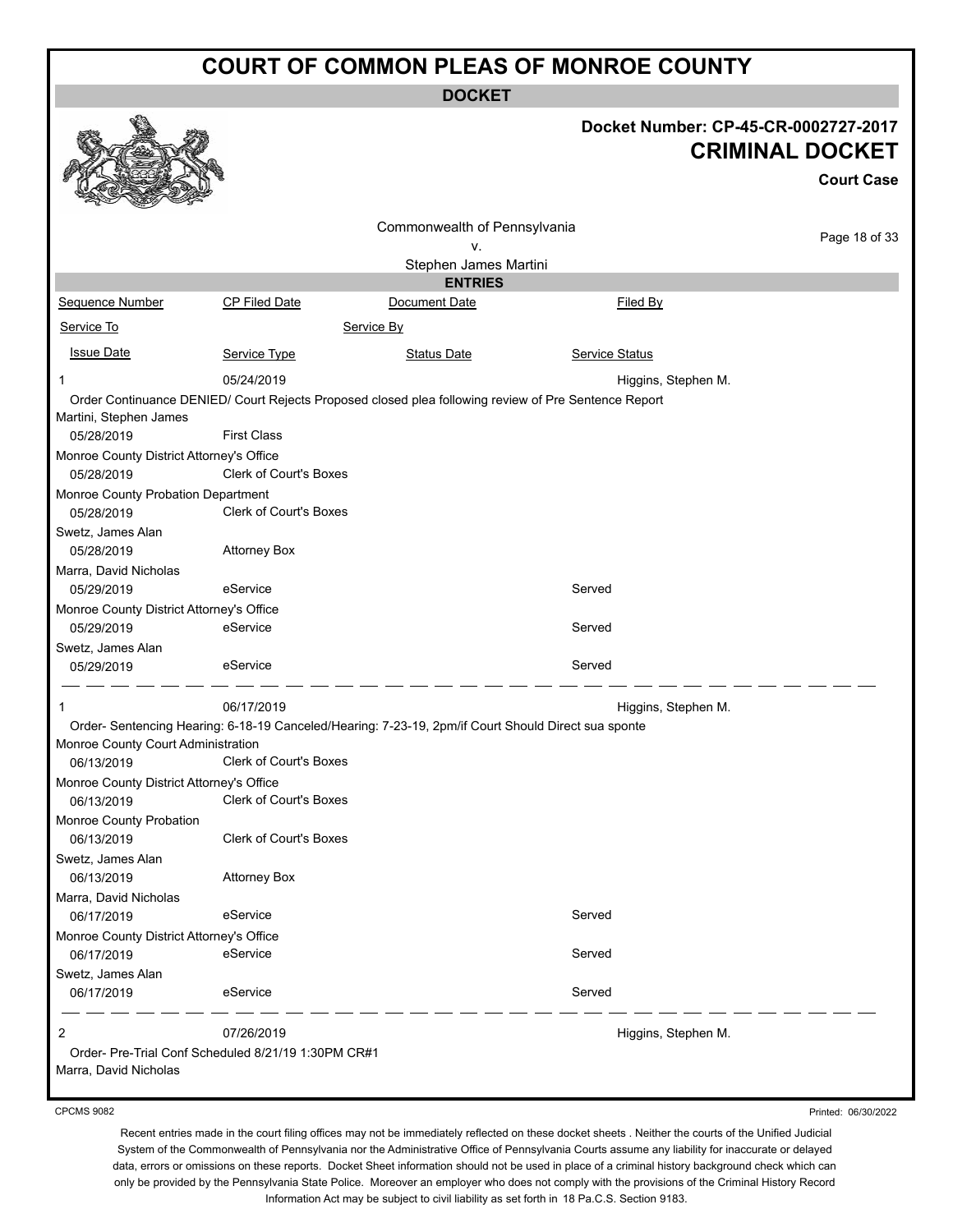|                                                        |                                                                                                | <b>DOCKET</b>                           |                                      |                                             |
|--------------------------------------------------------|------------------------------------------------------------------------------------------------|-----------------------------------------|--------------------------------------|---------------------------------------------|
|                                                        |                                                                                                |                                         | Docket Number: CP-45-CR-0002727-2017 | <b>CRIMINAL DOCKET</b><br><b>Court Case</b> |
|                                                        |                                                                                                | Commonwealth of Pennsylvania            |                                      |                                             |
|                                                        |                                                                                                | ν.                                      |                                      | Page 19 of 33                               |
|                                                        |                                                                                                | Stephen James Martini<br><b>ENTRIES</b> |                                      |                                             |
| Sequence Number                                        | CP Filed Date                                                                                  | Document Date                           | Filed By                             |                                             |
|                                                        |                                                                                                |                                         |                                      |                                             |
| Service To                                             |                                                                                                | Service By                              |                                      |                                             |
| <b>Issue Date</b>                                      | Service Type                                                                                   | <b>Status Date</b>                      | Service Status                       |                                             |
| 07/29/2019                                             | eService                                                                                       |                                         | Served                               |                                             |
| Monroe County Correctional Facility<br>07/29/2019      | Clerk of Court's Boxes                                                                         |                                         |                                      |                                             |
| Monroe County Court Administration<br>07/29/2019       | <b>Clerk of Court's Boxes</b>                                                                  |                                         |                                      |                                             |
| Monroe County District Attorney's Office<br>07/29/2019 | Clerk of Court's Boxes                                                                         |                                         |                                      |                                             |
| Monroe County District Attorney's Office<br>07/29/2019 | eService                                                                                       |                                         | Served                               |                                             |
| Monroe County Probation<br>07/29/2019                  | <b>Clerk of Court's Boxes</b>                                                                  |                                         |                                      |                                             |
| Monroe County Sheriff<br>07/29/2019                    | <b>Clerk of Court's Boxes</b>                                                                  |                                         |                                      |                                             |
| Swetz, James Alan                                      |                                                                                                |                                         |                                      |                                             |
| 07/29/2019                                             | <b>Attorney Box</b>                                                                            |                                         |                                      |                                             |
| Swetz, James Alan                                      |                                                                                                |                                         |                                      |                                             |
| 07/29/2019                                             | eService                                                                                       |                                         | Served                               |                                             |
| 2                                                      | 08/22/2019                                                                                     |                                         | Higgins, Stephen M.                  |                                             |
| Monroe County Correctional Facility<br>08/23/2019      | Order Accepting GP / Sentencing Scheduled 9/30/19 1:30PM CR#2<br><b>Clerk of Court's Boxes</b> |                                         |                                      |                                             |
| Monroe County Court Administration                     |                                                                                                |                                         |                                      |                                             |
| 08/23/2019                                             | Clerk of Court's Boxes                                                                         |                                         |                                      |                                             |
| Monroe County District Attorney's Office<br>08/23/2019 | Clerk of Court's Boxes                                                                         |                                         |                                      |                                             |
| Monroe County Probation                                | Clerk of Court's Boxes                                                                         |                                         |                                      |                                             |
| 08/23/2019<br>Monroe County Sheriff                    |                                                                                                |                                         |                                      |                                             |
| 08/23/2019                                             | Clerk of Court's Boxes                                                                         |                                         |                                      |                                             |
| Swetz, James Alan<br>08/23/2019                        | <b>Attorney Box</b>                                                                            |                                         |                                      |                                             |
| Marra, David Nicholas                                  |                                                                                                |                                         |                                      |                                             |
| 08/31/2019                                             | eService                                                                                       |                                         | Served                               |                                             |
| Monroe County District Attorney's Office<br>08/31/2019 | eService                                                                                       |                                         | Served                               |                                             |
| Swetz, James Alan                                      |                                                                                                |                                         |                                      |                                             |
|                                                        |                                                                                                |                                         |                                      |                                             |

CPCMS 9082

Printed: 06/30/2022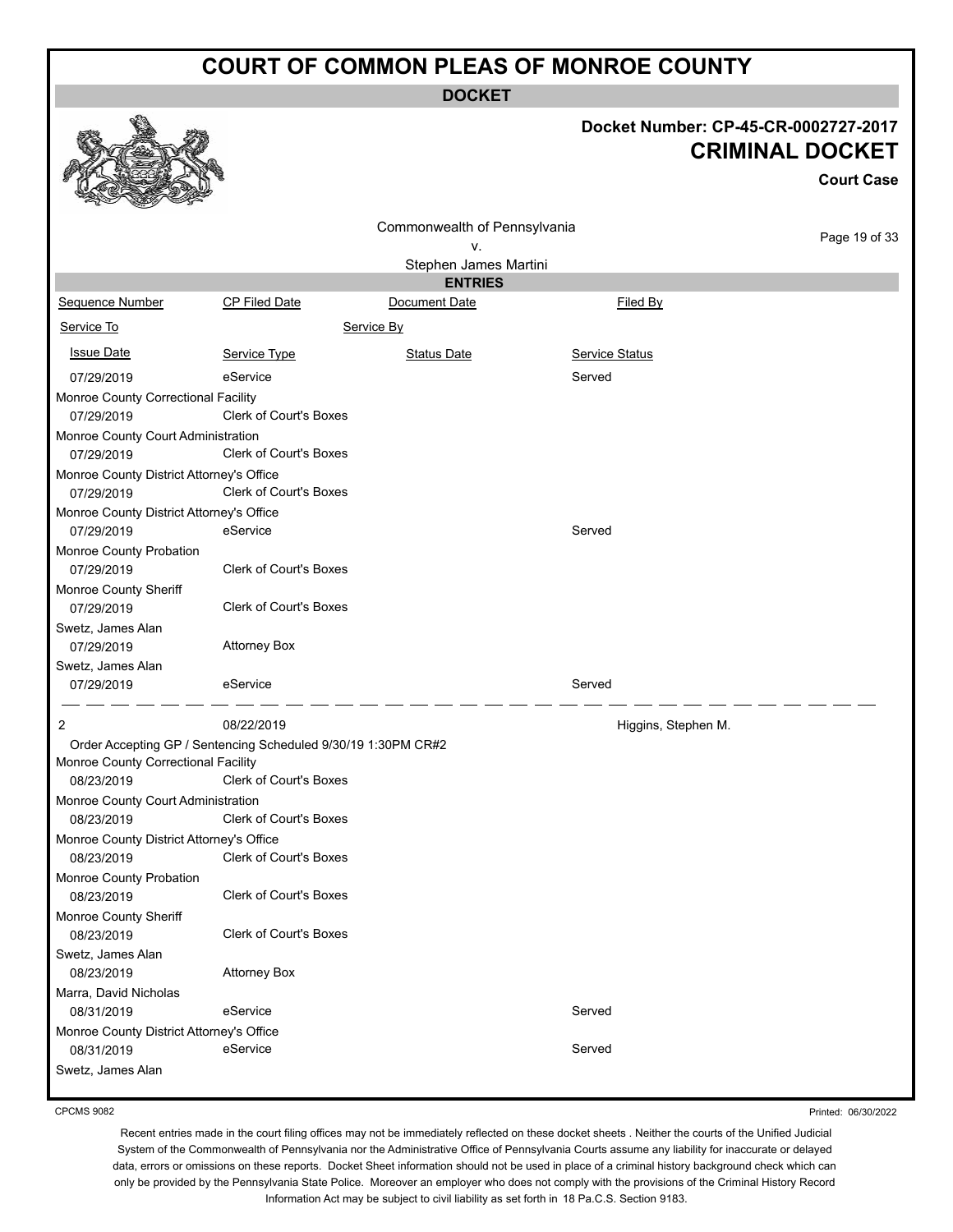**DOCKET**

#### **Docket Number: CP-45-CR-0002727-2017 CRIMINAL DOCKET**

**Court Case**

|                                                  |                        |                                    |                                             | <b>Court Case</b> |
|--------------------------------------------------|------------------------|------------------------------------|---------------------------------------------|-------------------|
|                                                  |                        | Commonwealth of Pennsylvania<br>٧. |                                             | Page 20 of 33     |
|                                                  |                        | Stephen James Martini              |                                             |                   |
|                                                  |                        | <b>ENTRIES</b>                     |                                             |                   |
| Sequence Number                                  | <b>CP Filed Date</b>   | Document Date                      | <b>Filed By</b>                             |                   |
| Service To                                       |                        | Service By                         |                                             |                   |
| <b>Issue Date</b>                                | Service Type           | <b>Status Date</b>                 | Service Status                              |                   |
| 08/31/2019                                       | eService               |                                    | Served                                      |                   |
| 1                                                | 08/23/2019             |                                    | Martini, Stephen James                      |                   |
| Written Guilty Plea Colloquy                     |                        |                                    |                                             |                   |
| Marra, David Nicholas<br>08/26/2019              | eService               |                                    | Served                                      |                   |
| Monroe County District Attorney's Office         |                        |                                    |                                             |                   |
| 08/26/2019                                       | eService               |                                    | Served                                      |                   |
| Swetz, James Alan                                |                        |                                    |                                             |                   |
| 08/26/2019                                       | eService               |                                    | Served                                      |                   |
| 1                                                | 09/30/2019             |                                    | Higgins, Stephen M.                         |                   |
| Order - Sentence/Penalty Imposed                 |                        |                                    |                                             |                   |
| Monroe County Correctional Facility              |                        |                                    |                                             |                   |
| 10/03/2019                                       | Clerk of Court's Boxes |                                    |                                             |                   |
| Monroe County Court Administration<br>10/03/2019 | Clerk of Court's Boxes |                                    |                                             |                   |
| Monroe County District Attorney's Office         |                        |                                    |                                             |                   |
| 10/03/2019                                       | Clerk of Court's Boxes |                                    |                                             |                   |
| Monroe County Probation Department               |                        |                                    |                                             |                   |
| 10/03/2019                                       | Clerk of Court's Boxes |                                    |                                             |                   |
| Monroe County Sheriff's Department               |                        |                                    |                                             |                   |
| 10/03/2019                                       | Clerk of Court's Boxes |                                    |                                             |                   |
| Swetz, James Alan                                |                        |                                    |                                             |                   |
| 10/03/2019                                       | <b>Attorney Box</b>    |                                    |                                             |                   |
| Marra, David Nicholas                            |                        |                                    |                                             |                   |
| 10/04/2019                                       | eService               |                                    | Served                                      |                   |
| Monroe County District Attorney's Office         |                        |                                    |                                             |                   |
| 10/04/2019                                       | eService               |                                    | Served                                      |                   |
| Swetz, James Alan                                | eService               |                                    |                                             |                   |
| 10/04/2019                                       |                        |                                    | Served                                      |                   |
| 1                                                | 10/01/2019             |                                    | Monroe County District Attorney's<br>Office |                   |
| Motion for Nolle Prosequi                        |                        |                                    |                                             |                   |
| Marra, David Nicholas                            |                        |                                    |                                             |                   |
| 10/01/2019                                       | eService               |                                    | Served                                      |                   |
| Swetz, James Alan                                |                        |                                    |                                             |                   |

CPCMS 9082

Recent entries made in the court filing offices may not be immediately reflected on these docket sheets . Neither the courts of the Unified Judicial System of the Commonwealth of Pennsylvania nor the Administrative Office of Pennsylvania Courts assume any liability for inaccurate or delayed data, errors or omissions on these reports. Docket Sheet information should not be used in place of a criminal history background check which can only be provided by the Pennsylvania State Police. Moreover an employer who does not comply with the provisions of the Criminal History Record Information Act may be subject to civil liability as set forth in 18 Pa.C.S. Section 9183.

Printed: 06/30/2022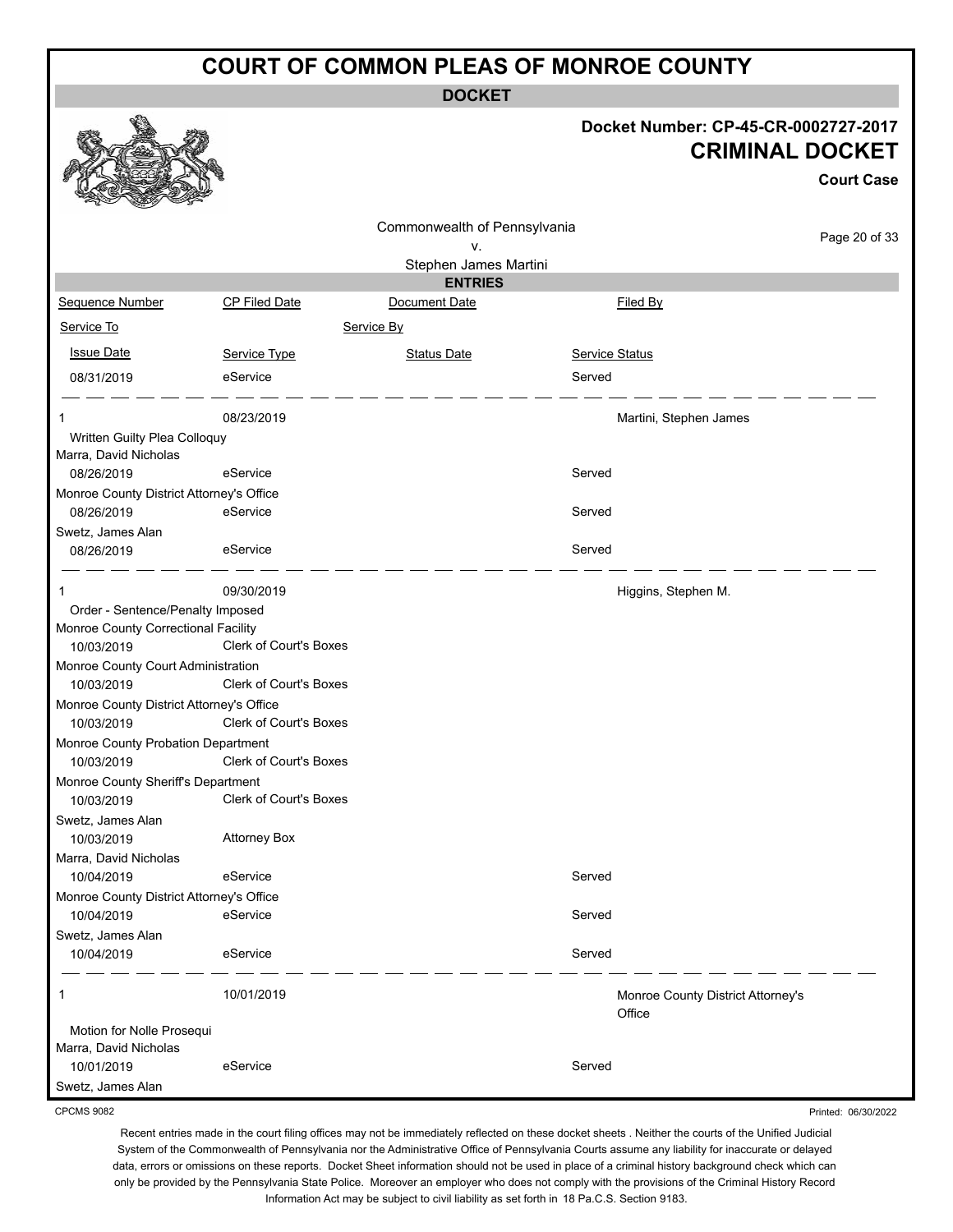**DOCKET**

#### **Docket Number: CP-45-CR-0002727-2017 CRIMINAL DOCKET**

|                                                        |                                                           | Commonwealth of Pennsylvania |                                    |               |
|--------------------------------------------------------|-----------------------------------------------------------|------------------------------|------------------------------------|---------------|
|                                                        |                                                           | ٧.                           |                                    | Page 21 of 33 |
|                                                        |                                                           | Stephen James Martini        |                                    |               |
|                                                        |                                                           | <b>ENTRIES</b>               |                                    |               |
| Sequence Number                                        | CP Filed Date                                             | Document Date                | Filed By                           |               |
| Service To                                             |                                                           | Service By                   |                                    |               |
| <b>Issue Date</b>                                      | Service Type                                              | <b>Status Date</b>           | Service Status                     |               |
| 10/01/2019                                             | eService                                                  |                              | Served                             |               |
| 2                                                      | 10/01/2019                                                | 10/01/2019                   | Monroe County Probation Department |               |
| Guideline Sentence Form                                |                                                           |                              |                                    |               |
| Marra, David Nicholas                                  |                                                           |                              |                                    |               |
| 10/01/2019                                             | eService                                                  |                              | Served                             |               |
| Monroe County District Attorney's Office<br>10/01/2019 | eService                                                  |                              | Served                             |               |
| Swetz, James Alan                                      |                                                           |                              |                                    |               |
| 10/01/2019                                             | eService                                                  |                              | Served                             |               |
|                                                        | 10/03/2019                                                |                              | Higgins, Stephen M.                |               |
|                                                        | Order Granting Motion for Leave to Enter a Nolle Prosequi |                              |                                    |               |
| Marra, David Nicholas                                  |                                                           |                              |                                    |               |
| 10/07/2019                                             | eService                                                  |                              | Served                             |               |
| Monroe County District Attorney's Office               | eService                                                  |                              | Served                             |               |
| 10/07/2019<br>Swetz, James Alan                        |                                                           |                              |                                    |               |
| 10/07/2019                                             | eService                                                  |                              | Served                             |               |
| 2                                                      | 10/03/2019                                                |                              | Christine, E. David                |               |
| Nolle Prossed (Post-Disposition)                       |                                                           |                              |                                    |               |
| Monroe County Correctional Facility                    |                                                           |                              |                                    |               |
| 10/03/2019                                             | <b>Clerk of Court's Boxes</b>                             |                              |                                    |               |
| Monroe County District Attorney's Office               |                                                           |                              |                                    |               |
| 10/03/2019                                             | <b>Clerk of Court's Boxes</b>                             |                              |                                    |               |
| Swetz, James Alan<br>10/03/2019                        | <b>Attorney Box</b>                                       |                              |                                    |               |
| Marra, David Nicholas                                  |                                                           |                              |                                    |               |
| 10/07/2019                                             | eService                                                  |                              | Served                             |               |
| Monroe County District Attorney's Office               |                                                           |                              |                                    |               |
| 10/07/2019                                             | eService                                                  |                              | Served                             |               |
| Swetz, James Alan                                      |                                                           |                              |                                    |               |
| 10/07/2019                                             | eService                                                  |                              | Served                             |               |

CPCMS 9082

Printed: 06/30/2022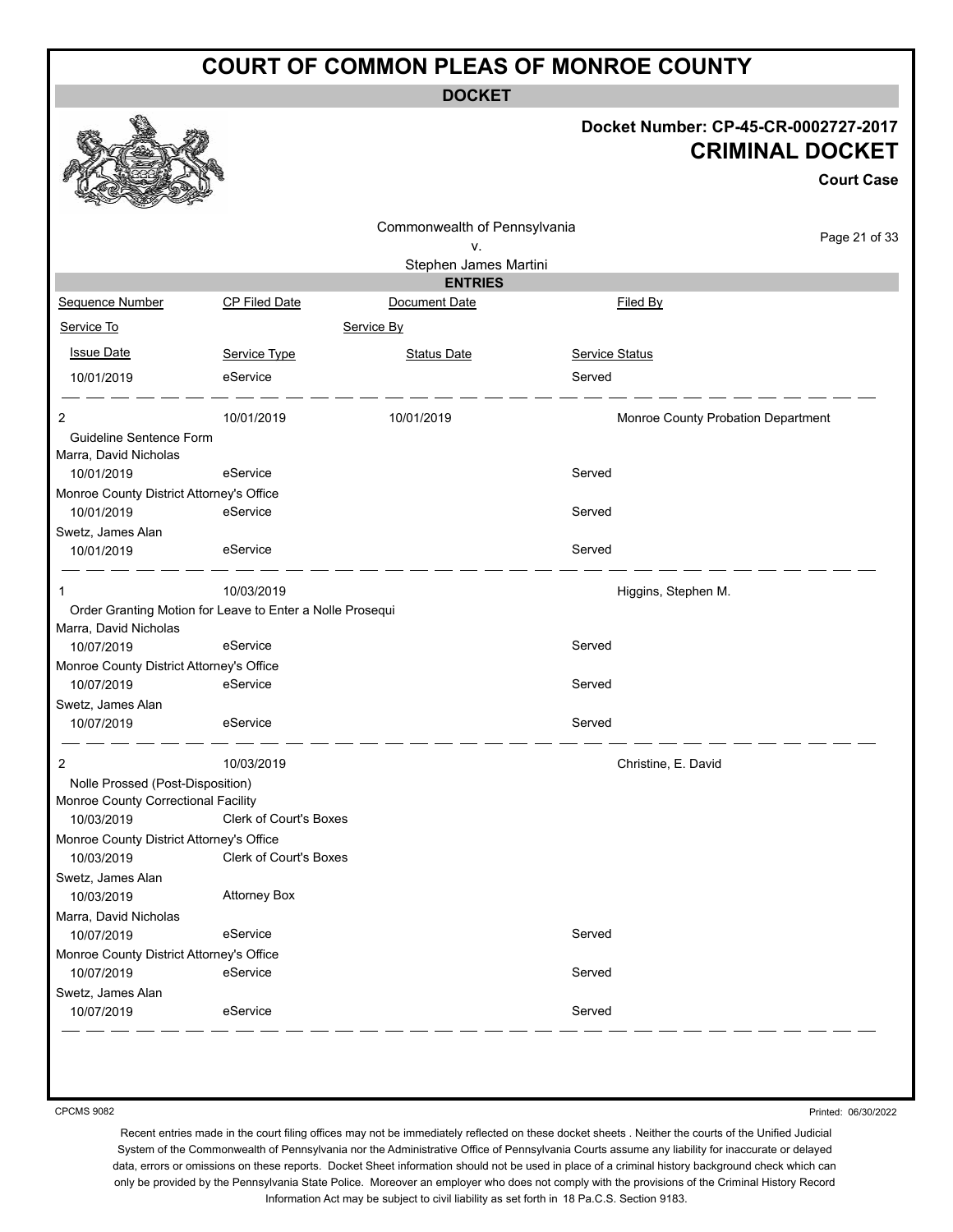**DOCKET**

#### **Docket Number: CP-45-CR-0002727-2017 CRIMINAL DOCKET**

Printed: 06/30/2022

|                                                        |                                                           |                              |                           | <b>Court Case</b>              |
|--------------------------------------------------------|-----------------------------------------------------------|------------------------------|---------------------------|--------------------------------|
|                                                        |                                                           | Commonwealth of Pennsylvania |                           |                                |
|                                                        |                                                           | ۷.                           |                           | Page 22 of 33                  |
|                                                        |                                                           | Stephen James Martini        |                           |                                |
|                                                        |                                                           | <b>ENTRIES</b>               |                           |                                |
| Sequence Number                                        | <b>CP Filed Date</b>                                      | Document Date                | Filed By                  |                                |
| Service To                                             |                                                           | Service By                   |                           |                                |
| <b>Issue Date</b>                                      | Service Type                                              | <b>Status Date</b>           | Service Status            |                                |
| 1                                                      | 10/04/2019                                                |                              | County                    | Court of Common Pleas - Monroe |
| Penalty Assessed<br>Marra, David Nicholas              |                                                           |                              |                           |                                |
| 10/04/2019                                             | eService                                                  |                              | Served                    |                                |
| Monroe County District Attorney's Office               |                                                           |                              |                           |                                |
| 10/04/2019                                             | eService                                                  |                              | Served                    |                                |
| Swetz, James Alan                                      |                                                           |                              |                           |                                |
| 10/04/2019                                             | eService                                                  |                              | Served                    |                                |
| $\overline{2}$                                         | 10/04/2019                                                |                              | County                    | Court of Common Pleas - Monroe |
| Marra, David Nicholas                                  | Court Commitment State or County Correctional Institution |                              |                           |                                |
| 10/04/2019                                             | eService                                                  |                              | Served                    |                                |
| Monroe County District Attorney's Office               |                                                           |                              |                           |                                |
| 10/04/2019                                             | eService                                                  |                              | Served                    |                                |
| Swetz, James Alan                                      |                                                           |                              |                           |                                |
| 10/04/2019                                             | eService                                                  |                              | Served                    |                                |
| 1                                                      | 10/09/2019                                                |                              | Jordan, Brian Christopher |                                |
| <b>Motion for Time Credit</b>                          |                                                           |                              |                           |                                |
| Marra, David Nicholas                                  |                                                           |                              | Served                    |                                |
| 10/09/2019                                             | eService                                                  |                              |                           |                                |
| Monroe County District Attorney's Office<br>10/09/2019 | eService                                                  |                              | Served                    |                                |
|                                                        |                                                           |                              |                           |                                |
| 1                                                      | 10/16/2019                                                | 10/15/2019                   | Higgins, Stephen M.       |                                |
| Jordan, Brian Christopher                              | Order Time Credit Hearing 11/4/19 @ 1:30pm CR#2           |                              |                           |                                |
| 10/16/2019                                             | <b>Attorney Box</b>                                       |                              |                           |                                |
| Jordan, Brian Christopher                              |                                                           |                              |                           |                                |
| 10/16/2019                                             | eService                                                  |                              | Served                    |                                |
| Marra, David Nicholas                                  |                                                           |                              |                           |                                |
| 10/16/2019                                             | Clerk of Court's Boxes                                    |                              |                           |                                |
| Marra, David Nicholas                                  |                                                           |                              |                           |                                |
| 10/16/2019                                             | eService                                                  |                              | Served                    |                                |
| Monroe County Correctional Facility                    |                                                           |                              |                           |                                |

CPCMS 9082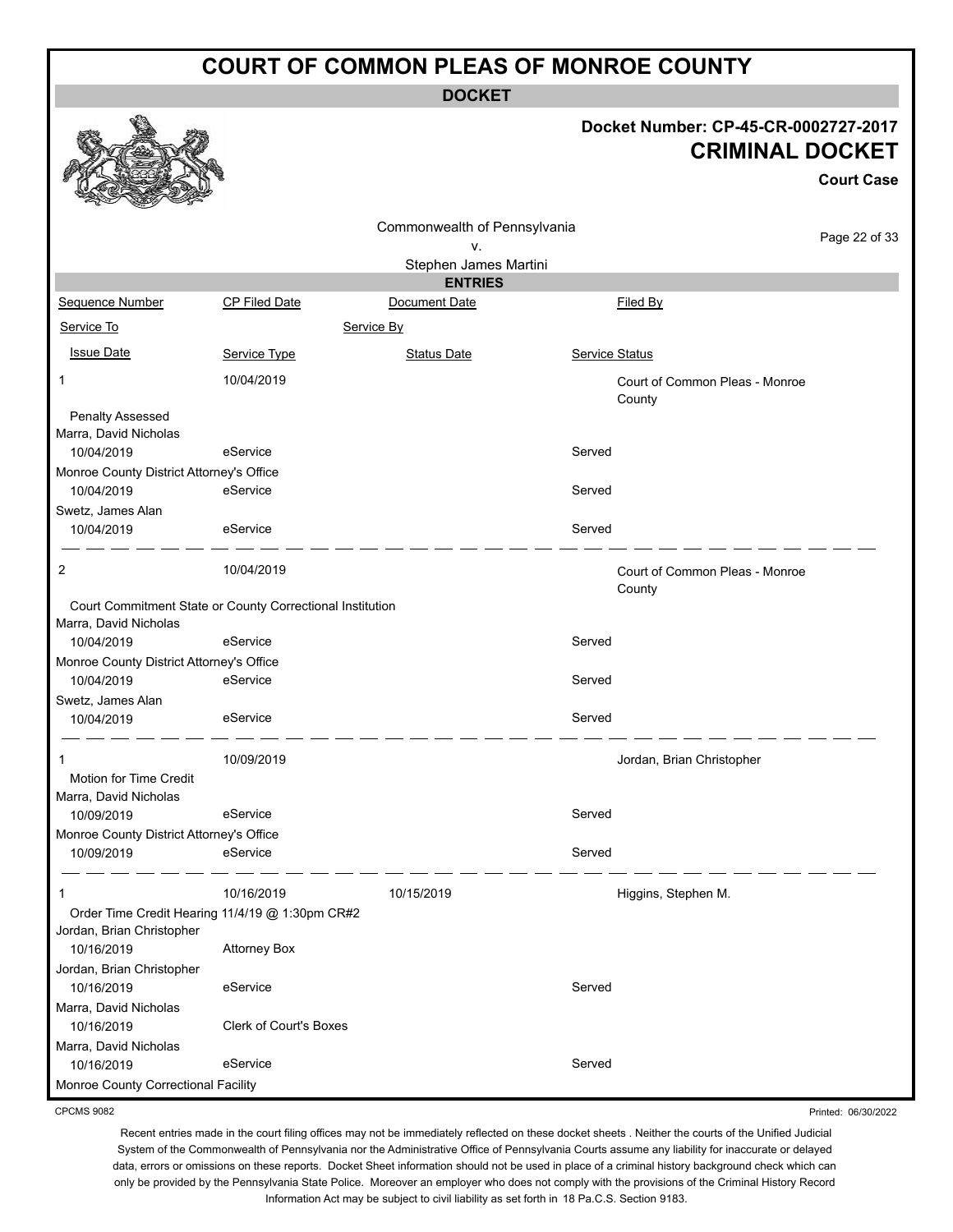**DOCKET**

|                                                        |                               |                                                                                          | Docket Number: CP-45-CR-0002727-2017 | <b>CRIMINAL DOCKET</b><br><b>Court Case</b> |
|--------------------------------------------------------|-------------------------------|------------------------------------------------------------------------------------------|--------------------------------------|---------------------------------------------|
|                                                        |                               | Commonwealth of Pennsylvania                                                             |                                      |                                             |
|                                                        |                               | v.                                                                                       |                                      | Page 23 of 33                               |
|                                                        |                               | Stephen James Martini                                                                    |                                      |                                             |
| Sequence Number                                        | CP Filed Date                 | <b>ENTRIES</b><br>Document Date                                                          | Filed By                             |                                             |
| Service To                                             |                               | Service By                                                                               |                                      |                                             |
|                                                        |                               |                                                                                          |                                      |                                             |
| <b>Issue Date</b>                                      | Service Type                  | <b>Status Date</b>                                                                       | Service Status                       |                                             |
| 10/16/2019                                             | <b>Clerk of Court's Boxes</b> |                                                                                          |                                      |                                             |
| Monroe County Court Administration<br>10/16/2019       | Clerk of Court's Boxes        |                                                                                          |                                      |                                             |
| Monroe County District Attorney's Office               |                               |                                                                                          |                                      |                                             |
| 10/16/2019                                             | Clerk of Court's Boxes        |                                                                                          |                                      |                                             |
| Monroe County District Attorney's Office               |                               |                                                                                          |                                      |                                             |
| 10/16/2019                                             | eService                      |                                                                                          | Served                               |                                             |
| Monroe County Probation Department                     |                               |                                                                                          |                                      |                                             |
| 10/16/2019                                             | Clerk of Court's Boxes        |                                                                                          |                                      |                                             |
| Swetz, James Alan<br>10/16/2019                        | eService                      |                                                                                          | Served                               |                                             |
|                                                        |                               |                                                                                          |                                      |                                             |
|                                                        | 11/05/2019                    |                                                                                          | Higgins, Stephen M.                  |                                             |
| Order Denying Post-Sentence Motion                     |                               |                                                                                          |                                      |                                             |
| Jordan, Brian Christopher                              |                               |                                                                                          |                                      |                                             |
| 11/05/2019                                             | <b>Clerk of Court's Boxes</b> |                                                                                          |                                      |                                             |
| Jordan, Brian Christopher<br>11/05/2019                | eService                      |                                                                                          | Served                               |                                             |
| Marra, David Nicholas                                  |                               |                                                                                          |                                      |                                             |
| 11/05/2019                                             | eService                      |                                                                                          | Served                               |                                             |
| Monroe County Correctional Facility                    |                               |                                                                                          |                                      |                                             |
| 11/05/2019                                             | Clerk of Court's Boxes        |                                                                                          |                                      |                                             |
| Monroe County Court Administration<br>11/05/2019       | <b>Clerk of Court's Boxes</b> |                                                                                          |                                      |                                             |
| Monroe County District Attorney's Office               |                               |                                                                                          |                                      |                                             |
| 11/05/2019                                             | <b>Clerk of Court's Boxes</b> |                                                                                          |                                      |                                             |
| Monroe County District Attorney's Office<br>11/05/2019 | eService                      |                                                                                          | Served                               |                                             |
| Monroe County Probation                                |                               |                                                                                          |                                      |                                             |
| 11/05/2019                                             | <b>Clerk of Court's Boxes</b> |                                                                                          |                                      |                                             |
| Monroe County Sheriff's Department                     |                               |                                                                                          |                                      |                                             |
| 11/05/2019                                             | Clerk of Court's Boxes        |                                                                                          |                                      |                                             |
| Swetz, James Alan                                      |                               |                                                                                          |                                      |                                             |
| 11/05/2019                                             | eService                      |                                                                                          | Served                               |                                             |
| 1                                                      | 02/26/2020                    |                                                                                          | Warden, George J.                    |                                             |
|                                                        |                               | Case Correspondence - Letter forwarded to attorney re: needing paperwork to work on PCRA |                                      |                                             |
| <b>CPCMS 9082</b>                                      |                               |                                                                                          |                                      | Printed: 06/30/2022                         |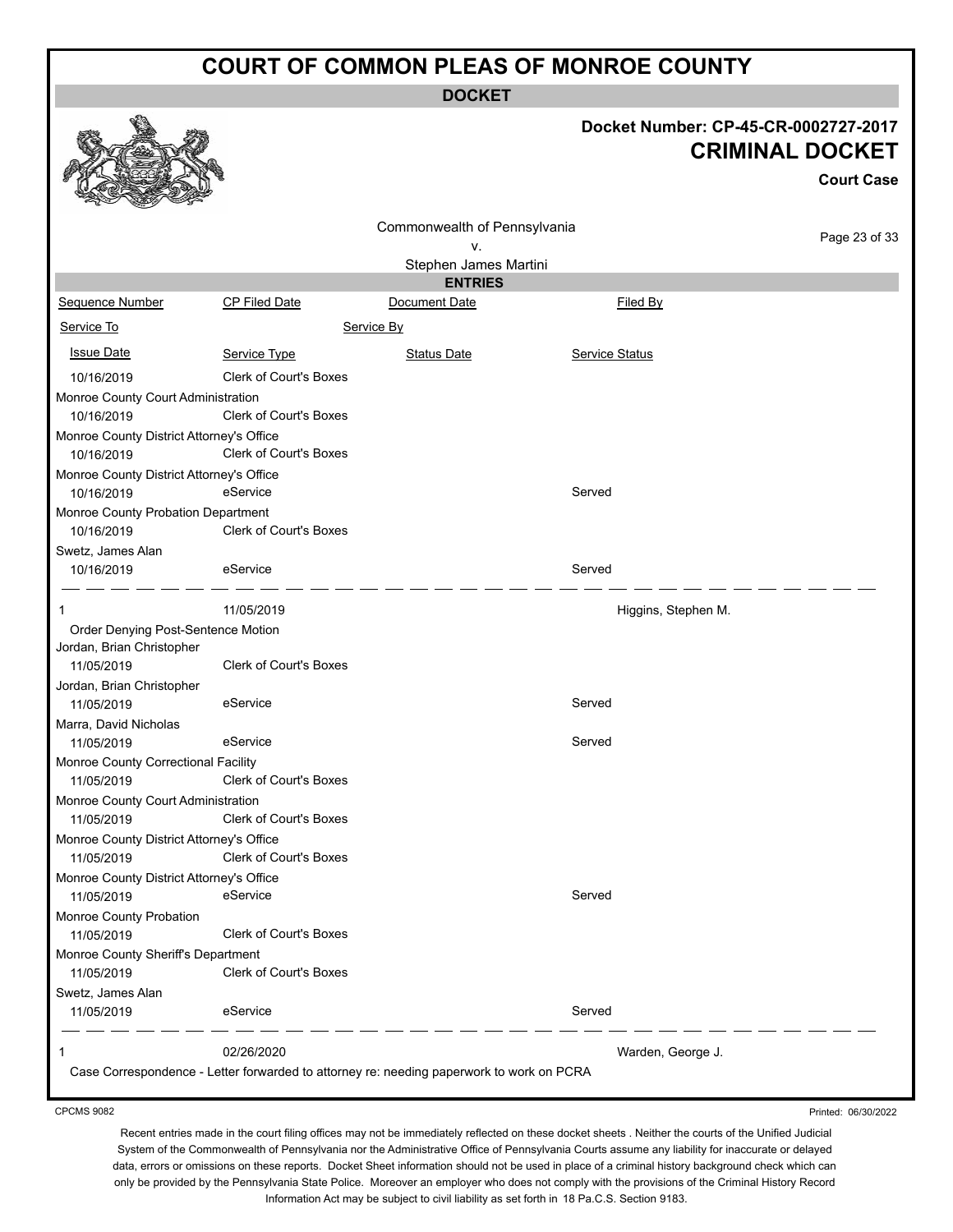**DOCKET**

#### **Docket Number: CP-45-CR-0002727-2017 CRIMINAL DOCKET**

**Court Case**

|                                            |                                                                   | Commonwealth of Pennsylvania |                       |                        |               |
|--------------------------------------------|-------------------------------------------------------------------|------------------------------|-----------------------|------------------------|---------------|
|                                            |                                                                   | ۷.                           |                       |                        | Page 24 of 33 |
|                                            |                                                                   | Stephen James Martini        |                       |                        |               |
|                                            |                                                                   | <b>ENTRIES</b>               |                       |                        |               |
| Sequence Number                            | <b>CP Filed Date</b>                                              | Document Date                |                       | Filed By               |               |
| Service To                                 |                                                                   | Service By                   |                       |                        |               |
| <b>Issue Date</b>                          | Service Type                                                      | <b>Status Date</b>           | <b>Service Status</b> |                        |               |
| Jordan, Brian Christopher                  |                                                                   |                              |                       |                        |               |
| 02/26/2020                                 | eService                                                          |                              | Served                |                        |               |
| Marra, David Nicholas                      |                                                                   |                              |                       |                        |               |
| 02/26/2020                                 | eService                                                          |                              | Served                |                        |               |
| Monroe County District Attorney's Office   |                                                                   |                              |                       |                        |               |
| 02/26/2020                                 | eService                                                          |                              | Served                |                        |               |
| Swetz, James Alan                          |                                                                   |                              |                       |                        |               |
| 02/26/2020                                 | eService                                                          |                              | Served                |                        |               |
|                                            | 10/06/2020                                                        |                              |                       | Martini, Stephen James |               |
| Defendant's Pro Se Informa Pauperis Motion |                                                                   |                              |                       |                        |               |
| Jordan, Brian Christopher                  |                                                                   |                              |                       |                        |               |
| 10/07/2020                                 | eService                                                          |                              | Served                |                        |               |
| Marra, David Nicholas                      |                                                                   |                              |                       |                        |               |
| 10/07/2020                                 | eService                                                          |                              | Served                |                        |               |
| Monroe County District Attorney's Office   |                                                                   |                              |                       |                        |               |
| 10/07/2020                                 | eService                                                          |                              | Served                |                        |               |
| Swetz, James Alan                          |                                                                   |                              |                       |                        |               |
| 10/07/2020                                 | eService                                                          |                              | Served                |                        |               |
| 2                                          | 10/06/2020                                                        |                              |                       | Martini, Stephen James |               |
|                                            | Defendant's Pro Se Petition for Post Conviction Collateral Relief |                              |                       |                        |               |
| Jordan, Brian Christopher                  |                                                                   |                              |                       |                        |               |
| 10/06/2020                                 | eService                                                          |                              | Served                |                        |               |
| Marra, David Nicholas                      |                                                                   |                              |                       |                        |               |
| 10/06/2020                                 | eService                                                          |                              | Served                |                        |               |
| Monroe County District Attorney's Office   |                                                                   |                              |                       |                        |               |
| 10/06/2020                                 | eService                                                          |                              | Served                |                        |               |
| Swetz, James Alan                          |                                                                   |                              |                       |                        |               |
| 10/06/2020                                 | eService                                                          |                              | Served                |                        |               |
| 1                                          | 10/07/2020                                                        |                              |                       | Martini, Stephen James |               |
| Motion to Recieve Transcripts              |                                                                   |                              |                       |                        |               |
| Jordan, Brian Christopher                  |                                                                   |                              |                       |                        |               |
| 10/07/2020                                 | eService                                                          |                              | Served                |                        |               |
| Marra, David Nicholas                      |                                                                   |                              |                       |                        |               |
| 10/07/2020                                 | eService                                                          |                              | Served                |                        |               |
|                                            |                                                                   |                              |                       |                        |               |

CPCMS 9082

Printed: 06/30/2022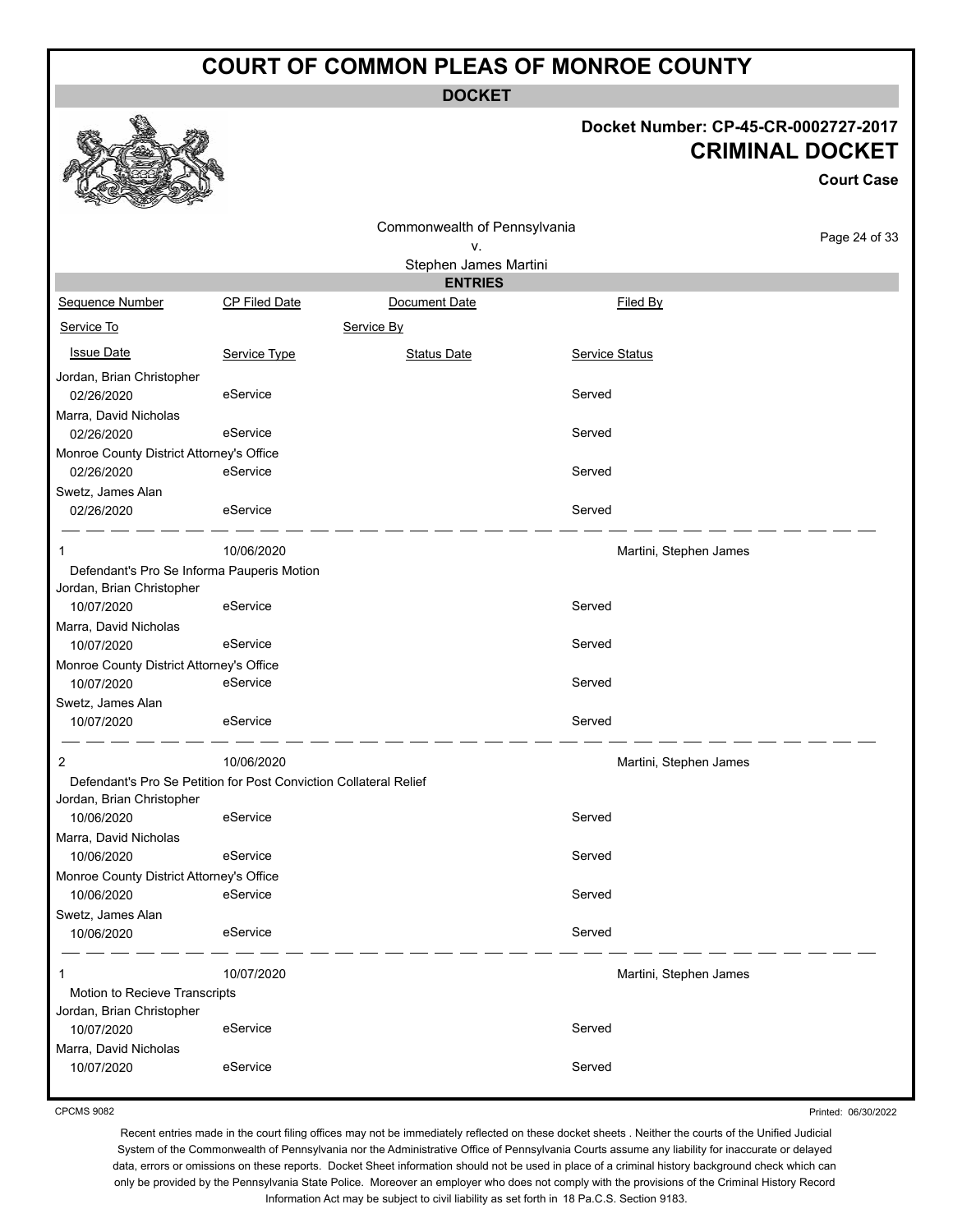**DOCKET**

| Docket Number: CP-45-CR-0002727-2017 |
|--------------------------------------|
| <b>CRIMINAL DOCKET</b>               |

|                                          |                                                |                                                                                    |                        | <b>Court Case</b> |
|------------------------------------------|------------------------------------------------|------------------------------------------------------------------------------------|------------------------|-------------------|
|                                          |                                                |                                                                                    |                        |                   |
|                                          |                                                | Commonwealth of Pennsylvania<br>ν.                                                 |                        | Page 25 of 33     |
|                                          |                                                | Stephen James Martini                                                              |                        |                   |
|                                          |                                                | <b>ENTRIES</b>                                                                     |                        |                   |
| Sequence Number                          | <b>CP Filed Date</b>                           | Document Date                                                                      | Filed By               |                   |
| Service To                               |                                                | Service By                                                                         |                        |                   |
| <b>Issue Date</b>                        | Service Type                                   | <b>Status Date</b>                                                                 | Service Status         |                   |
| Monroe County District Attorney's Office |                                                |                                                                                    |                        |                   |
| 10/07/2020                               | eService                                       |                                                                                    | Served                 |                   |
| Swetz, James Alan                        |                                                |                                                                                    |                        |                   |
| 10/07/2020                               | eService                                       |                                                                                    | Served                 |                   |
| 2                                        | 10/07/2020                                     |                                                                                    | Martini, Stephen James |                   |
| In Forma Pauperis Motion                 |                                                |                                                                                    |                        |                   |
| Jordan, Brian Christopher                |                                                |                                                                                    |                        |                   |
| 10/07/2020                               | eService                                       |                                                                                    | Served                 |                   |
| Marra, David Nicholas                    |                                                |                                                                                    |                        |                   |
| 10/07/2020                               | eService                                       |                                                                                    | Served                 |                   |
| Monroe County District Attorney's Office |                                                |                                                                                    |                        |                   |
| 10/07/2020                               | eService                                       |                                                                                    | Served                 |                   |
| Swetz, James Alan                        |                                                |                                                                                    |                        |                   |
| 10/07/2020                               | eService                                       |                                                                                    | Served                 |                   |
| -1                                       | 10/08/2020                                     |                                                                                    | Martini, Stephen James |                   |
|                                          | Petition for Post Conviction Collateral Relief |                                                                                    |                        |                   |
| Jordan, Brian Christopher                |                                                |                                                                                    |                        |                   |
| 10/08/2020                               | eService                                       |                                                                                    | Served                 |                   |
| Marra, David Nicholas                    |                                                |                                                                                    |                        |                   |
| 10/08/2020                               | eService                                       |                                                                                    | Served                 |                   |
| Monroe County District Attorney's Office |                                                |                                                                                    |                        |                   |
| 10/08/2020                               | eService                                       |                                                                                    | Served                 |                   |
| Swetz, James Alan                        |                                                |                                                                                    |                        |                   |
| 10/08/2020                               | eService                                       |                                                                                    | Served                 |                   |
| -1                                       | 10/21/2020                                     |                                                                                    | Martini, Stephen James |                   |
|                                          |                                                | Letter from defendant noting error of dept sent transcript motion & forma pauperto |                        |                   |
| Jordan, Brian Christopher                |                                                |                                                                                    |                        |                   |
| 11/02/2020                               | eService                                       |                                                                                    | Served                 |                   |
| Marra, David Nicholas                    |                                                |                                                                                    |                        |                   |
| 11/02/2020                               | eService                                       |                                                                                    | Served                 |                   |
| Monroe County District Attorney's Office |                                                |                                                                                    |                        |                   |
| 11/02/2020                               | eService                                       |                                                                                    | Served                 |                   |
| Swetz, James Alan                        |                                                |                                                                                    |                        |                   |
| 11/02/2020                               | eService                                       |                                                                                    | Served                 |                   |

CPCMS 9082

**GAND** 

Printed: 06/30/2022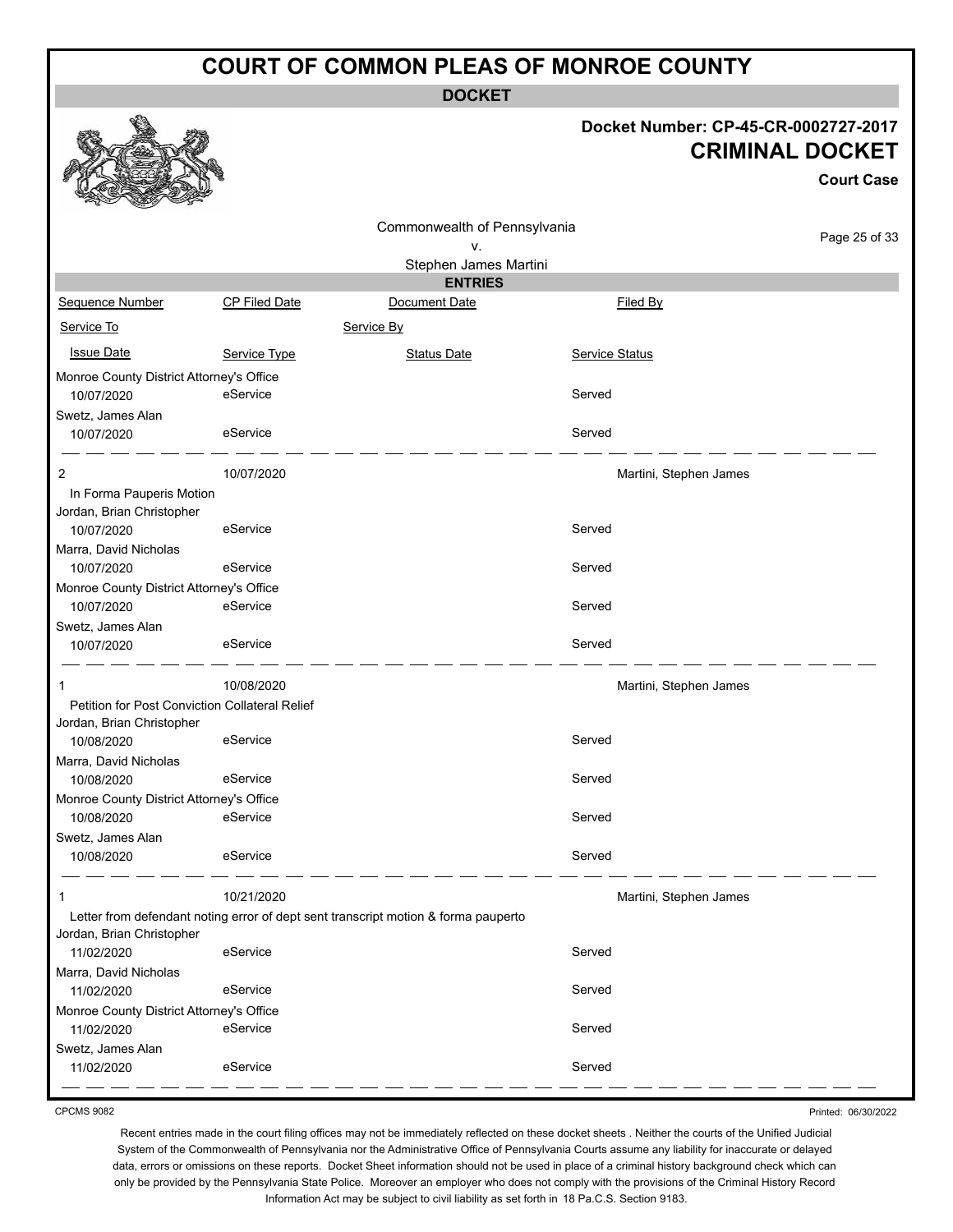**DOCKET**

# **Docket Number: CP-45-CR-0002727-2017**

|                                                                  |                               |                              | <b>CRIMINAL DOCKET</b><br><b>Court Case</b> |               |  |
|------------------------------------------------------------------|-------------------------------|------------------------------|---------------------------------------------|---------------|--|
|                                                                  |                               |                              |                                             |               |  |
|                                                                  |                               | Commonwealth of Pennsylvania |                                             | Page 26 of 33 |  |
|                                                                  |                               | ν.                           |                                             |               |  |
|                                                                  |                               | Stephen James Martini        |                                             |               |  |
|                                                                  |                               | <b>ENTRIES</b>               |                                             |               |  |
| <b>Sequence Number</b>                                           | CP Filed Date                 | Document Date                | Filed By                                    |               |  |
| Service To                                                       |                               | Service By                   |                                             |               |  |
| <b>Issue Date</b>                                                | Service Type                  | <b>Status Date</b>           | Service Status                              |               |  |
| 1                                                                | 10/26/2020                    |                              | Higgins, Stephen M.                         |               |  |
| Order Granting Motion for Transcripts                            |                               |                              |                                             |               |  |
| Higgins, Stephen M.                                              |                               |                              |                                             |               |  |
| 10/26/2020                                                       | <b>Clerk of Court's Boxes</b> |                              |                                             |               |  |
| Jordan, Brian Christopher<br>10/26/2020                          | eService                      |                              | Served                                      |               |  |
|                                                                  |                               |                              |                                             |               |  |
| Marra, David Nicholas<br>10/26/2020                              | eService                      |                              | Served                                      |               |  |
| Martini, Stephen James                                           |                               |                              |                                             |               |  |
| 10/26/2020                                                       | <b>First Class</b>            |                              |                                             |               |  |
| Monroe County Court Administration<br>10/26/2020                 | <b>Clerk of Court's Boxes</b> |                              |                                             |               |  |
| Monroe County Court Reporters<br>10/26/2020                      | <b>Clerk of Court's Boxes</b> |                              |                                             |               |  |
| Monroe County District Attorney's Office                         |                               |                              |                                             |               |  |
| 10/26/2020                                                       | eService                      |                              | Served                                      |               |  |
| Swetz, James Alan<br>10/26/2020                                  | eService                      |                              | Served                                      |               |  |
| 2                                                                | 10/26/2020                    |                              | Higgins, Stephen M.                         |               |  |
| Order Granting Motion to Proceed In Forma Pauperis & Transcripts |                               |                              |                                             |               |  |
| Jordan, Brian Christopher                                        |                               |                              |                                             |               |  |
| 10/27/2020                                                       | eService                      |                              | Served                                      |               |  |
| Marra, David Nicholas<br>10/27/2020                              | eService                      |                              | Served                                      |               |  |
| Martini, Stephen James                                           |                               |                              |                                             |               |  |
| 10/27/2020                                                       | <b>First Class</b>            |                              |                                             |               |  |
| Monroe County District Attorney's Office                         |                               |                              |                                             |               |  |
| 10/27/2020                                                       | eService                      |                              | Served                                      |               |  |
| Swetz, James Alan                                                |                               |                              |                                             |               |  |
| 10/27/2020                                                       | eService                      |                              | Served                                      |               |  |
| 1                                                                | 11/24/2020                    |                              | Higgins, Stephen M.                         |               |  |
| Order Granting In Forma Pauperis                                 |                               |                              |                                             |               |  |
| Higgins, Stephen M.                                              |                               |                              |                                             |               |  |
| 11/24/2020                                                       | Clerk of Court's Boxes        |                              |                                             |               |  |
| Jordan, Brian Christopher                                        |                               |                              |                                             |               |  |

CPCMS 9082

 $\vec{e}$ 

彩

线系

Recent entries made in the court filing offices may not be immediately reflected on these docket sheets . Neither the courts of the Unified Judicial System of the Commonwealth of Pennsylvania nor the Administrative Office of Pennsylvania Courts assume any liability for inaccurate or delayed data, errors or omissions on these reports. Docket Sheet information should not be used in place of a criminal history background check which can only be provided by the Pennsylvania State Police. Moreover an employer who does not comply with the provisions of the Criminal History Record Information Act may be subject to civil liability as set forth in 18 Pa.C.S. Section 9183.

Printed: 06/30/2022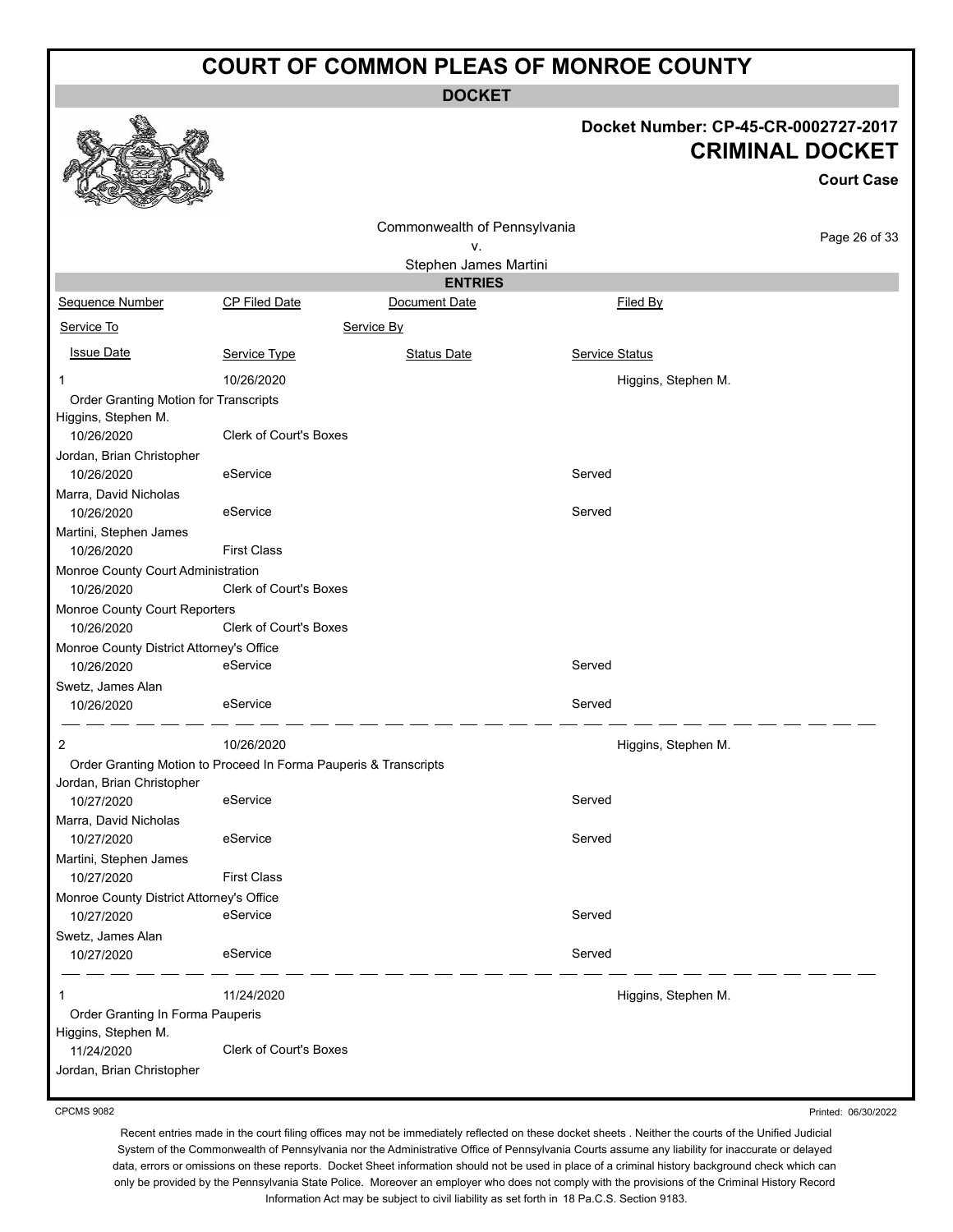**DOCKET**

#### **Docket Number: CP-45-CR-0002727-2017 CRIMINAL DOCKET**

**Court Case**

|                                                        |                               | Commonwealth of Pennsylvania<br>۷. |                               | Page 27 of 33 |
|--------------------------------------------------------|-------------------------------|------------------------------------|-------------------------------|---------------|
|                                                        |                               | Stephen James Martini              |                               |               |
|                                                        |                               | <b>ENTRIES</b>                     |                               |               |
| Sequence Number                                        | CP Filed Date                 | Document Date                      | Filed By                      |               |
| Service To                                             |                               | Service By                         |                               |               |
| <b>Issue Date</b>                                      | Service Type                  | <b>Status Date</b>                 | Service Status                |               |
| 11/24/2020                                             | eService                      |                                    | Served                        |               |
| Marra, David Nicholas<br>11/24/2020                    | eService                      |                                    | Served                        |               |
| Martini, Stephen James                                 |                               |                                    |                               |               |
| 11/24/2020                                             | <b>First Class</b>            |                                    |                               |               |
| Monroe County Court Administration<br>11/24/2020       | <b>Clerk of Court's Boxes</b> |                                    |                               |               |
| Monroe County District Attorney's Office<br>11/24/2020 | eService                      |                                    | Served                        |               |
| Monroe County Probation Department<br>11/24/2020       | Clerk of Court's Boxes        |                                    |                               |               |
| Monroe County Public Defender's Office                 |                               |                                    |                               |               |
| 11/24/2020                                             | Clerk of Court's Boxes        |                                    |                               |               |
| Swetz, James Alan                                      |                               |                                    |                               |               |
| 11/24/2020                                             | eService                      |                                    | Served                        |               |
| 1                                                      | 11/30/2020                    |                                    | Martini, Stephen James        |               |
| Letter from /to defendant requesting copies            |                               |                                    |                               |               |
| Marra, David Nicholas                                  |                               |                                    |                               |               |
| 12/02/2020                                             | eService                      |                                    | Served                        |               |
| Monroe County District Attorney's Office               | eService                      |                                    | Served                        |               |
| 12/02/2020                                             |                               |                                    |                               |               |
| Swetz, James Alan<br>12/02/2020                        | eService                      |                                    | Served                        |               |
|                                                        |                               |                                    |                               |               |
|                                                        | 12/01/2020                    |                                    | Monroe County Court Reporters |               |
| Form A: Notice of Completion of Transcript             |                               |                                    |                               |               |
| Marra, David Nicholas                                  |                               |                                    |                               |               |
| 12/01/2020                                             | eService                      |                                    | Served                        |               |
| Monroe County District Attorney's Office               |                               |                                    |                               |               |
| 12/01/2020                                             | eService                      |                                    | Served                        |               |
| Monroe County Public Defender's Office                 |                               |                                    |                               |               |
| 12/01/2020                                             | eService                      |                                    | Served                        |               |
| Swetz, James Alan<br>12/01/2020                        | eService                      |                                    | Served                        |               |
|                                                        |                               |                                    |                               |               |

CPCMS 9082

Printed: 06/30/2022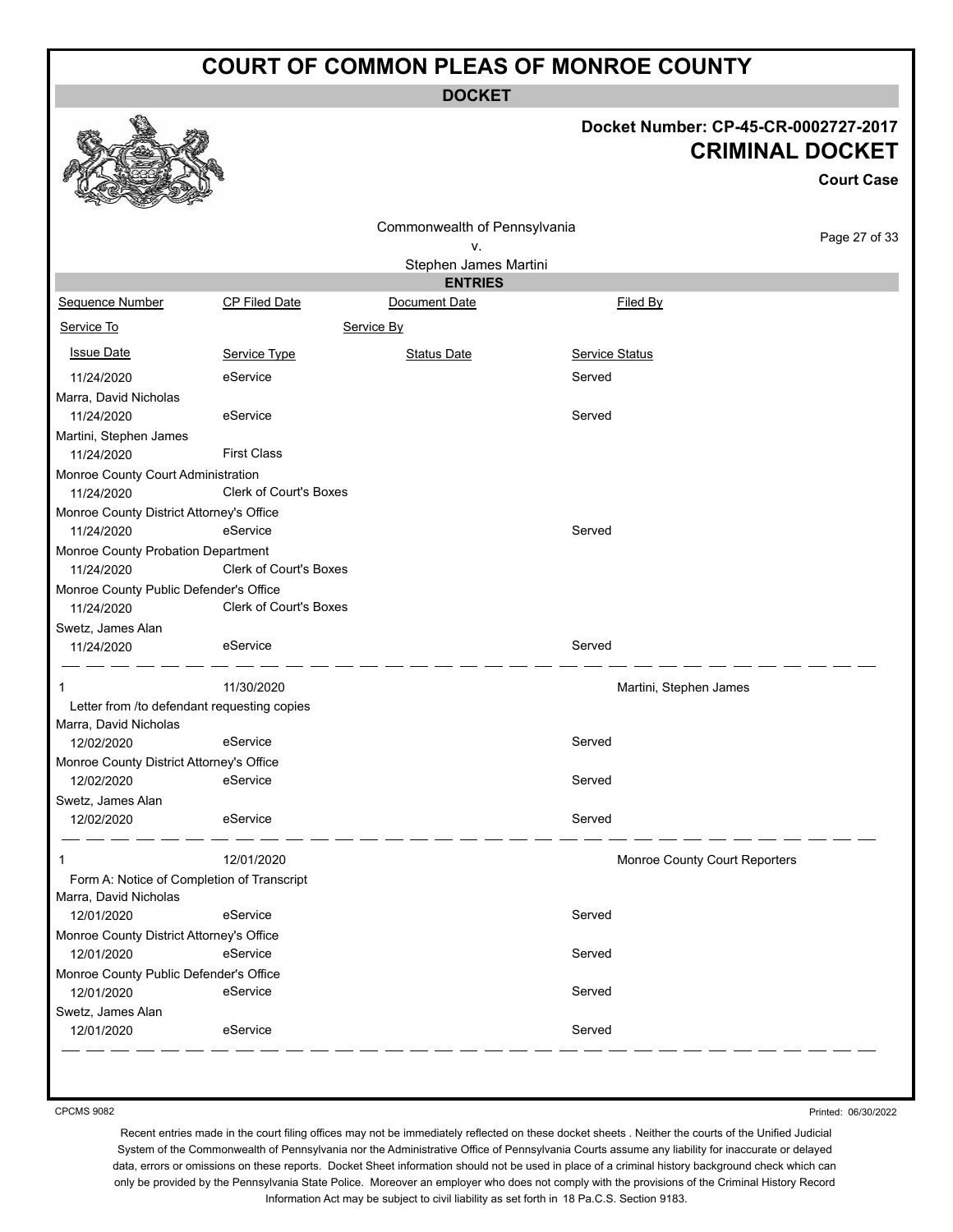**DOCKET**

#### **Docket Number: CP-45-CR-0002727-2017 CRIMINAL DOCKET**

**Court Case**

|                                                                 |                      |                              |                               | UUUI LUQSE    |
|-----------------------------------------------------------------|----------------------|------------------------------|-------------------------------|---------------|
|                                                                 |                      | Commonwealth of Pennsylvania |                               |               |
|                                                                 |                      | ۷.                           |                               | Page 28 of 33 |
|                                                                 |                      | Stephen James Martini        |                               |               |
|                                                                 |                      | <b>ENTRIES</b>               |                               |               |
| Sequence Number                                                 | <b>CP Filed Date</b> | Document Date                | Filed By                      |               |
| Service To                                                      |                      | Service By                   |                               |               |
| <b>Issue Date</b>                                               | Service Type         | <b>Status Date</b>           | Service Status                |               |
|                                                                 | 12/02/2020           |                              | Monroe County Court Reporters |               |
| <b>Transcript of Proceedings Filed</b><br>Marra, David Nicholas |                      |                              |                               |               |
| 12/03/2020                                                      | eService             |                              | Served                        |               |
| Monroe County District Attorney's Office                        |                      |                              |                               |               |
| 12/03/2020                                                      | eService             |                              | Served                        |               |
| Swetz, James Alan                                               |                      |                              |                               |               |
| 12/03/2020                                                      | eService             |                              | Served                        |               |
| 1                                                               | 01/26/2021           |                              | Martini, Stephen James        |               |
| Motion to Object Fumer-Finley Letter                            |                      |                              |                               |               |
| Marra, David Nicholas                                           |                      |                              |                               |               |
| 01/26/2021                                                      | eService             |                              | Served                        |               |
| Monroe County District Attorney's Office                        |                      |                              |                               |               |
| 01/26/2021                                                      | eService             |                              | Served                        |               |
| Swetz, James Alan                                               |                      |                              |                               |               |
| 01/26/2021                                                      | eService             |                              | Served                        |               |
| 1                                                               | 02/12/2021           |                              | Labar, Jason Allen            |               |
| Entry of Appearance                                             |                      |                              |                               |               |
| Marra, David Nicholas                                           |                      |                              |                               |               |
| 02/12/2021                                                      | eNotice              |                              | Notified                      |               |
| Monroe County District Attorney's Office                        |                      |                              |                               |               |
| 02/12/2021                                                      | eNotice              |                              | Notified                      |               |
| Swetz, James Alan                                               |                      |                              |                               |               |
| 02/12/2021                                                      | eService             |                              | Served                        |               |
| 2                                                               | 02/12/2021           |                              | Labar, Jason Allen            |               |
| Praecipe to Attach Exhibit                                      |                      |                              |                               |               |
| Marra, David Nicholas                                           |                      |                              |                               |               |
| 02/12/2021                                                      | eNotice              |                              | Notified                      |               |
| Monroe County District Attorney's Office                        |                      |                              |                               |               |
| 02/12/2021                                                      | eNotice              |                              | Notified                      |               |
| Swetz, James Alan                                               |                      |                              |                               |               |
| 02/12/2021                                                      | eService             |                              | Served                        |               |
|                                                                 |                      |                              |                               |               |

CPCMS 9082

Printed: 06/30/2022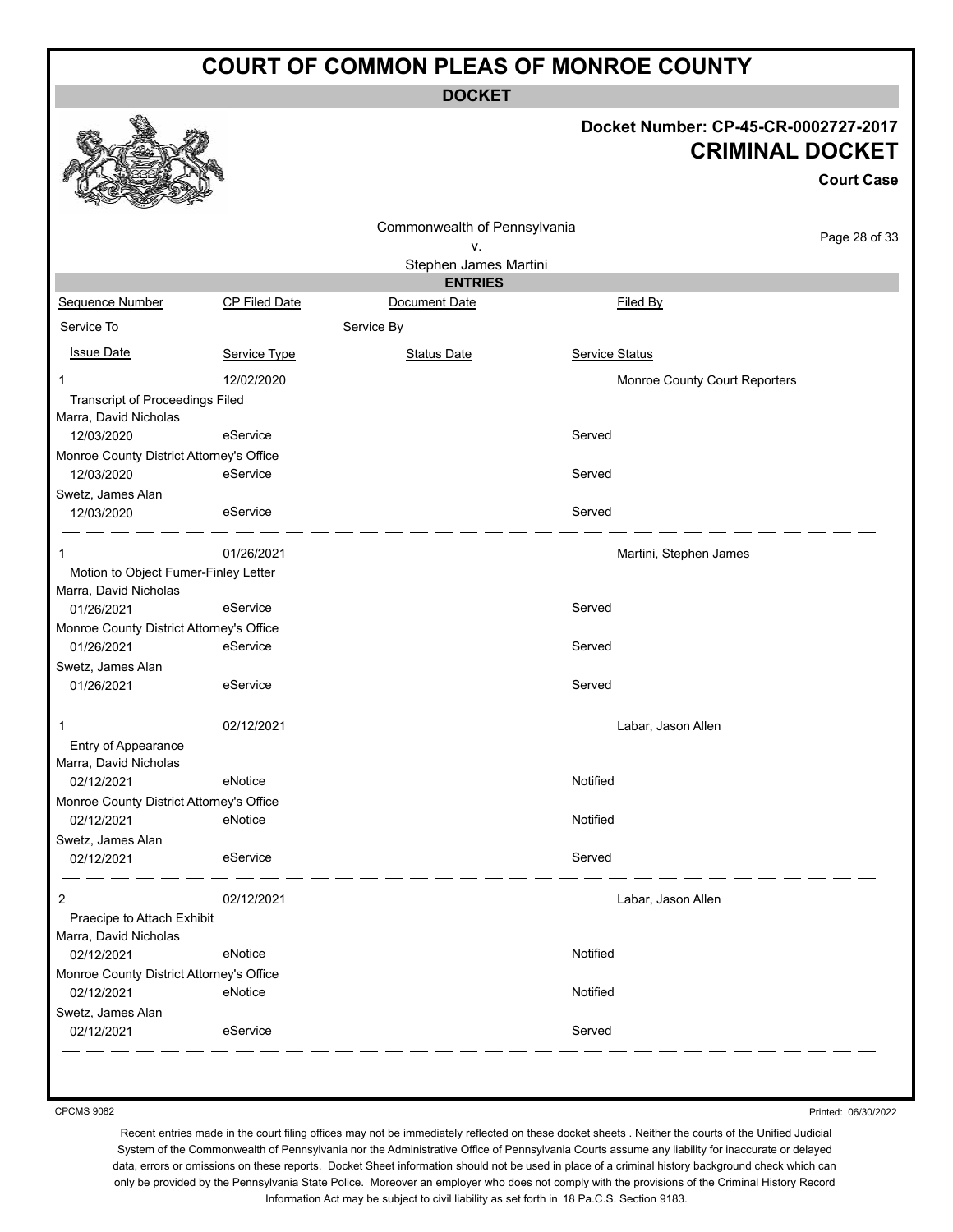**DOCKET**

#### **Docket Number: CP-45-CR-0002727-2017 CRIMINAL DOCKET**

**Court Case**

|                                                   |                                                           | Commonwealth of Pennsylvania |                     | Page 29 of 33 |
|---------------------------------------------------|-----------------------------------------------------------|------------------------------|---------------------|---------------|
|                                                   |                                                           | ٧.                           |                     |               |
|                                                   |                                                           | Stephen James Martini        |                     |               |
|                                                   |                                                           | <b>ENTRIES</b>               |                     |               |
| Sequence Number                                   | CP Filed Date                                             | Document Date                | Filed By            |               |
| Service To                                        | Service By                                                |                              |                     |               |
| <b>Issue Date</b>                                 | Service Type                                              | <b>Status Date</b>           | Service Status      |               |
| 3                                                 | 02/12/2021                                                |                              | Higgins, Stephen M. |               |
|                                                   | Order/Post-Sentence Motion Taken Under Advisement         |                              |                     |               |
| Labar, Jason Allen                                |                                                           |                              |                     |               |
| 02/12/2021                                        | eService                                                  |                              | Served              |               |
| Marra, David Nicholas<br>02/12/2021               | eService                                                  |                              | Served              |               |
|                                                   |                                                           |                              |                     |               |
| Monroe County Correctional Facility<br>02/12/2021 | Clerk of Court's Boxes                                    |                              |                     |               |
| Monroe County Court Administration                |                                                           |                              |                     |               |
| 02/12/2021                                        | <b>Clerk of Court's Boxes</b>                             |                              |                     |               |
| Monroe County District Attorney's Office          |                                                           |                              |                     |               |
| 02/12/2021                                        | eService                                                  |                              | Served              |               |
| Monroe County Probation Department                |                                                           |                              |                     |               |
| 02/12/2021                                        | <b>Clerk of Court's Boxes</b>                             |                              |                     |               |
| Monroe County Sheriff's Department                |                                                           |                              |                     |               |
| 02/12/2021                                        | <b>Clerk of Court's Boxes</b>                             |                              |                     |               |
| Swetz, James Alan                                 | eService                                                  |                              | Served              |               |
| 02/12/2021                                        |                                                           |                              |                     |               |
| 1                                                 | 03/03/2021                                                |                              | Higgins, Stephen M. |               |
|                                                   | Notice of Intent to Dismiss PCRA Petition Without Hearing |                              |                     |               |
| Labar, Jason Allen                                |                                                           |                              |                     |               |
| 03/03/2021                                        | eService                                                  |                              | Served              |               |
| Marra, David Nicholas                             |                                                           |                              |                     |               |
| 03/03/2021                                        | eService                                                  |                              | Served              |               |
| Martini, Stephen James<br>03/03/2021              | <b>First Class</b>                                        |                              |                     |               |
| Monroe County Court Administration                |                                                           |                              |                     |               |
| 03/03/2021                                        | Clerk of Court's Boxes                                    |                              |                     |               |
| Monroe County District Attorney's Office          |                                                           |                              |                     |               |
| 03/03/2021                                        | eService                                                  |                              | Served              |               |
| Swetz, James Alan                                 |                                                           |                              |                     |               |
| 03/03/2021                                        | eService                                                  |                              | Served              |               |
| 1                                                 | 03/11/2021                                                |                              | Warden, George J.   |               |
| Signed Green Card-Defendant                       |                                                           |                              |                     |               |
| Labar, Jason Allen                                |                                                           |                              |                     |               |
|                                                   |                                                           |                              |                     |               |

CPCMS 9082

Printed: 06/30/2022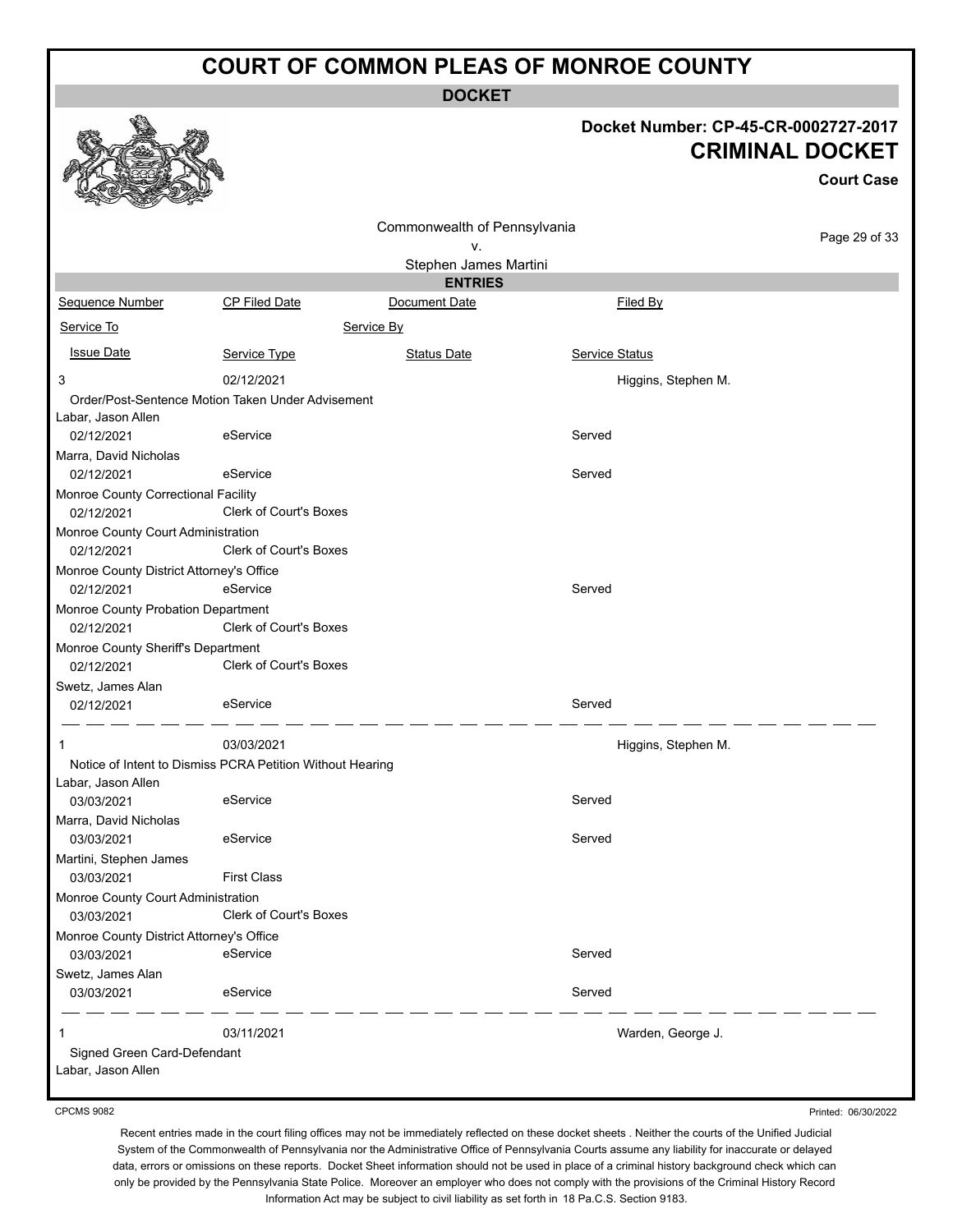**DOCKET**

#### **Docket Number: CP-45-CR-0002727-2017 CRIMINAL DOCKET**

**Court Case**

| Commonwealth of Pennsylvania             |                                                       |                                                                                                   |                | Page 30 of 33                            |
|------------------------------------------|-------------------------------------------------------|---------------------------------------------------------------------------------------------------|----------------|------------------------------------------|
|                                          |                                                       | v.                                                                                                |                |                                          |
|                                          |                                                       | Stephen James Martini                                                                             |                |                                          |
|                                          |                                                       | <b>ENTRIES</b>                                                                                    |                |                                          |
| Sequence Number                          | <b>CP Filed Date</b>                                  | Document Date                                                                                     |                | Filed By                                 |
| Service To                               |                                                       | Service By                                                                                        |                |                                          |
| <b>Issue Date</b>                        | Service Type                                          | <b>Status Date</b>                                                                                | Service Status |                                          |
| 03/11/2021                               | eService                                              |                                                                                                   | Served         |                                          |
| Marra, David Nicholas                    |                                                       |                                                                                                   |                |                                          |
| 03/11/2021                               | eService                                              |                                                                                                   | Served         |                                          |
| Monroe County District Attorney's Office |                                                       |                                                                                                   |                |                                          |
| 03/11/2021                               | eService                                              |                                                                                                   | Served         |                                          |
| Swetz, James Alan                        |                                                       |                                                                                                   |                |                                          |
| 03/11/2021                               | eService                                              |                                                                                                   | Served         |                                          |
|                                          | 04/09/2021                                            |                                                                                                   |                | Higgins, Stephen M.                      |
|                                          | Order Granting Defendant's PCRA Petition is Dismissed |                                                                                                   |                |                                          |
| Labar, Jason Allen                       |                                                       |                                                                                                   |                |                                          |
| 04/09/2021                               | eService                                              |                                                                                                   | Served         |                                          |
| Marra, David Nicholas                    |                                                       |                                                                                                   |                |                                          |
| 04/09/2021                               | eService                                              |                                                                                                   | Served         |                                          |
| Martini, Stephen James                   |                                                       |                                                                                                   |                |                                          |
| 04/09/2021                               | <b>First Class</b>                                    |                                                                                                   |                |                                          |
| Monroe County Court Administration       |                                                       |                                                                                                   |                |                                          |
| 04/09/2021                               | <b>Clerk of Court's Boxes</b>                         |                                                                                                   |                |                                          |
| Monroe County District Attorney's Office |                                                       |                                                                                                   |                |                                          |
| 04/09/2021                               | eService                                              |                                                                                                   | Served         |                                          |
| Swetz, James Alan                        |                                                       |                                                                                                   |                |                                          |
| 04/09/2021                               | eService                                              |                                                                                                   | Served         |                                          |
| 1                                        | 11/24/2021                                            |                                                                                                   |                | Court of Common Pleas - Monroe<br>County |
| <b>Penalty Satisfied</b>                 |                                                       |                                                                                                   |                |                                          |
| Labar, Jason Allen                       |                                                       |                                                                                                   |                |                                          |
| 11/24/2021                               | eService                                              |                                                                                                   | Served         |                                          |
| Marra, David Nicholas                    |                                                       |                                                                                                   |                |                                          |
| 11/24/2021                               | eService                                              |                                                                                                   | Served         |                                          |
| Monroe County District Attorney's Office |                                                       |                                                                                                   |                |                                          |
| 11/24/2021                               | eService                                              |                                                                                                   | Served         |                                          |
| Swetz, James Alan                        |                                                       |                                                                                                   |                |                                          |
| 11/24/2021                               | eService                                              |                                                                                                   | Served         |                                          |
|                                          | 12/20/2021                                            |                                                                                                   |                | Warden, George J.                        |
|                                          |                                                       | Restitution check 82046 returned w/letter explaining a) refund direct to def b) refund to PA Dept |                |                                          |
| Labar, Jason Allen                       |                                                       |                                                                                                   |                |                                          |

CPCMS 9082

Recent entries made in the court filing offices may not be immediately reflected on these docket sheets . Neither the courts of the Unified Judicial System of the Commonwealth of Pennsylvania nor the Administrative Office of Pennsylvania Courts assume any liability for inaccurate or delayed data, errors or omissions on these reports. Docket Sheet information should not be used in place of a criminal history background check which can only be provided by the Pennsylvania State Police. Moreover an employer who does not comply with the provisions of the Criminal History Record Information Act may be subject to civil liability as set forth in 18 Pa.C.S. Section 9183.

Printed: 06/30/2022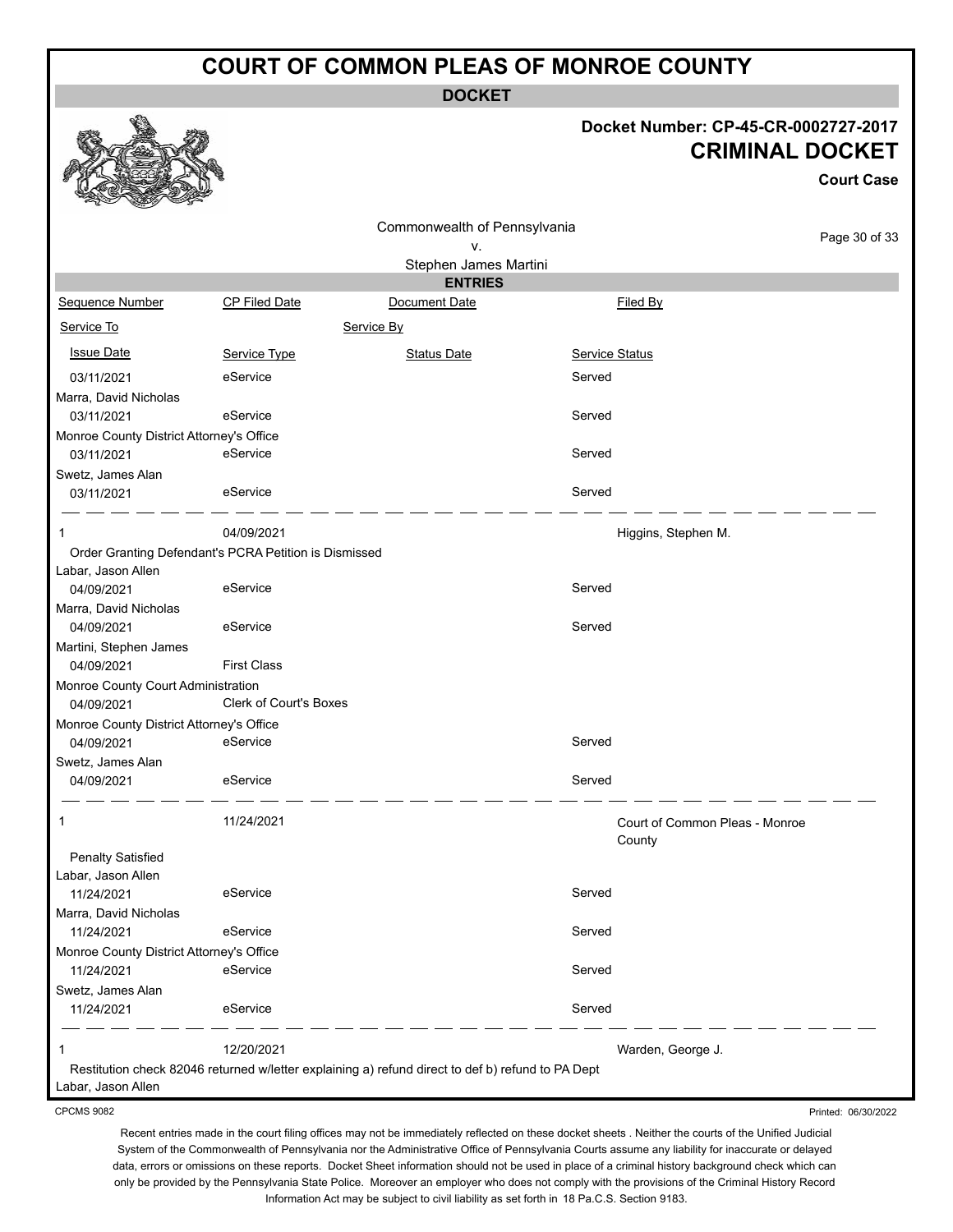**DOCKET**

#### **Docket Number: CP-45-CR-0002727-2017 CRIMINAL DOCKET**

**Court Case**

| Commonwealth of Pennsylvania             |               |                       |                | Page 31 of 33 |
|------------------------------------------|---------------|-----------------------|----------------|---------------|
|                                          |               | ν.                    |                |               |
|                                          |               | Stephen James Martini |                |               |
|                                          |               | <b>ENTRIES</b>        |                |               |
| Sequence Number                          | CP Filed Date | Document Date         | Filed By       |               |
| Service To                               |               | Service By            |                |               |
| <b>Issue Date</b>                        | Service Type  | <b>Status Date</b>    | Service Status |               |
| 12/20/2021                               | eService      |                       | Served         |               |
| Marra, David Nicholas                    |               |                       |                |               |
| 12/20/2021                               | eService      |                       | Served         |               |
| Monroe County District Attorney's Office |               |                       |                |               |
| 12/20/2021                               | eService      |                       | Served         |               |
| Swetz, James Alan                        |               |                       |                |               |
| 12/20/2021                               | eService      |                       | Served         |               |
|                                          |               |                       |                |               |

CPCMS 9082

Printed: 06/30/2022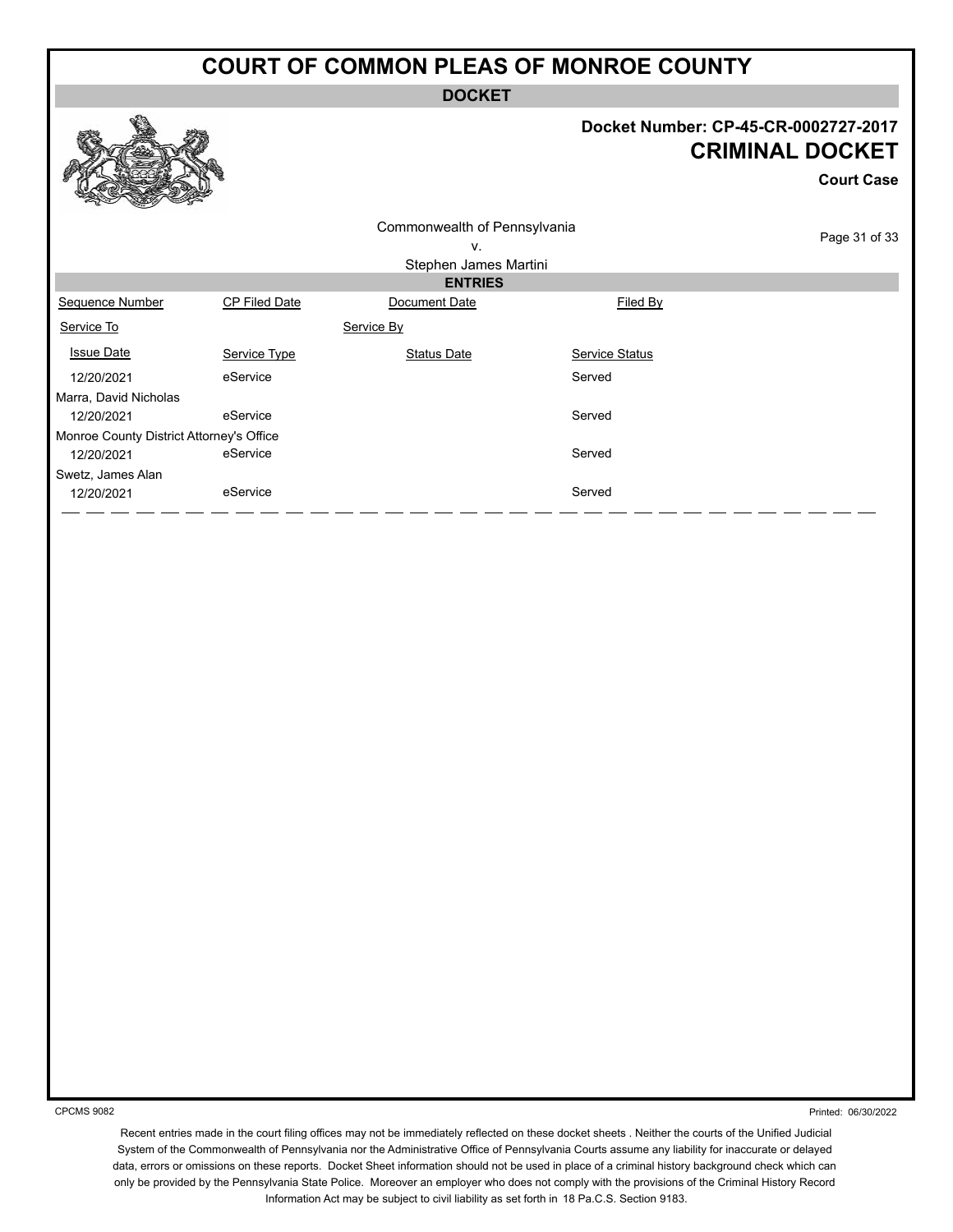**DOCKET**

#### **Docket Number: CP-45-CR-0002727-2017 CRIMINAL DOCKET**

**Court Case**

| Commonwealth of Pennsylvania                   |            |                       |             |                                  | Page 32 of 33 |  |  |  |  |
|------------------------------------------------|------------|-----------------------|-------------|----------------------------------|---------------|--|--|--|--|
|                                                |            | ν.                    |             |                                  |               |  |  |  |  |
|                                                |            | Stephen James Martini |             |                                  |               |  |  |  |  |
| <b>CASE FINANCIAL INFORMATION</b>              |            |                       |             |                                  |               |  |  |  |  |
| Last Payment Date: 11/24/2021                  |            |                       |             | Total of Last Payment: - \$10.00 |               |  |  |  |  |
| Martini, Stephen James                         | Assessment | Payments              | Adjustments | Non Monetary                     | Total         |  |  |  |  |
| Defendant                                      |            |                       |             | Payments                         |               |  |  |  |  |
| <b>Costs/Fees</b>                              |            |                       |             |                                  |               |  |  |  |  |
| Miscellaneous Issuances                        | \$17.50    | (\$17.50)             | \$0.00      | \$0.00                           | \$0.00        |  |  |  |  |
| Subpoena Fee (Monroe)                          | \$5.00     | (\$5.00)              | \$0.00      | \$0.00                           | \$0.00        |  |  |  |  |
| Subpoena Fee (Monroe)                          | \$5.00     | (\$5.00)              | \$0.00      | \$0.00                           | \$0.00        |  |  |  |  |
| Subpoena Fee (Monroe)                          | \$5.00     | (\$5.00)              | \$0.00      | \$0.00                           | \$0.00        |  |  |  |  |
| Subpoena Fee (Monroe)                          | \$5.00     | (\$5.00)              | \$0.00      | \$0.00                           | \$0.00        |  |  |  |  |
| Subpoena Fee (Monroe)                          | \$5.00     | (\$5.00)              | \$0.00      | \$0.00                           | \$0.00        |  |  |  |  |
| Subpoena Fee (Monroe)                          | \$10.00    | (\$10.00)             | \$0.00      | \$0.00                           | \$0.00        |  |  |  |  |
| Request for Transcripts (Monroe)               | \$115.50   | (\$115.50)            | \$0.00      | \$0.00                           | \$0.00        |  |  |  |  |
| OAG - JCP                                      | \$2.50     | (\$2.50)              | \$0.00      | \$0.00                           | \$0.00        |  |  |  |  |
| State Court Costs (Act 204 of 1976)            | \$13.75    | (\$13.75)             | \$0.00      | \$0.00                           | \$0.00        |  |  |  |  |
| Victim Witness Service (Act 111 of 1998)       | \$25.00    | (\$25.00)             | \$0.00      | \$0.00                           | \$0.00        |  |  |  |  |
| <b>ATJ</b>                                     | \$6.00     | (\$6.00)              | \$0.00      | \$0.00                           | \$0.00        |  |  |  |  |
| Automation Fee (Monroe)                        | \$5.00     | (\$5.00)              | \$0.00      | \$0.00                           | \$0.00        |  |  |  |  |
| Booking Center Fee (Monroe)                    | \$300.00   | (\$300.00)            | \$0.00      | \$0.00                           | \$0.00        |  |  |  |  |
| CAT/MCARE/General Fund                         | \$45.00    | (\$45.00)             | \$0.00      | \$0.00                           | \$0.00        |  |  |  |  |
| <b>CJES</b>                                    | \$2.50     | (\$2.50)              | \$0.00      | \$0.00                           | \$0.00        |  |  |  |  |
| Commonwealth Cost - HB627 (Act 167<br>of 1992) | \$20.65    | (\$20.65)             | \$0.00      | \$0.00                           | \$0.00        |  |  |  |  |
| Costs of Prosecution - CJEA                    | \$50.00    | (\$50.00)             | \$0.00      | \$0.00                           | \$0.00        |  |  |  |  |
| County Court Cost (Act 204 of 1976)            | \$30.10    | (\$30.10)             | \$0.00      | \$0.00                           | \$0.00        |  |  |  |  |
| Court Costs (Monroe)                           | \$75.00    | (\$75.00)             | \$0.00      | \$0.00                           | \$0.00        |  |  |  |  |
| Crime Victims Compensation (Act 96 of<br>1984) | \$35.00    | (\$35.00)             | \$0.00      | \$0.00                           | \$0.00        |  |  |  |  |
| DNA Detection Fund (Act 185-2004)              | \$250.00   | (\$250.00)            | \$0.00      | \$0.00                           | \$0.00        |  |  |  |  |
| Emergency Medical Services (Act 45 of<br>1985) | \$10.00    | (\$10.00)             | \$0.00      | \$0.00                           | \$0.00        |  |  |  |  |
| Firearm Education and Training Fund            | \$5.00     | (\$5.00)              | \$0.00      | \$0.00                           | \$0.00        |  |  |  |  |
| <b>JCPS</b>                                    | \$21.25    | (\$21.25)             | \$0.00      | \$0.00                           | \$0.00        |  |  |  |  |
| Judicial Computer Project                      | \$8.00     | (\$8.00)              | \$0.00      | \$0.00                           | \$0.00        |  |  |  |  |
| DL Certified Copy Fee (Monroe)                 | \$5.00     | (\$5.00)              | \$0.00      | \$0.00                           | \$0.00        |  |  |  |  |
| Postage Costs (Monroe)                         | \$6.96     | (\$6.96)              | \$0.00      | \$0.00                           | \$0.00        |  |  |  |  |
| Costs/Fees Totals:                             | \$1,084.71 | (\$1,084.71)          | \$0.00      | \$0.00                           | \$0.00        |  |  |  |  |
| Grand Totals:                                  | \$1,084.71 | (\$1,084.71)          | \$0.00      | \$0.00                           | \$0.00        |  |  |  |  |

CPCMS 9082

Printed: 06/30/2022